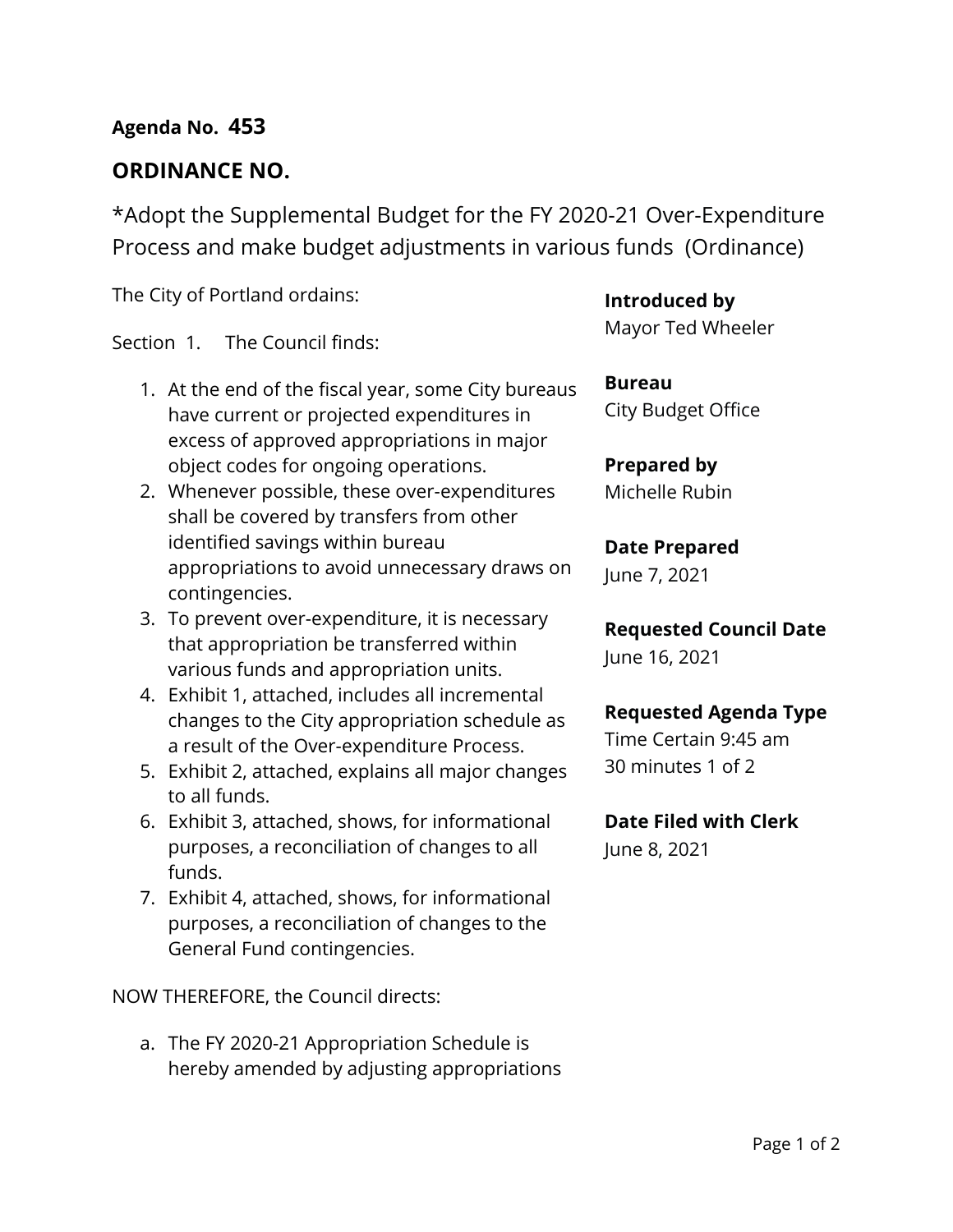for certain expenditures in various funds as indicated by the increases and decreases presented in Exhibit 1.

- b. These changes are explained in Exhibit 2.
- c. The actions amending the FY 2020-21 budget contained in this ordinance are binding City policy.

Section 2. The Council declares that an emergency exists because it is necessary to adjust appropriations without delay in order to prevent over expenditures in major object codes; therefore, this ordinance shall be in force and effect after its passage by Council.

| Passed by Council: | <b>MARY HULL CABALLERO</b>      |
|--------------------|---------------------------------|
|                    | Auditor of the City of Portland |

Auditor of the City of Portland

Action Taken:

By

Deputy

Commissioners voted as follows (Yea or Nay)

Rubio -

Ryan -

Hardesty -

Mapps -

Wheeler -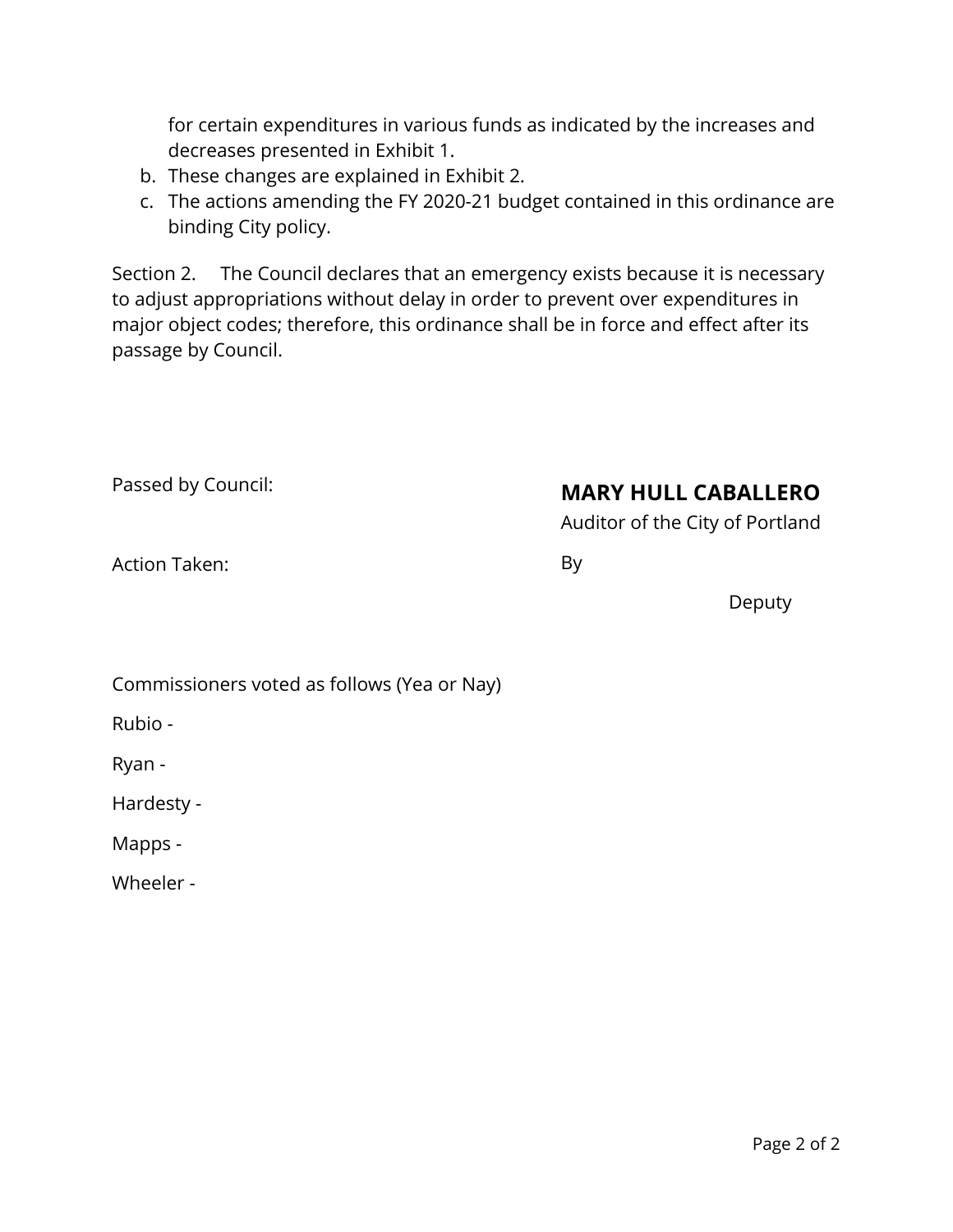### **Exhibit #1: Appropriation by Business Area and Fund**

|                                                  |                                             | <b>Fund Requirements</b> |                                       |                     |                               |  |  |
|--------------------------------------------------|---------------------------------------------|--------------------------|---------------------------------------|---------------------|-------------------------------|--|--|
| <b>Fund Number Name</b>                          | <b>Bureau</b><br>Program<br><b>Expenses</b> | Contingency              | Interfund<br>Cash<br><b>Transfers</b> | <b>Debt Service</b> | <b>Total</b><br>Appropriation |  |  |
| <b>Bureau of Development Services</b>            |                                             |                          |                                       |                     |                               |  |  |
| Development Services Fund                        | (\$7,820)                                   | \$7,820                  | \$0                                   | \$0                 | \$0                           |  |  |
| <b>Grants Fund</b>                               | \$7,821                                     | \$0                      | \$0                                   | \$0                 | \$7,821                       |  |  |
| <b>Total Bureau of Development Services</b>      | \$1                                         | \$7,820                  | \$0                                   | \$0                 | \$7,821                       |  |  |
| <b>Bureau of Environmental Services</b>          |                                             |                          |                                       |                     |                               |  |  |
| <b>Environmental Remediation Fund</b>            | \$0                                         | \$0                      | \$0                                   | \$0                 | \$0                           |  |  |
| <b>Grants Fund</b>                               | \$9,700                                     | \$0                      | \$0                                   | \$0                 | \$9,700                       |  |  |
| Sewer System Operating Fund                      | (\$177,600)                                 | \$4,177,550              | \$0                                   | \$50                | \$4,000,000                   |  |  |
| <b>Total Bureau of Environmental Services</b>    | (\$167,900)                                 | \$4,177,550              | \$0                                   | \$50                | \$4,009,700                   |  |  |
| <b>Commissioner of Public Safety</b>             |                                             |                          |                                       |                     |                               |  |  |
| <b>General Fund</b>                              | \$0                                         | \$0                      | \$0                                   | \$0                 | \$0                           |  |  |
| <b>Total Commissioner of Public Safety</b>       | \$0                                         | \$0                      | \$0                                   | \$0                 | \$0                           |  |  |
| <b>Commissioner of Public Utilities</b>          |                                             |                          |                                       |                     |                               |  |  |
| General Fund                                     | \$0                                         | \$0                      | \$0                                   | \$0                 | \$0                           |  |  |
| <b>Total Commissioner of Public Utilities</b>    | \$0                                         | \$0                      | \$0                                   | \$0                 | \$0                           |  |  |
| <b>Commissioner of Public Works</b>              |                                             |                          |                                       |                     |                               |  |  |
| <b>General Fund</b>                              | \$0                                         | \$0                      | \$0                                   | \$0                 | \$0                           |  |  |
| <b>Total Commissioner of Public Works</b>        | \$0                                         | \$0                      | \$0                                   | \$0                 | \$0                           |  |  |
| <b>Fund &amp; Debt Management</b>                |                                             |                          |                                       |                     |                               |  |  |
| <b>General Fund</b>                              | \$0                                         | \$396,929                | (\$280)                               | (\$400,000)         | (\$3,351)                     |  |  |
| General Reserve Fund                             | \$0                                         | (\$5,000,000)            | \$0                                   | \$5,000,000         | \$0                           |  |  |
| Recreational Marijuana Tax Fund                  | \$0                                         | (\$50,001)               | \$0                                   | \$0                 | (\$50,001)                    |  |  |
| <b>Total Fund &amp; Debt Management</b>          | \$0                                         | (\$4,653,072)            | (\$280)                               | \$4,600,000         | (\$53,352)                    |  |  |
| <b>Office of Community and Civic Life</b>        |                                             |                          |                                       |                     |                               |  |  |
| Cannabis Licensing Fund                          | (\$30,000)                                  | \$1,464,033              | \$0                                   | \$0                 | \$1,434,033                   |  |  |
| General Fund                                     | \$0                                         | \$0                      | \$0                                   | \$0                 | \$0                           |  |  |
| <b>Grants Fund</b>                               | \$1,867                                     | \$0                      | \$0                                   | \$0                 | \$1,867                       |  |  |
| <b>Total Office of Community and Civic Life</b>  | (\$28,133)                                  | \$1,464,033              | \$0                                   | \$0                 | \$1,435,900                   |  |  |
| <b>Office of Equity &amp; Human Rights</b>       |                                             |                          |                                       |                     |                               |  |  |
| General Fund                                     | \$0                                         | \$0                      | \$0                                   | \$0                 | \$0                           |  |  |
| <b>Total Office of Equity &amp; Human Rights</b> | \$0                                         | \$0                      | \$0                                   | \$0                 | \$0                           |  |  |
| <b>Office of Management &amp; Finance</b>        |                                             |                          |                                       |                     |                               |  |  |
| <b>CityFleet Operating Fund</b>                  | \$352,463                                   | (\$213,500)              | \$0                                   | \$13,500            | \$152,463                     |  |  |
| Facilities Services Operating Fund               | \$302,500                                   | \$106,000                | \$0                                   | \$0                 | \$408,500                     |  |  |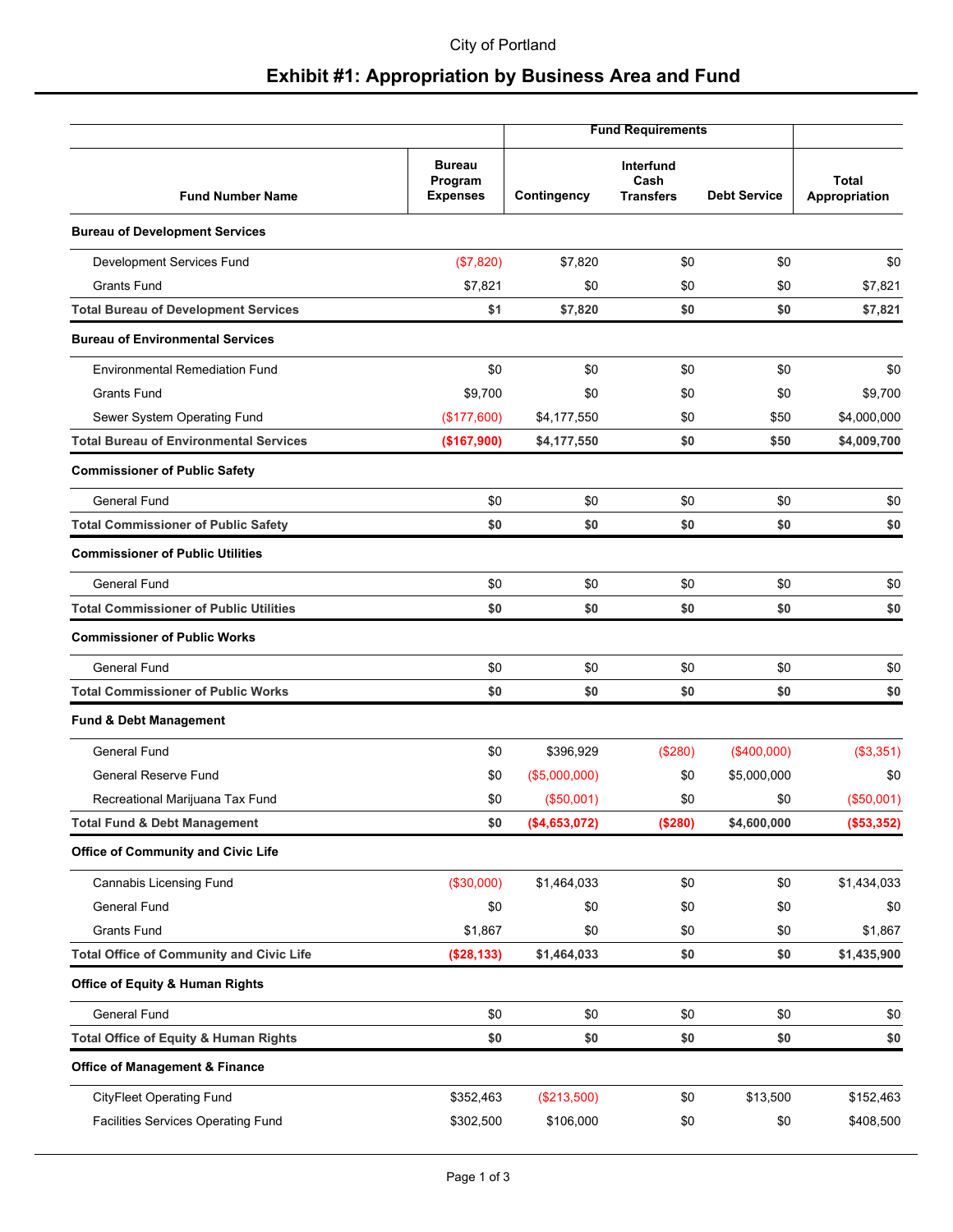#### City of Portland

### **Exhibit #1: Appropriation by Business Area and Fund**

|                                                      |                                             | <b>Fund Requirements</b> |                                              |                     |                               |
|------------------------------------------------------|---------------------------------------------|--------------------------|----------------------------------------------|---------------------|-------------------------------|
| <b>Fund Number Name</b>                              | <b>Bureau</b><br>Program<br><b>Expenses</b> | Contingency              | <b>Interfund</b><br>Cash<br><b>Transfers</b> | <b>Debt Service</b> | <b>Total</b><br>Appropriation |
| <b>General Fund</b>                                  | \$0                                         | \$0                      | \$0                                          | \$0                 | \$0                           |
| <b>Grants Fund</b>                                   | \$0                                         | \$0                      | \$0                                          | \$0                 | \$0                           |
| Insurance and Claims Operating Fund                  | \$600,000                                   | $($ \$600,000)           | \$0                                          | \$0                 | \$0                           |
| Printing & Distribution Services Operating Fund      | (\$13,000)                                  | $(\$26,050)$             | \$0                                          | \$0                 | (\$39,050)                    |
| Property Management License Fund                     | \$400,500                                   | \$0                      | \$0                                          | \$0                 | \$400,500                     |
| <b>Technology Services Fund</b>                      | $(\$24,000)$                                | \$122,000                | \$0                                          | \$0                 | \$98,000                      |
| Workers' Comp. Self Insurance Operating Fund         | \$40,000                                    | $(\$40,000)$             | \$0                                          | \$0                 | \$0                           |
| <b>Total Office of Management &amp; Finance</b>      | \$1,658,463                                 | (\$651,550)              | \$0                                          | \$13,500            | \$1,020,413                   |
| <b>Office of the City Auditor</b>                    |                                             |                          |                                              |                     |                               |
| <b>General Fund</b>                                  | \$0                                         | \$0                      | \$0                                          | \$0                 | \$0                           |
| <b>Total Office of the City Auditor</b>              | \$0                                         | \$0                      | \$0                                          | \$0                 | \$0                           |
| <b>Office of the Mayor</b>                           |                                             |                          |                                              |                     |                               |
| General Fund                                         | \$0                                         | \$0                      | \$0                                          | \$0                 | \$0                           |
| <b>Total Office of the Mayor</b>                     | \$0                                         | \$0                      | \$0                                          | \$0                 | \$0                           |
| <b>Portland Bureau of Emergency Management</b>       |                                             |                          |                                              |                     |                               |
| <b>Grants Fund</b>                                   | \$0                                         | \$0                      | \$0                                          | \$0                 | \$0                           |
| <b>Total Portland Bureau of Emergency Management</b> | \$0                                         | \$0                      | \$0                                          | \$0                 | \$0                           |
| <b>Portland Bureau of Transportation</b>             |                                             |                          |                                              |                     |                               |
| Parking Facilities Fund                              | \$100,000                                   | (\$55,000)               | \$0                                          | \$0                 | \$45,000                      |
| <b>Transportation Operating Fund</b>                 | \$3,200,000                                 | (\$28,100,000)           | \$0                                          | \$25,000,000        | \$100,000                     |
| <b>Total Portland Bureau of Transportation</b>       | \$3,300,000                                 | (\$28,155,000)           | \$0                                          | \$25,000,000        | \$145,000                     |
| <b>Portland Fire &amp; Rescue</b>                    |                                             |                          |                                              |                     |                               |
| General Fund                                         | \$500,000                                   | \$0                      | \$0                                          | \$0                 | \$500,000                     |
| <b>Grants Fund</b>                                   | (\$240,000)                                 | \$0                      | \$0                                          | \$0                 | (\$240,000)                   |
| <b>Total Portland Fire &amp; Rescue</b>              | \$260,000                                   | \$0                      | \$0                                          | \$0                 | \$260,000                     |
| <b>Portland Housing Bureau</b>                       |                                             |                          |                                              |                     |                               |
| General Fund                                         | (\$323,000)                                 | \$0                      | \$329,000                                    | \$0                 | \$6,000                       |
| <b>Grants Fund</b>                                   | (\$2,000,000)                               | \$0                      | \$0                                          | \$0                 | (\$2,000,000)                 |
| <b>HOME Grant Fund</b>                               | (\$2,815,000)                               | \$0                      | \$0                                          | \$0                 | (\$2,815,000)                 |
| Housing Investment Fund                              | \$323,000                                   | \$0                      | \$6,000                                      | \$0                 | \$329,000                     |
| Housing Property Fund                                | \$51,000                                    | \$0                      | \$0                                          | \$0                 | \$51,000                      |
| Inclusionary Housing Fund                            | \$3,003,427                                 | (\$2,025,298)            | \$0                                          | \$0                 | \$978,129                     |
| Recreational Marijuana Tax Fund                      | \$50,001                                    | \$0                      | \$0                                          | \$0                 | \$50,001                      |
| Tax Increment Financing Reimbursement Fund           | \$5,223,000                                 | (\$5,650,000)            | \$0                                          | \$0                 | (\$427,000)                   |
| <b>Total Portland Housing Bureau</b>                 | \$3,512,428                                 | (\$7,675,298)            | \$335,000                                    | \$0                 | (\$3,827,870)                 |
| <b>Portland Parks &amp; Recreation</b>               |                                             |                          |                                              |                     |                               |
| General Fund                                         | (\$170,463)                                 | \$0                      | \$217,463                                    | \$63,473            | \$110,473                     |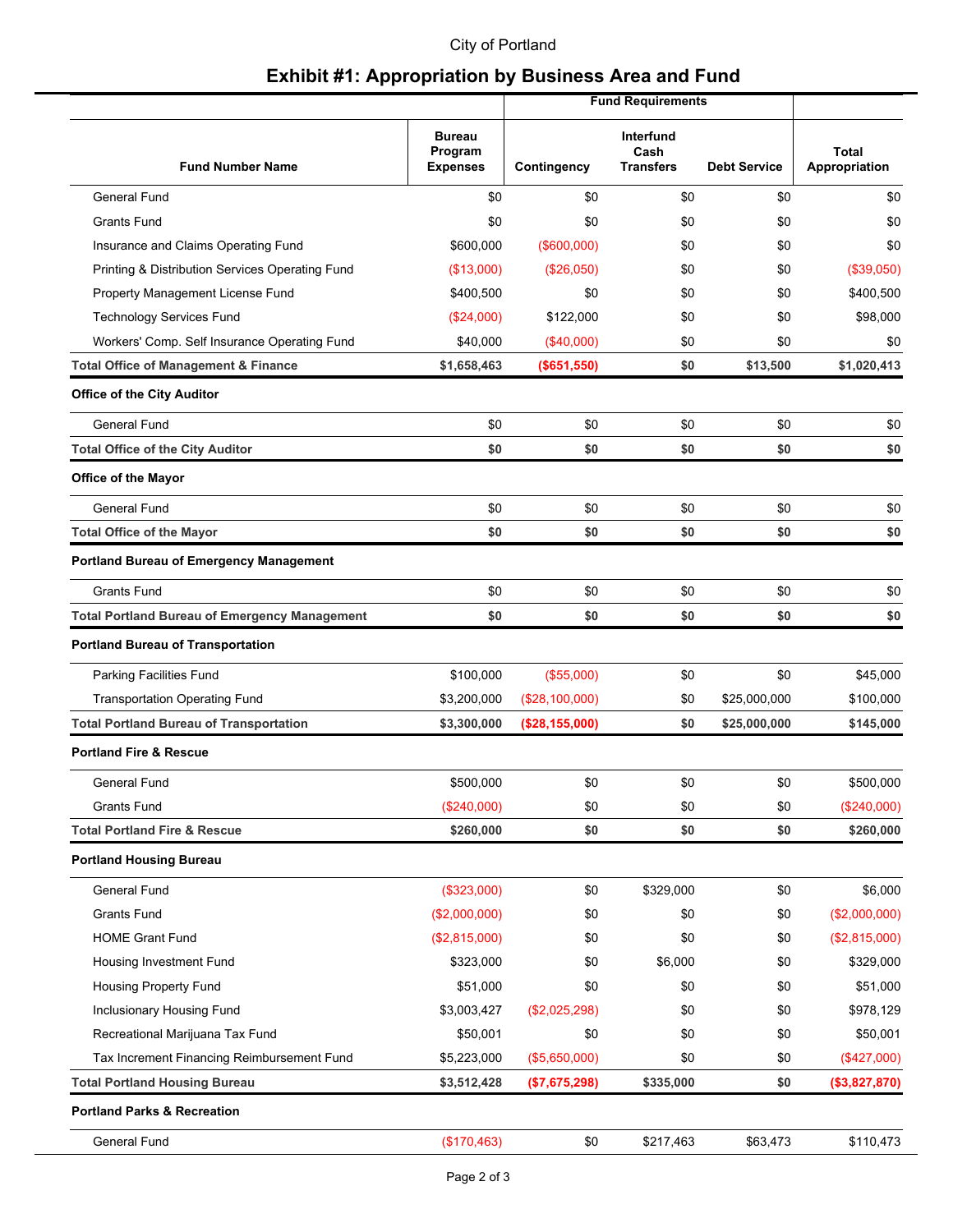#### City of Portland

### **Exhibit #1: Appropriation by Business Area and Fund**

|                                              | <b>Fund Requirements</b>                    |                |                                       |                     |                               |
|----------------------------------------------|---------------------------------------------|----------------|---------------------------------------|---------------------|-------------------------------|
| <b>Fund Number Name</b>                      | <b>Bureau</b><br>Program<br><b>Expenses</b> | Contingency    | Interfund<br>Cash<br><b>Transfers</b> | <b>Debt Service</b> | <b>Total</b><br>Appropriation |
| Golf Fund                                    | \$45,000                                    | (\$45,000)     | \$0                                   | \$0                 | \$0                           |
| Parks Capital Improvement Program Fund       | \$4,334,874                                 | (\$53,938)     | \$0                                   | (\$4,000,000)       | \$280,936                     |
| Parks Local Option Levy Fund                 | \$0                                         | (\$280)        | \$0                                   | \$0                 | (\$280)                       |
| Portland International Raceway Fund          | \$0                                         | \$0            | \$0                                   | \$0                 | \$0                           |
| <b>Total Portland Parks &amp; Recreation</b> | \$4,209,411                                 | (\$99,218)     | \$217,463                             | (\$3,936,527)       | \$391,129                     |
| <b>Portland Police Bureau</b>                |                                             |                |                                       |                     |                               |
| <b>General Fund</b>                          | \$0                                         | \$0            | \$0                                   | \$0                 | \$0                           |
| <b>Grants Fund</b>                           | (\$1,532,597)                               | \$0            | \$0                                   | \$0                 | (\$1,532,597)                 |
| <b>Total Portland Police Bureau</b>          | (\$1,532,597)                               | \$0            | \$0                                   | \$0                 | (\$1,532,597)                 |
| <b>Portland Water Bureau</b>                 |                                             |                |                                       |                     |                               |
| <b>Grants Fund</b>                           | \$57,577                                    | \$0            | \$0                                   | \$0                 | \$57,577                      |
| <b>Hydroelectric Power Operating Fund</b>    | \$100,000                                   | (\$100,000)    | \$0                                   | \$0                 | \$0                           |
| Water Bond Sinking Fund                      | \$0                                         | \$0            | \$0                                   | \$56,748,829        | \$56,748,829                  |
| <b>Water Construction Fund</b>               | \$0                                         | \$29,416,196   | \$0                                   | \$0                 | \$29,416,196                  |
| <b>Water Fund</b>                            | (\$300,081)                                 | \$2,781,125    | (\$3,481,044)                         | \$1,000,000         | \$0                           |
| <b>Total Portland Water Bureau</b>           | (\$142,504)                                 | \$32,097,321   | ( \$3,481,044)                        | \$57,748,829        | \$86,222,602                  |
| <b>Special Appropriations</b>                |                                             |                |                                       |                     |                               |
| General Fund                                 | \$3,351                                     | \$0            | \$0                                   | \$0                 | \$3,351                       |
| <b>Grants Fund</b>                           | ( \$3,000,000)                              | \$0            | \$0                                   | \$0                 | (\$3,000,000)                 |
| <b>Total Special Appropriations</b>          | ( \$2,996,649)                              | \$0            | \$0                                   | \$0                 | (\$2,996,649)                 |
| <b>Total Appropriations</b>                  | \$8,072,520                                 | $(*3,487,414)$ | (\$2,928,861)                         | \$83,425,852        | \$85,082,097                  |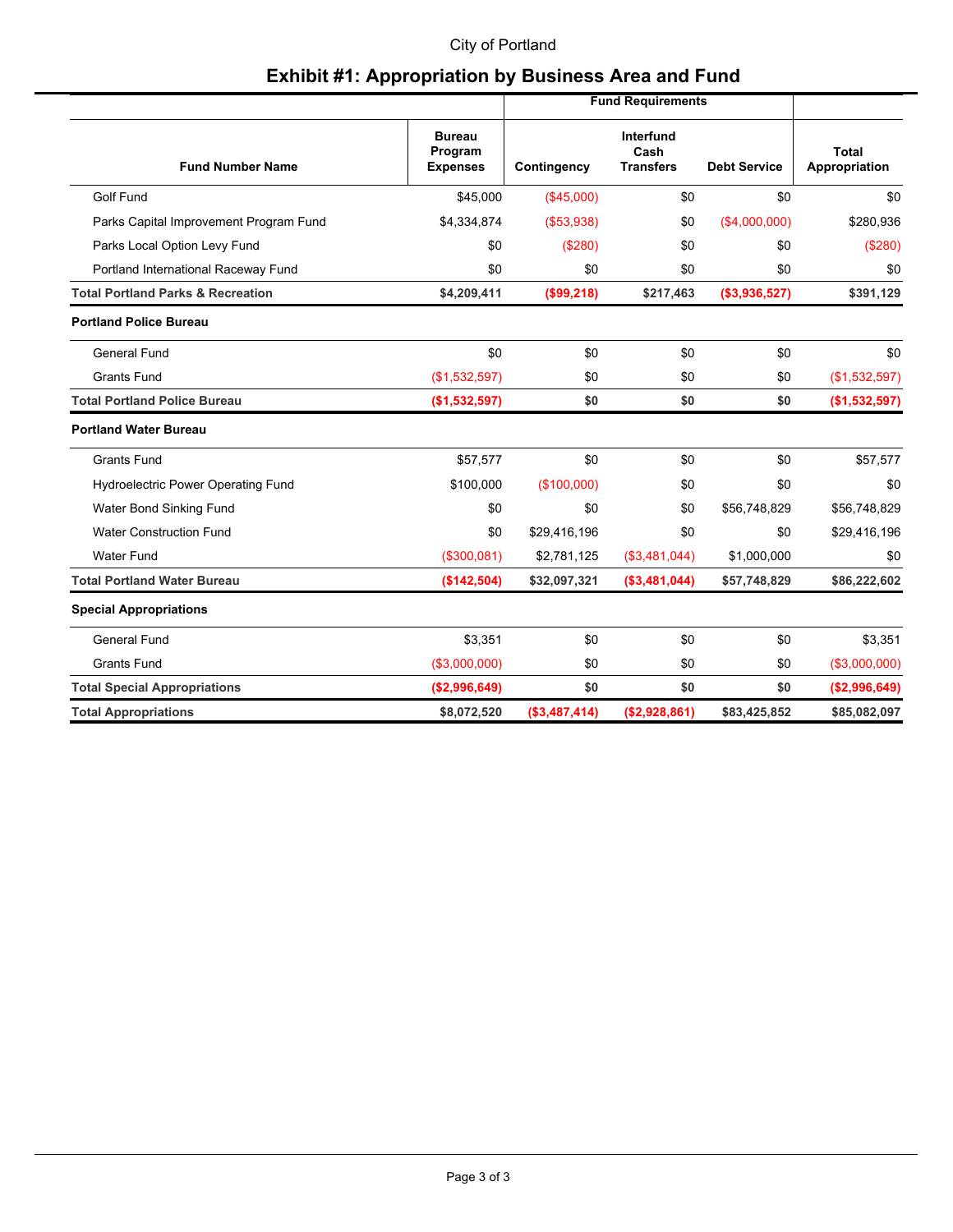### **Exhibit 2: FY 2020-21 Over-Expenditure Ordinance**

# General Fund Summary

|                                 | 2020-21<br><b>Adopted</b><br><b>Budget</b> | 2020-21<br><b>Revised</b><br><b>Budget</b> | <b>Proposed</b><br><b>Adjustments</b> | <b>Total</b><br>Proposed<br><b>Revised</b> |
|---------------------------------|--------------------------------------------|--------------------------------------------|---------------------------------------|--------------------------------------------|
| <b>Beginning Fund Balance</b>   | \$53,415,049                               | \$70,766,905                               | \$0                                   | \$70,766,905                               |
| Taxes                           | \$289,084,114                              | \$289,084,114                              | \$0                                   | \$289,084,114                              |
| Licenses & Permits              | \$207,752,969                              | \$206,282,969                              | \$0                                   | \$206,282,969                              |
| <b>Charges for Services</b>     | \$21,079,180                               | \$9,294,573                                | \$108,473                             | \$9,403,046                                |
| Intergovernmental               | \$33,293,647                               | \$53,868,145                               | \$500,000                             | \$54,368,145                               |
| Interagency Revenue             | \$52,874,471                               | \$54,572,848                               | \$8,000                               | \$54,580,848                               |
| <b>Fund Transfers - Revenue</b> | \$42,702,120                               | \$43,969,843                               | \$0                                   | \$43,969,843                               |
| <b>Bond &amp; Note Proceeds</b> | \$9,053,215                                | \$9,053,215                                | \$0                                   | \$9,053,215                                |
| <b>Miscellaneous</b>            | \$3,717,994                                | \$3,406,703                                | \$0                                   | \$3,406,703                                |
| <b>Revenues</b>                 | \$712,972,759                              | \$740,299,315                              | \$616,473                             | \$740,915,788                              |

|                                        | 2020-21<br><b>Adopted</b><br><b>Budget</b> | 2020-21<br><b>Revised</b><br><b>Budget</b> | Proposed<br><b>Adjustments</b> | <b>Total</b><br>Proposed<br><b>Revised</b> |
|----------------------------------------|--------------------------------------------|--------------------------------------------|--------------------------------|--------------------------------------------|
| Personnel                              | \$439,326,684                              | \$443,575,095                              | \$1,413,357                    | \$444,988,452                              |
| <b>External Materials and Services</b> | \$115,814,568                              | \$132,559,677                              | (\$1,657,075)                  | \$130,902,602                              |
| <b>Internal Materials and Services</b> | \$75,955,230                               | \$72,813,078                               | \$243,614                      | \$73,056,692                               |
| Capital Outlay                         | \$6,203,000                                | \$3,823,440                                | \$9,992                        | \$3,833,432                                |
| Debt Service                           | \$11,883,205                               | \$12,960,205                               | ( \$336, 527)                  | \$12,623,678                               |
| Fund Transfers - Expense               | \$45,508,078                               | \$52,554,776                               | \$546,183                      | \$53,100,959                               |
| Contingency                            | \$18,281,994                               | \$22,013,044                               | \$396,929                      | \$22,409,973                               |
| <b>Expenses</b>                        | \$712,972,759                              | \$740,299,315                              | \$616,473                      | \$740,915,788                              |

#### **Discretionary Changes**

There is one request for new resources in the FY 2020-21 Over-Expenditure Ordinance (OEO) as filed. \$3,351 is being allocated in General Fund contingency resources for a true-up of the City's payment to Metro for Portland'5 operations, which is required under the terms of the intergovernmental agreement.

#### **Contingency**

The OEO as filed includes a net increase to General Fund contingency of \$396,929. \$400,000 is being transferred as a technical correction to move policy reserve funds into the proper General Ledger Account and there is no change in resource associated with this action, \$3,351 is being allocated in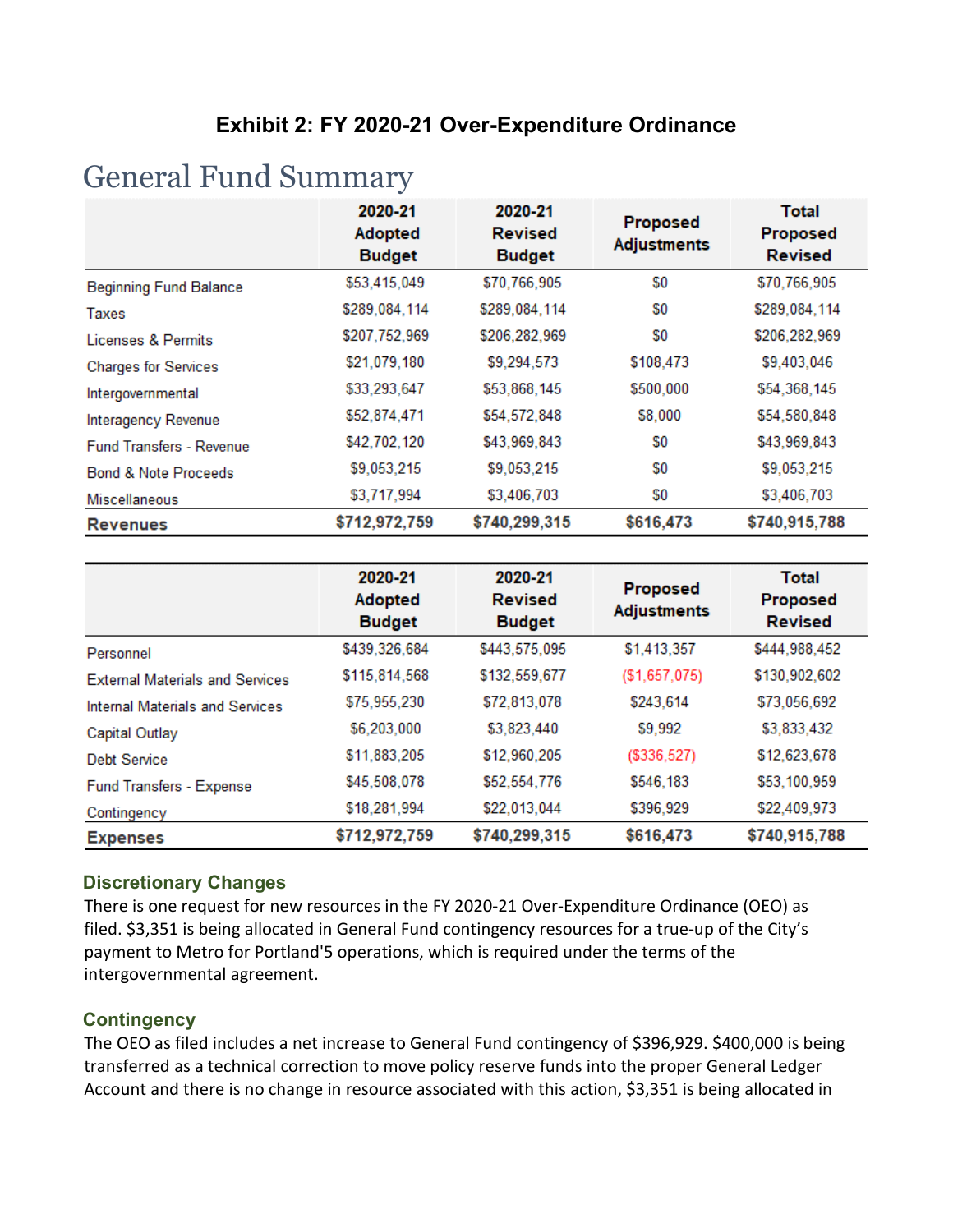General Fund contingency resources to Portland'5 as discussed above, and \$280 is being returned to the General Fund from the Parks Local Option Levy Fund, that is related to General Fund overhead true-up. The bureau intends to close this fund.

#### **Other Notable Adjustments**

As shown in the table above, there is net \$616,473 change in General Fund revenue in the OEO as filed. This is primarily due to a \$500,000 increase in intergovernmental revenues in Portland Fire & Rescue from Multnomah County for vaccination efforts. These resources are being shifted from the Grants Fund to the General Fund and the net increase in revenues from the county is \$260,000. It also includes \$108,473 in charges for services within Portland Parks & Recreation for the Tennis Center (further discussed below) and parking fees, as well as a total of \$8,000 in interagency revenues in the Housing Bureau and Portland Parks & Recreation.

Other changes in the General Fund include transferring \$20,000 in General Fund personnel services and materials and services savings within Portland Parks & Recreation to the Parks Capital Improvement Program Fund to support repairs to the main service road at Pier Park. Also, Portland Parks & Recreation is recognizing \$45,000 in external revenue above previously budgeted amounts from the Portland Tennis Center and transferring that resource to the Parks Capital Improvement Program Fund to support tennis court resurfacing. And lastly, PP&R is also moving \$152,463 in General Fund resources into the Parks Capital Improvement Program Fund to pay for fleet purchases that will not be encumbered until FY 2021-22.

In addition, the Portland Housing Bureau is making \$329,000 in General Fund changes, which includes \$6,000 in interagency revenue from Special Appropriations for space rent at Mt. Tabor, which it is transferring to the Housing Investment Fund and the Housing Property Fund, and a \$323,000 cash transfer to the Housing Investment Fund for Joint Office of Homeless Services programming.

# Interfund Loan

The Grants Fund (217) is a reimbursement fund such that all expenses in the fund are expected to be reimbursed by entities outside of the City of Portland. The City accounts for grant reimbursement on a modified accrual basis, per the requirements of Generally Accepted Accounting Principles (GAAP). Under this modified accrual basis of accounting, expenses are incurred at the time services are delivered or goods are provided, and revenues are recognized when reimbursement is received. This creates a lag between expenses and revenues. This lag in the grants funds can result in temporary negative fund balances. Oregon State Local Budget Law requires that fund balances not be negative at the end of a fiscal year. GAAP requires that governmental funds not end the year with negative cash assets. The reimbursement nature of the grants funds results in the funds frequently carrying negative cash balances. Interfund loans to the grants funds are necessary to comply with Local Budget Law and GAAP, and such loans must be approved by City Council.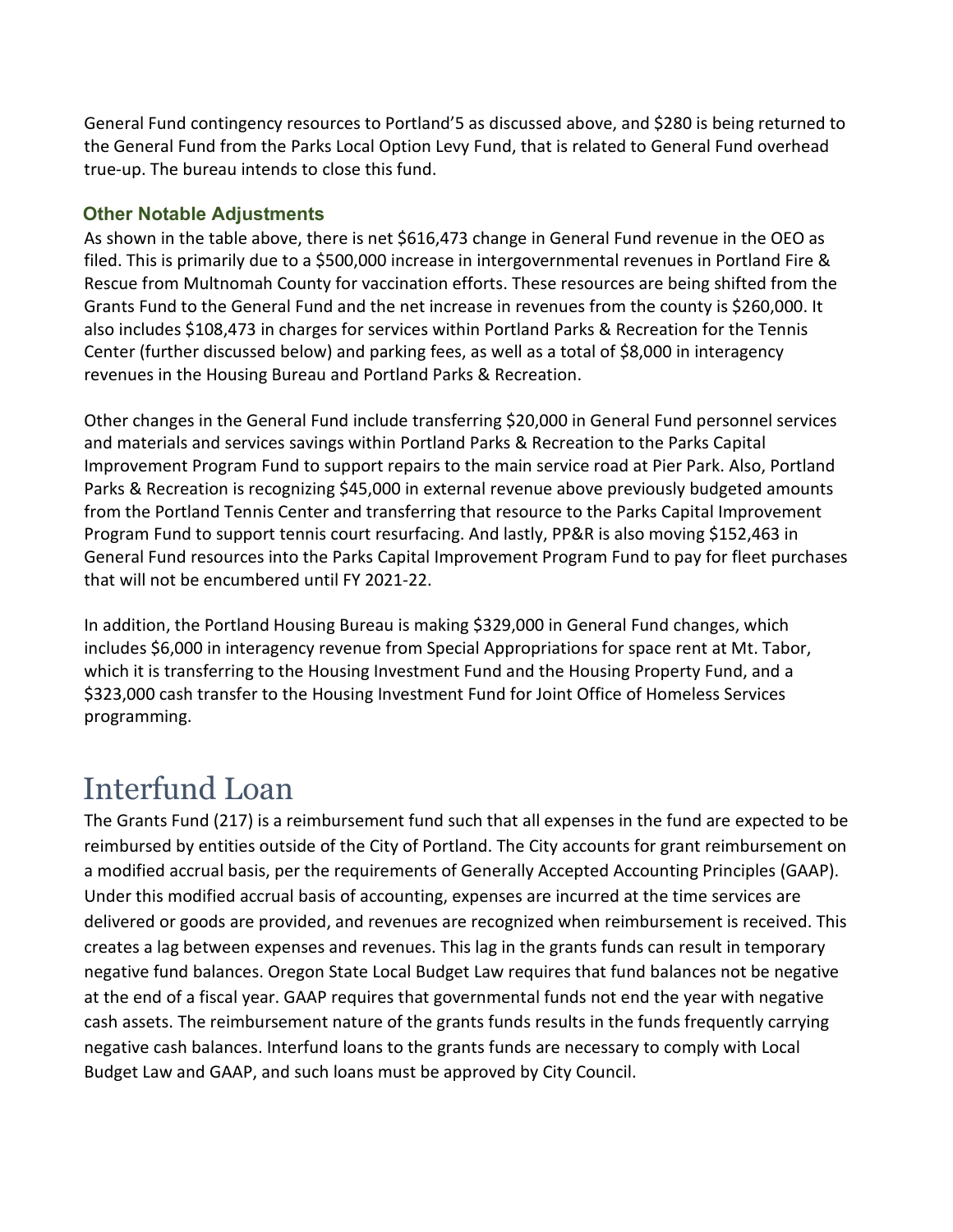The OEO contains an interfund loan to the Grants Fund in the amount of \$25.0 million from the Transportation Operating Fund; this fund is utilized as a loan source because it is primarily transportation grants that are driving the negative balance. In addition, the OEO contains an interfund loan to the Grants Fund in the amount of \$5.0 million from the General Fund Reserve. A companion resolution to this ordinance is filed with City Council authorizing the loan, as required by Oregon Revised Statutes. The repayment of the loan will occur in FY 2021-22.

# Notable Non-General Fund Changes

Below is a summary of changes in funds other than the General Fund. There are a few notable changes to funds outside the General Fund, which include:

- The **Bureau of Environmental Services** is recognizing an additional \$4.0 million in System Development Charges, adding the funds to the Sewer System Operating Fund's contingency.
- Noteworthy adjustments in **the Office of Management & Finance's** non-General Fund budget include a \$213,500 drawn from the City Fleet Operating Fund's contingency for higher than anticipated project management costs for the fuel station project and server upgrades and other technology needs. Additionally, \$600,000 is being drawn from the Insurance and Claims Fund for potential claims payment costs. Finally, adjustments to the Facilities Operating Fund include a \$408,500 increase in interagency revenue for rent revenue, project management services for the fuel station project, and maintenance services at the SmartPark garages. The revenue is offset with increases to external materials and services and contingency.
- **Portland Bureau of Transportation** is drawing \$28.1 million from contingency for a number of items, including a \$25 million one-day loan from the Transportation Operating Fund to the Grants Fund to prevent a temporary negative fund balance from incurred expenses that are awaiting reimbursement. The repayment of this loan is budgeted in the FY 2021-22 Approved Budget. The changes also include a \$3 million draw from contingency to avoid a technical issue due to the encumbrances of several multiyear contracts. Further, the bureau is drawing \$100,000 from contingency to support efforts for activating the right-of-way as part of the bureau's pandemic response efforts.
- The **Portland Water Bureau** is truing up its budget to more accurately align with actual amounts after the May 2021 bond sale and refunding, which includes recognizing \$76.7 million in bond and note proceeds and allocating that resource to contingency and debt service expenses to balance. The bureau is also truing up grant allocations and adjusting its budget to pay \$100,000 in license and permit costs to the Federal Energy Regulatory Commission (FERC).
- **Portland Parks & Recreation** is making a number of budget adjustments that sequester General Fund resources into capital fund to pay for fleet purchases; increasing an interagency agreement with the Housing Bureau for land management work; recognizing Washington Park parking fees above budget and using that resource to pay down debt issued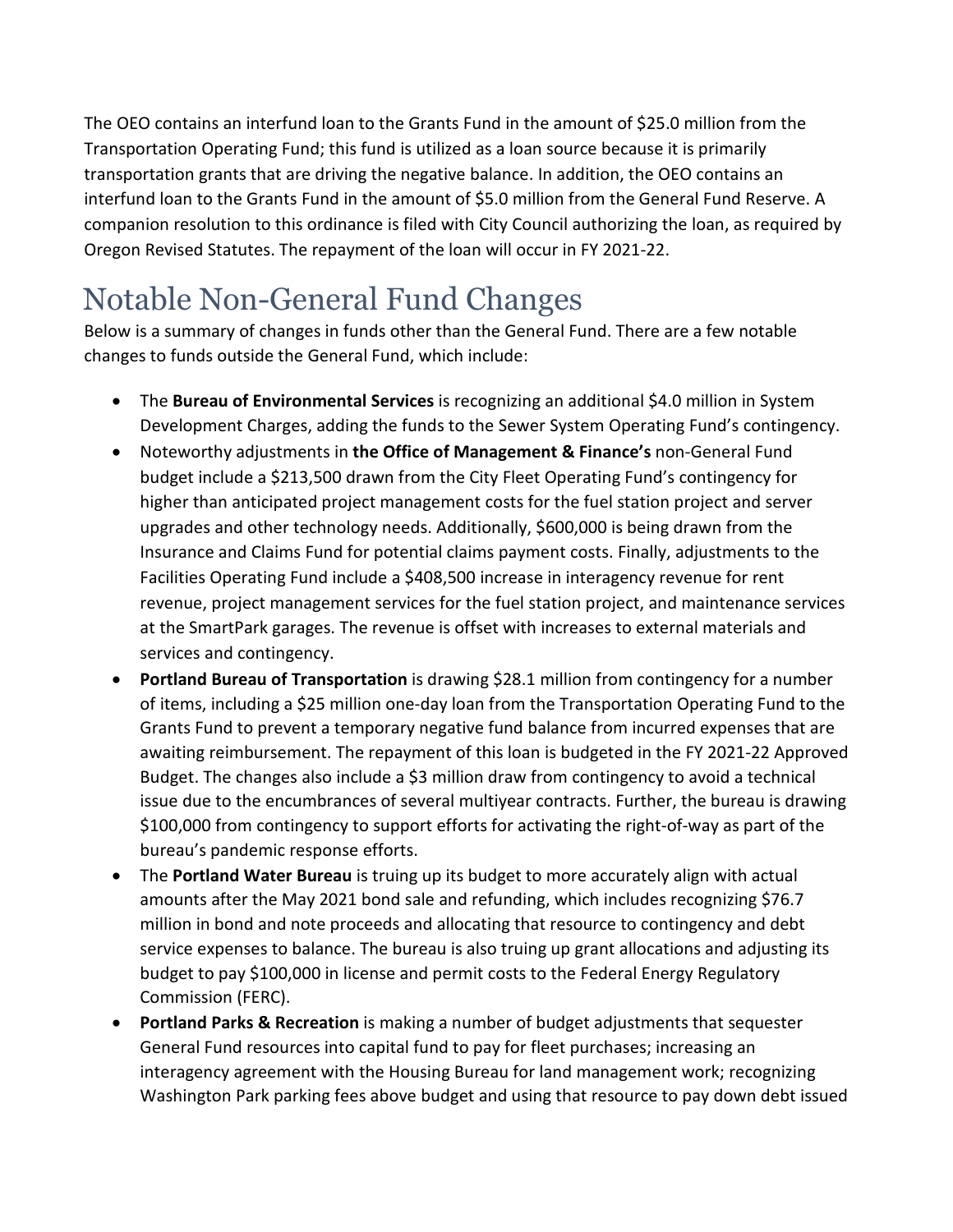to fund the parking lot repaving at Pittock Mansion, recognizing Portland Tennis Center fees above budget and using that resource to fund tennis court resurfacing at the site, and reallocating operational underspending to repair the service road at Pier Park.

- The **Office of Community & Civic Life** is recognizing beginning fund balance revenue in the Cannabis Licensing Fund to match with the FY 2019-20 ending fund balance and making other small adjustments to align spending across major object categories. Changes result in a \$1.4 million net increase of appropriation.
- The **Portland Housing Bureau** is adjusting several of its funds related to timing of multi-year projects across FY 2020-21 and FY 2021-22. These adjustments mirror changes in the FY 2021-22 Approved Budget and are due to evolving project timelines. The bureau is also processing several internal transfer requests between bureau funds and major object categories to align resources with currently projected spending, appropriating \$3.0 million in unspent CARES funds for Household Assistance or Homeless Response Activities, and reducing \$5.0 million in Emergency Rental Assistance Program (ERAP) resources as the resources will now be expended in FY 2021-22.

More detailed changes by fund follow on the subsequent pages.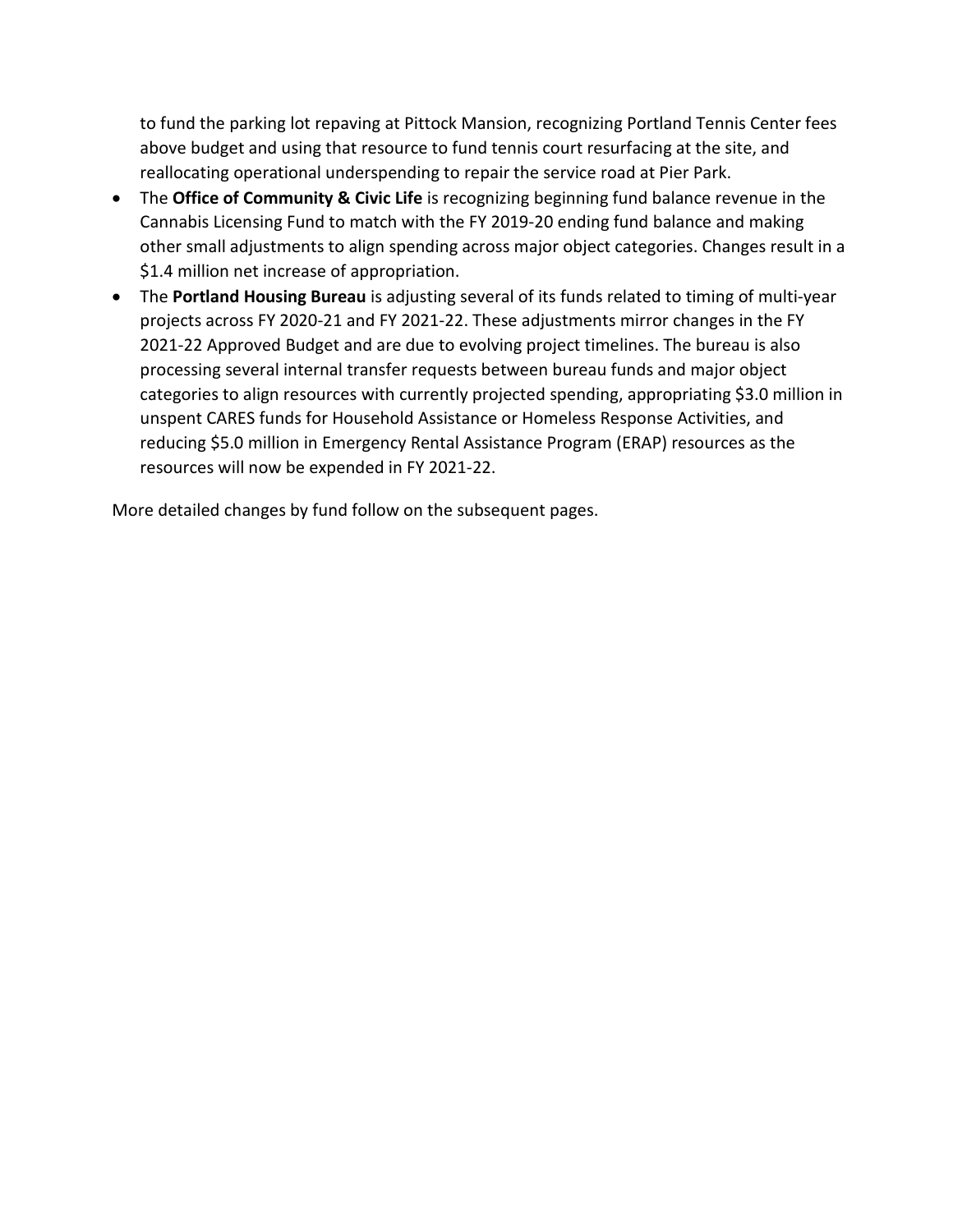| <b>Fund Number Name</b>                    | Fund<br><b>Number</b> | <b>Bureau Program</b><br><b>Expenses</b> | <b>Interfund Cash</b><br><b>Transfers</b> | <b>Debt Service</b> | Contingency    | <b>Explanation</b>                                                                                                                                                                                                                                                                                                                                                                                                                                                                                                                                                                                                                                                                                                                                                                                                                                                                                                                                                               |
|--------------------------------------------|-----------------------|------------------------------------------|-------------------------------------------|---------------------|----------------|----------------------------------------------------------------------------------------------------------------------------------------------------------------------------------------------------------------------------------------------------------------------------------------------------------------------------------------------------------------------------------------------------------------------------------------------------------------------------------------------------------------------------------------------------------------------------------------------------------------------------------------------------------------------------------------------------------------------------------------------------------------------------------------------------------------------------------------------------------------------------------------------------------------------------------------------------------------------------------|
| <b>Transportation Operating Fund</b>       | 200                   | \$3,200,000                              | \$0                                       | \$25,000,000        | (\$28,100,000) | These actions draw \$28.1 million from contingency for a number of<br>items, including a \$25 million one-day loan to the Grants Fund from<br>the Transportation Operating Fund to prevent a temporary negative<br>fund balance from incurred expenses that are awaiting<br>reimbursement. The repayment of this loan from the Grants Fund to<br>the Transportation Operating Fund was budgeted in the FY 2021-22<br>Approved Budget. The changes also include a \$3.1 million draw from<br>contingency, which is offset with a \$3 million increase in external<br>material and services to avoid a technical issue due to<br>encumbrances of several multiyear contracts and a \$100,000<br>increase in personnel services to support efforts for activating the<br>right-of-way as part of the bureau's pandemic response. The request<br>also increases revenue from the Heavy Use Vehicle Use Tax by<br>\$100,000 for capital projects expected to incur costs by year end. |
| Development Services Fund                  | 203                   | (\$7,820)                                | \$0                                       | \$0                 | \$7.820        | \$7,820 is transferred from bureau program expenses to contingency<br>because the Bureau of Development Services budgeted funds from<br>two grants which allowed it to reduce expenses in its operating fund.                                                                                                                                                                                                                                                                                                                                                                                                                                                                                                                                                                                                                                                                                                                                                                    |
| Property Management License Fund           | 204                   | \$400,500                                | \$0                                       | \$0                 | \$0            | Revenues from Clean & Safe and Central Eastside are being trued<br>up and budgeted in external materials and services to balance.                                                                                                                                                                                                                                                                                                                                                                                                                                                                                                                                                                                                                                                                                                                                                                                                                                                |
| General Reserve Fund                       | 210                   | \$0                                      | \$0                                       | \$5,000,000         | (\$5,000,000)  | This reflects an annual 1-day loan to ensure adequate resources are<br>covering expenses in the Grants Fund. This is reduction of \$5 million<br>of contingency to be made available for this one-day loan. The<br>repayment of the loan occurs early in FY 2021-22 and is included in<br>the Adopted Budget as filed.                                                                                                                                                                                                                                                                                                                                                                                                                                                                                                                                                                                                                                                           |
| <b>Housing Investment Fund</b>             | 213                   | \$323,000                                | \$6,000                                   | \$0                 | \$0            | Changes are from recognizing \$6,000 of IA revenue from Special<br>Appropriations for space rent at Mt. Tabor and transferring it to the<br>Housing Property Fund, and appropriating \$323,000 of General Fund<br>resrouces for Joint Office of Homeless Services programming.                                                                                                                                                                                                                                                                                                                                                                                                                                                                                                                                                                                                                                                                                                   |
| Parks Local Option Levy Fund               | 215                   | \$0                                      | \$0                                       | \$0                 | (\$280)        | Removing budget added as part of the General Fund Overhead<br>Model allocation during FY 2020-21 Budget Adoption in preparation<br>for closing the fund.                                                                                                                                                                                                                                                                                                                                                                                                                                                                                                                                                                                                                                                                                                                                                                                                                         |
| <b>Grants Fund</b>                         | 217                   | (\$6,695,632)                            | \$0                                       | \$0                 | \$0            | This reflects the net impact of changes across several bureaus that<br>budget in the Grants Fund. Major changes include a \$1.5 million<br>reduction in Police Bureau grant appropriation to better align with<br>actual spending, a \$240,000 reduction to Fire Bureau grant<br>appropriation, a \$5 million reduction in Emergency Rental Assistance<br>Program (ERAP) resources in the Housing Bureau to better align with<br>actual spending, and a technical true-up to shift \$3 million in CARES<br>grant appropriation from Special Appropirations to the Housing<br>Bureau.                                                                                                                                                                                                                                                                                                                                                                                             |
| <b>HOME Grant Fund</b>                     | 219                   | (\$2,815,000)                            | \$0                                       | \$0                 | \$0            | This change reflects the reduction of the Garden Park Estates project<br>expenditures that will not occur until FY 2021-22.                                                                                                                                                                                                                                                                                                                                                                                                                                                                                                                                                                                                                                                                                                                                                                                                                                                      |
| Tax Increment Financing Reimbursement Fund | 221                   | \$5,223,000                              | \$0                                       | \$0                 | (\$5,650,000)  | This reflects several changes to expenditures of Housing Bureau<br>housing projects to avoid over-expenditure or reduce current year<br>expenditures in order to budget them in FY 2021-22. Projects include:<br>King Parks, Riverplace Parcel 3, Medford Preservation, Fairfield<br>Apartments, and the South Park Blocks. This also reflects increasing<br>the bureau indirect expense and personnel services budgets in these<br>funds to avoid over-expenditure.                                                                                                                                                                                                                                                                                                                                                                                                                                                                                                             |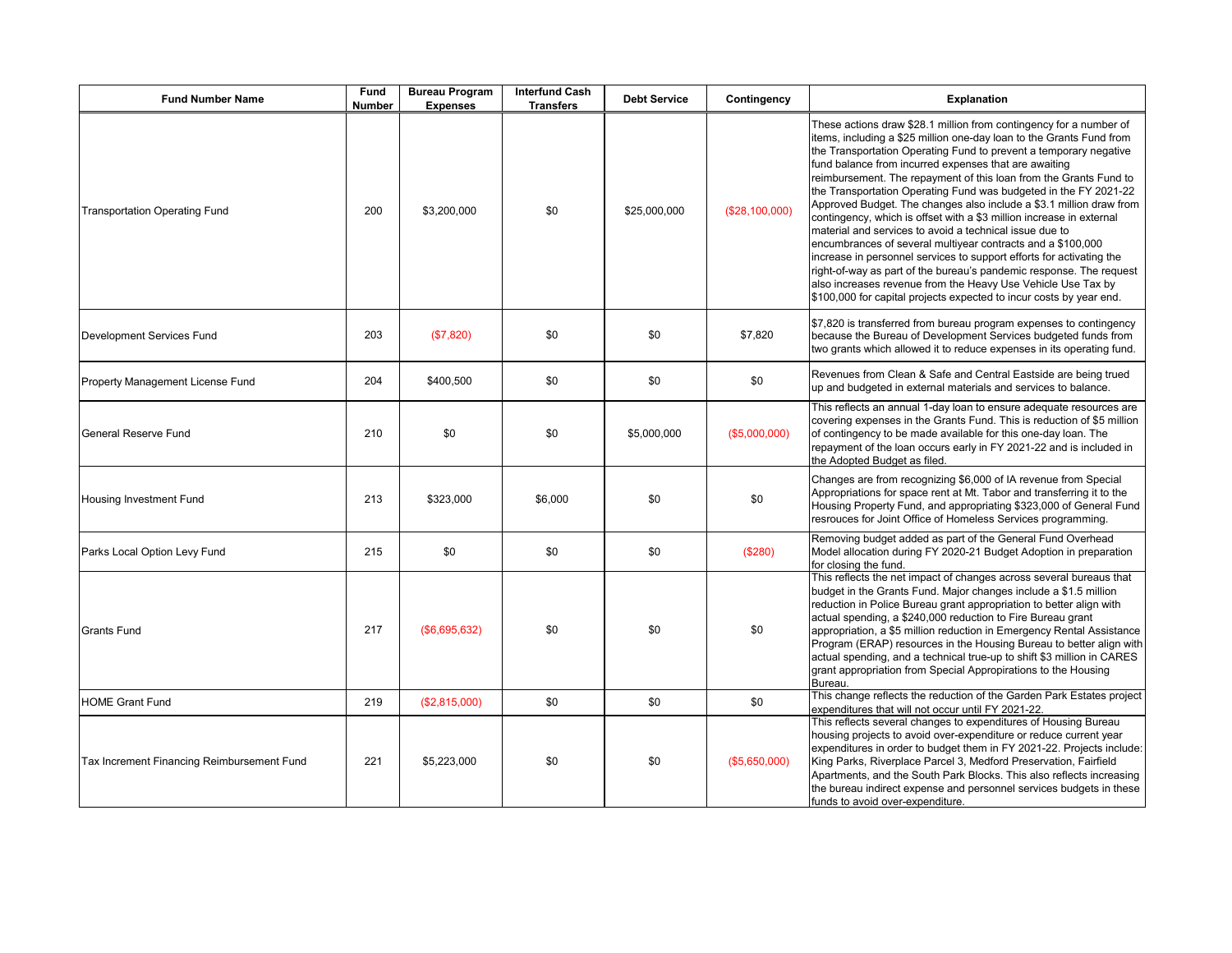| Inclusionary Housing Fund                 | 225 | \$3,003,427 | \$0           | \$0           | (\$2,025,298) | This reflects adjustments to the CCC-Division Project, including<br>increasing materials and services by \$3.0 million, which is offset by a<br>reduction in non-project contingency and increasing beginning fund<br>balance. Changes also include increasing personnel services by<br>\$25,298, which is offset by a reduction in budgeted contingency to<br>avoid over-expenditure, as well as a net-zero adjustment of \$1.2<br>million to correct a negative structure.                               |
|-------------------------------------------|-----|-------------|---------------|---------------|---------------|------------------------------------------------------------------------------------------------------------------------------------------------------------------------------------------------------------------------------------------------------------------------------------------------------------------------------------------------------------------------------------------------------------------------------------------------------------------------------------------------------------|
| <b>Housing Property Fund</b>              | 226 | \$51,000    | \$0           | \$0           | \$0           | This includes a \$36,000 increase in materials and services and<br>\$15,000 in personnel services, which is offset mainly by an increase<br>in beginning fund balance. \$6,000 of the increase in materials and<br>services is funded by a fund transfer from the Housing Properties<br>Fund, discussed above.                                                                                                                                                                                             |
| Recreational Marijuana Tax Fund           | 227 | \$50,001    | \$0           | \$0           | (\$50,001)    | This action increases expenses in the Housing Bureau. The purpose<br>of the appropriation increase is to resolve an accrual issue dating<br>back to FY 2019-20.                                                                                                                                                                                                                                                                                                                                            |
| Cannabis Licensing Fund                   | 228 | (\$30,000)  | \$0           | \$0           | \$1,464,033   | This action will reduce operating expenses to better align with<br>projected spending, and increase contingency in conjunction with the<br>reconciliation of beginning fund balance.                                                                                                                                                                                                                                                                                                                       |
| Parks Capital Improvement Program Fund    | 402 | \$4,334,874 | \$0           | (\$4,000,000) | (\$53,938)    | This action moved \$4 million from Debt Service to External Materials<br>and Services to have budget more accurately reflect the accounting<br>of the transaction, reduced contingency in the fund by \$53,938 as<br>part of technical adjustment to make allocation accounts net to zero,<br>and allocates \$280,936 in new expenses for fleet purchases, Pittock<br>Mansion parking lot repairs, tennis court resurfacing at the Portland<br>Tennis Center, and maintance on the Pier Park service road. |
| Sewer System Operating Fund               | 600 | (\$177,600) | \$0           | \$50          | \$4,177,550   | The change in bureau program expenses is mostly due to<br>adjustments to balance allocation accounts so that they net to zero.<br>The \$4.2 million increase in contingency is mostly due to additional<br>SDCs, which the Bureau of Environmental Services is placing in<br>contingency to balance.                                                                                                                                                                                                       |
| <b>Hydroelectric Power Operating Fund</b> | 601 | \$100,000   | \$0           | \$0           | (\$100,000)   | This action moves \$100,000 from contingency to license and permit<br>costs to reflect fees paid to the Federal Energy Regulatory<br>Commission.                                                                                                                                                                                                                                                                                                                                                           |
| <b>Water Fund</b>                         | 602 | (\$300,081) | (\$3,481,044) | \$1,000,000   | \$2,781,125   | This action reduces \$300,081 in bureau program expenses to<br>balance allocation accounts, reduces the cash transfer from the<br>Water Operating Fund to the Water Bond Sinking Fund by \$3.48<br>million to align fund expenses with the May 2021 bond sale and<br>refunding, and reallocated that expense to contingency (\$2.78 million)<br>and debt issuance costs (\$1 million).                                                                                                                     |
| Golf Fund                                 | 603 | \$45,000    | \$0           | \$0           | (\$45,000)    | Technical adjustments to make allocation accounts net to zero,<br>reducing contingency to balance.                                                                                                                                                                                                                                                                                                                                                                                                         |
| Portland International Raceway Fund       | 604 | \$0         | \$0           | $\sqrt{6}$    | \$0           | Net zero technical adjustments to balance across subfunds.                                                                                                                                                                                                                                                                                                                                                                                                                                                 |
| <b>Parking Facilities Fund</b>            | 606 | \$100,000   | \$0           | \$0           | (\$55,000)    | Adjustments to Parking Garage Fund are technical in nature and<br>include a \$55,000 draw from contingency for maintenance projects at<br>the SmartPark garages and a \$45,000 increase in interagency<br>revenue for leased office space in the Naito-Davis parking garage.<br>These adjustments are offset with a \$100,000 increase in interagency<br>expenses with OMF for maintenance services.                                                                                                       |
| <b>Environmental Remediation Fund</b>     | 608 | \$0         | \$0           | \$0           | \$0           | The Bureau of Environmental Services is transferring \$10,000 from<br>external materials and services to personnel services to better align<br>budget to actuals.                                                                                                                                                                                                                                                                                                                                          |
| Water Bond Sinking Fund                   | 612 | \$0         | \$0           | \$56,748,829  | \$0           | Increasing debt service expenses to have fund expenditures align<br>with the May 2021 bond sale and refunding.                                                                                                                                                                                                                                                                                                                                                                                             |
| <b>Water Construction Fund</b>            | 615 | \$0         | \$0           | \$0           | \$29,416,196  | Increasing contingency to balance increased bond and note revenue<br>from the May 2021 bond sale and refunding.                                                                                                                                                                                                                                                                                                                                                                                            |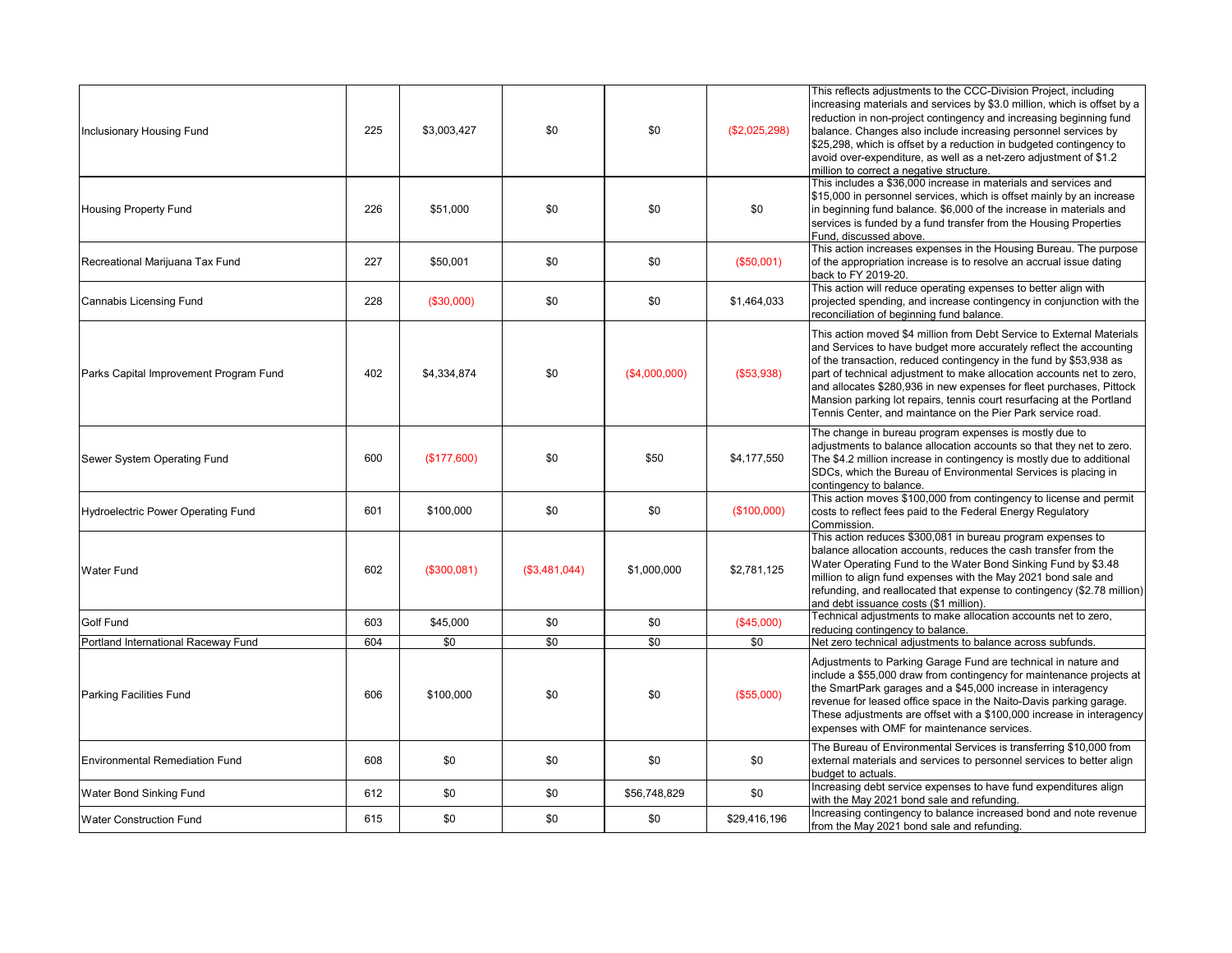| <b>Facilities Services Operating Fund</b>       | 701 | \$302,500  | \$0 | \$0      | \$106,000    | Adjustments to the Facilities Operating Fund include a \$408,500<br>increase in interagency revenue for rent revenue, project<br>management services for the fuel station project, and maintenance<br>services at the SmartPark garages. The revenue is offset with<br>increases to external materials and services and contingency.                                                                                                                                                                                      |
|-------------------------------------------------|-----|------------|-----|----------|--------------|---------------------------------------------------------------------------------------------------------------------------------------------------------------------------------------------------------------------------------------------------------------------------------------------------------------------------------------------------------------------------------------------------------------------------------------------------------------------------------------------------------------------------|
| <b>CityFleet Operating Fund</b>                 | 702 | \$352.463  | \$0 | \$13,500 | (\$213,500)  | Adjustments to the CityFleet Operating Fund include a \$152,463<br>increase in interagency revenue from the Parks Bureau for fleet<br>purchases with an offsetting increase in capital outlay expenses.<br>Changes to the fund also include a \$213,500 draw from contingency<br>for higher than anticipated project management costs for the fuel<br>station project and for increased IA costs with BTS for server<br>upgrades. The draw on contingency is offset with a corresponding<br>increase in program expenses. |
| Printing & Distribution Services Operating Fund | 703 | (\$13,000) | \$0 | \$0      | (\$26,050)   | Printing & Distribution is reducing its IA with the Office of<br>Management and Finance by \$39,050, with \$13,000 of the<br>adjustment balanced by a reduction in external materials and<br>services, and the rest (\$26,050) balanced by a reduction in<br>contingency.                                                                                                                                                                                                                                                 |
| Insurance and Claims Operating Fund             | 704 | \$600,000  | \$0 | \$0      | (\$600,000)  | Risk Management is drawing \$600,000 from contingency for<br>additional claims payment costs to prevent overspending external<br>materials and services.                                                                                                                                                                                                                                                                                                                                                                  |
| Workers' Comp. Self Insurance Operating Fund    | 705 | \$40,000   | \$0 | \$0      | $(\$40,000)$ | Risk Management is drawing \$40,000 from contingency to prevent<br>overspending personnel services and external materials and<br>services.                                                                                                                                                                                                                                                                                                                                                                                |
| <b>Technology Services Fund</b>                 | 706 | (\$24,000) | \$0 | \$0      | \$122,000    | The Bureau of Technology Services (BTS) is reducing its IA with<br>Civic Life by \$24,000 and balancing with a reduction in external<br>materials & services. Changes to IAs with other bureaus net to<br>\$122,000, which BTS is placing in contingency.                                                                                                                                                                                                                                                                 |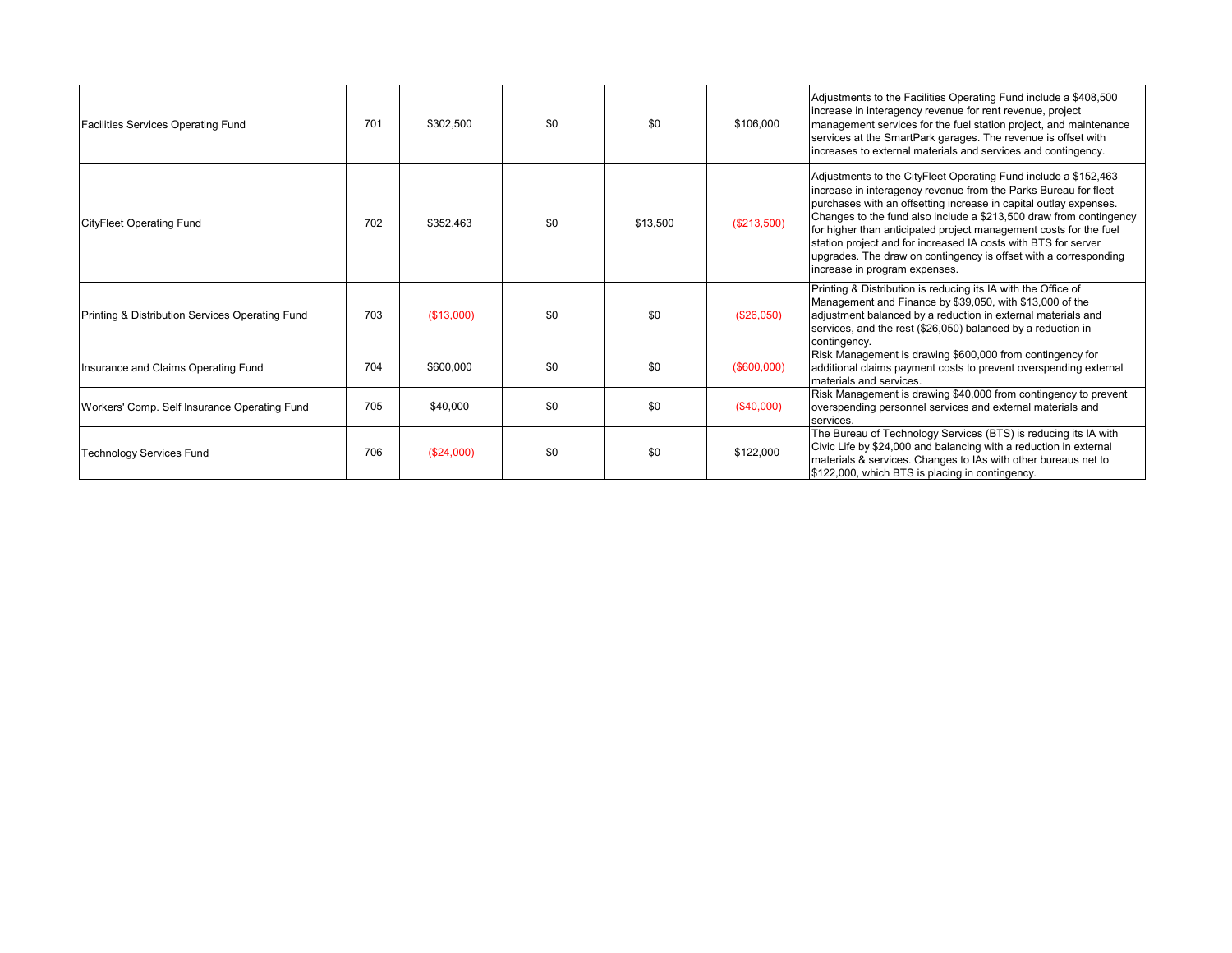### **100 - General Fund**

| <b>Revenue</b>                    | 2020-21 OE Revised<br><b>Base</b> | <b>Total Adjustments</b> | <b>New Revised Budget</b> |
|-----------------------------------|-----------------------------------|--------------------------|---------------------------|
| <b>Beginning Fund Balance</b>     | \$70,766,905                      | \$0                      | \$70,766,905              |
| Taxes                             | \$289,084,114                     | \$0                      | \$289,084,114             |
| Licenses & Permits                | \$206,282,969                     | \$0                      | \$206,282,969             |
| <b>Charges for Services</b>       | \$9,294,573                       | \$108,473                | \$9,403,046               |
| Intergovernmental                 | \$53,868,145                      | \$500,000                | \$54,368,145              |
| Interagency Revenue               | \$54,572,848                      | \$8,000                  | \$54,580,848              |
| <b>Fund Transfers - Revenue</b>   | \$43,969,843                      | \$0                      | \$43,969,843              |
| Bond & Note Proceeds              | \$9,053,215                       | \$0                      | \$9,053,215               |
| <b>Miscellaneous</b>              | \$3,406,703                       | \$0                      | \$3,406,703               |
| <b>General Fund Discretionary</b> | \$0                               | \$0                      | \$0                       |
| <b>General Fund Overhead</b>      | \$0                               | \$0                      | \$0                       |
| <b>Total Revenues</b>             | \$740,299,315                     | \$616,473                | \$740,915,788             |

| <b>Expense</b>                         | 2020-21 OE Revised<br><b>Base</b> | <b>Total Adjustments</b> | <b>New Revised Budget</b> |
|----------------------------------------|-----------------------------------|--------------------------|---------------------------|
| Personnel                              | \$443,575,095                     | \$1,413,357              | \$444,988,452             |
| <b>External Materials and Services</b> | \$132,559,677                     | (\$1,657,075)            | \$130,902,602             |
| Internal Materials and Services        | \$72,813,078                      | \$243,614                | \$73,056,692              |
| Capital Outlay                         | \$3,823,440                       | \$9,992                  | \$3,833,432               |
| Debt Service                           | \$12,960,205                      | (\$336,527)              | \$12,623,678              |
| Fund Transfers - Expense               | \$52,554,776                      | \$546,183                | \$53,100,959              |
| Contingency                            | \$22,013,044                      | \$396,929                | \$22,409,973              |
| <b>Total Expenses</b>                  | \$740,299,315                     | \$616,473                | \$740,915,788             |

### **200 - Transportation Operating Fund**

| <b>Revenue</b>                  | 2020-21 OE Revised<br><b>Base</b> | <b>Total Adjustments</b> | <b>New Revised Budget</b> |
|---------------------------------|-----------------------------------|--------------------------|---------------------------|
| <b>Beginning Fund Balance</b>   | \$220,063,186                     | \$0                      | \$220,063,186             |
| Taxes                           | \$21,487,500                      | \$100,000                | \$21,587,500              |
| Licenses & Permits              | \$18,890,980                      | \$0                      | \$18,890,980              |
| <b>Charges for Services</b>     | \$53,867,440                      | \$0                      | \$53,867,440              |
| Intergovernmental               | \$87,546,441                      | \$0                      | \$87,546,441              |
| Interagency Revenue             | \$34,795,747                      | \$0                      | \$34,795,747              |
| <b>Fund Transfers - Revenue</b> | \$21,064,168                      | \$0                      | \$21,064,168              |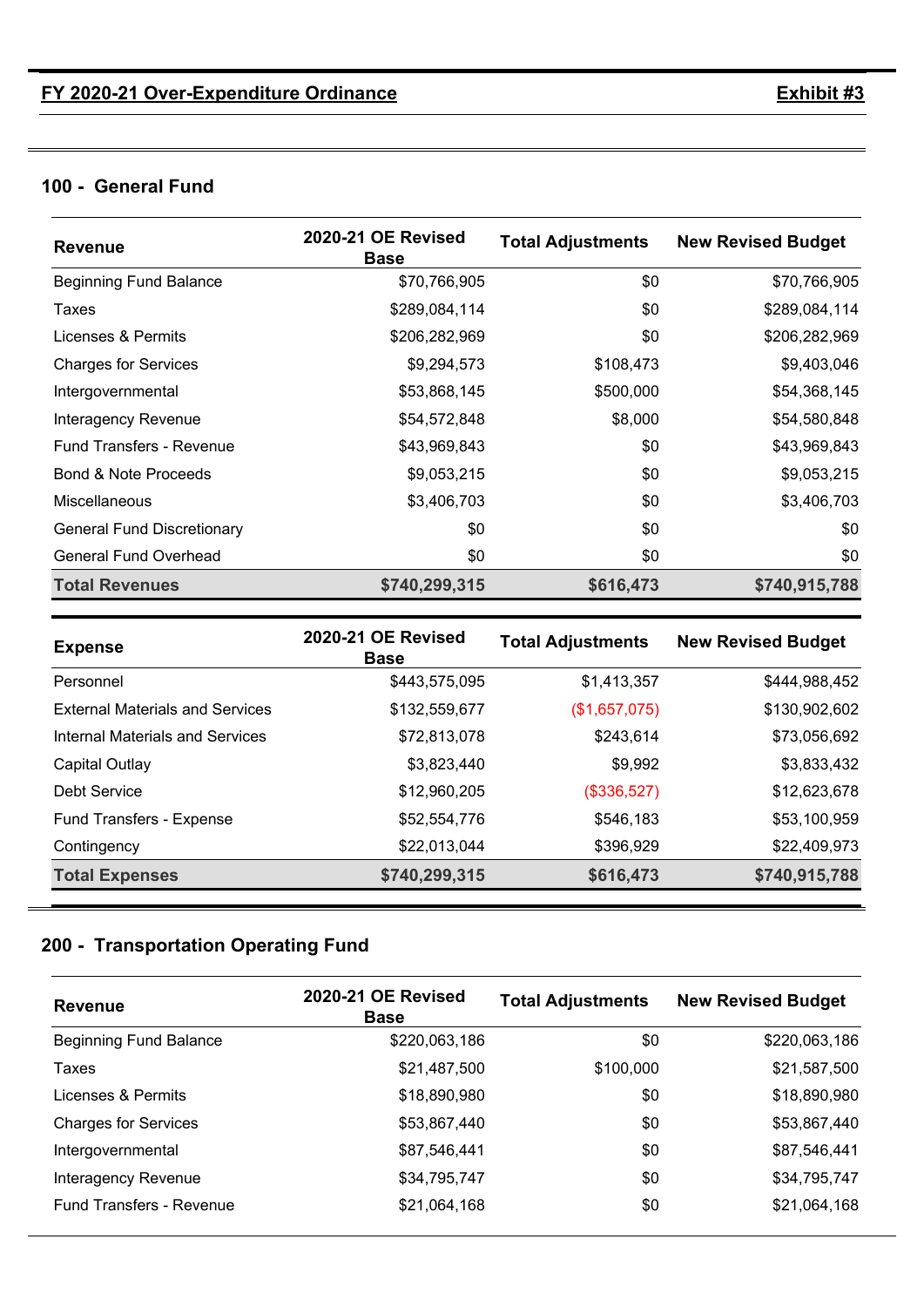| Bond & Note Proceeds          | \$29,285,111  | \$0       | \$29,285,111  |
|-------------------------------|---------------|-----------|---------------|
| <b>Miscellaneous</b>          | \$1,765,344   | \$0       | \$1,765,344   |
| Miscellaneous Fund Allocation | \$0           | \$0       | \$0           |
| <b>Total Revenues</b>         | \$488,765,917 | \$100,000 | \$488,865,917 |

| <b>Expense</b>                         | 2020-21 OE Revised<br><b>Base</b> | <b>Total Adjustments</b> | <b>New Revised Budget</b> |
|----------------------------------------|-----------------------------------|--------------------------|---------------------------|
| Personnel                              | \$114,157,549                     | \$100,000                | \$114,257,549             |
| <b>External Materials and Services</b> | \$79,523,821                      | \$3,100,000              | \$82,623,821              |
| Internal Materials and Services        | \$35,032,422                      | \$0                      | \$35,032,422              |
| Capital Outlay                         | \$60,685,147                      | \$0                      | \$60,685,147              |
| Debt Service                           | \$16,412,829                      | \$25,000,000             | \$41,412,829              |
| Fund Transfers - Expense               | \$13,513,952                      | \$0                      | \$13,513,952              |
| Contingency                            | \$169,440,197                     | (\$28,100,000)           | \$141,340,197             |
| <b>Total Expenses</b>                  | \$488,765,917                     | \$100,000                | \$488,865,917             |

### **201 - Assessment Collection Fund**

| <b>Revenue</b>                | 2020-21 OE Revised<br><b>Base</b> | <b>Total Adjustments</b> | <b>New Revised Budget</b> |
|-------------------------------|-----------------------------------|--------------------------|---------------------------|
| <b>Beginning Fund Balance</b> | \$85,230                          | \$0                      | \$85,230                  |
| Miscellaneous                 | \$950                             | \$0                      | \$950                     |
| <b>Total Revenues</b>         | \$86,180                          | \$0                      | \$86,180                  |
| <b>Expense</b>                | 2020-21 OE Revised<br><b>Base</b> | <b>Total Adjustments</b> | <b>New Revised Budget</b> |
| Contingency                   | \$86,180                          | \$0                      | \$86,180                  |
|                               |                                   |                          |                           |

# **202 - Emergency Communication Fund**

| <b>Revenue</b>                  | 2020-21 OE Revised<br><b>Base</b> | <b>Total Adjustments</b> | <b>New Revised Budget</b> |
|---------------------------------|-----------------------------------|--------------------------|---------------------------|
| <b>Beginning Fund Balance</b>   | \$3,556,863                       | \$0                      | \$3,556,863               |
| <b>Charges for Services</b>     | \$406,234                         | \$0                      | \$406,234                 |
| Intergovernmental               | \$9,646,353                       | \$0                      | \$9,646,353               |
| <b>Fund Transfers - Revenue</b> | \$16,866,186                      | \$0                      | \$16,866,186              |
| <b>Miscellaneous</b>            | \$40,000                          | \$0                      | \$40,000                  |
| <b>Total Revenues</b>           | \$30,515,636                      | \$0                      | \$30,515,636              |
|                                 |                                   |                          |                           |

| <b>Expense</b> | 2020-21 OE Revised<br><b>Base</b> | <b>Total Adjustments</b> | <b>New Revised Budget</b> |
|----------------|-----------------------------------|--------------------------|---------------------------|
| Personnel      | \$19.651.950                      | \$0                      | \$19.651.950              |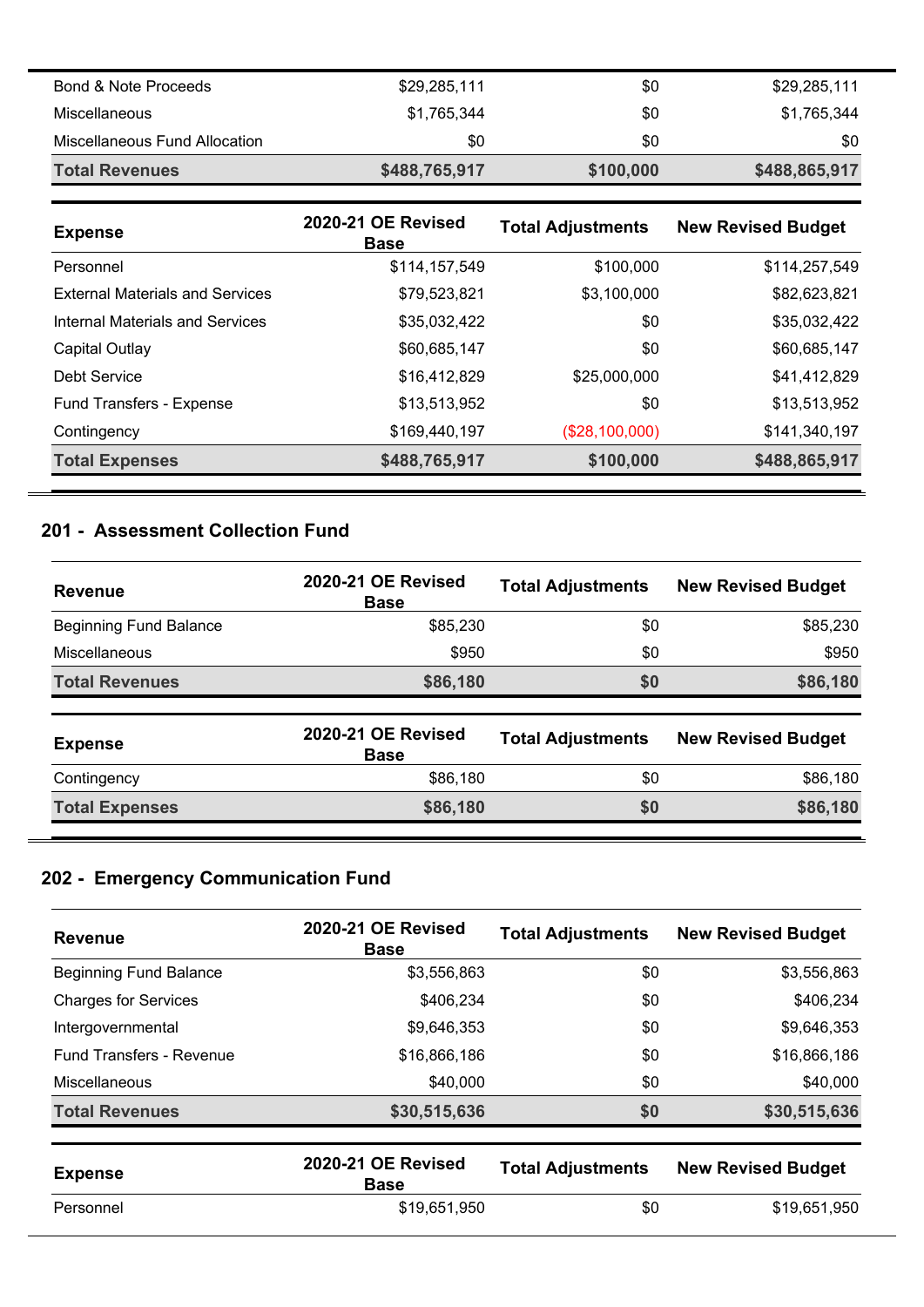| <b>Total Expenses</b>                  | \$30,515,636 | \$0 | \$30,515,636 |
|----------------------------------------|--------------|-----|--------------|
| Fund Transfers - Expense               | \$1,134,199  | \$0 | \$1,134,199  |
| Debt Service                           | \$299,045    | \$0 | \$299,045    |
| Capital Outlay                         | \$1,540,338  | \$0 | \$1,540,338  |
| <b>Internal Materials and Services</b> | \$4,916,636  | \$0 | \$4,916,636  |
| <b>External Materials and Services</b> | \$2,973,468  | \$0 | \$2,973,468  |

### **203 - Development Services Fund**

| <b>Revenue</b>                  | 2020-21 OE Revised<br><b>Base</b> | <b>Total Adjustments</b> | <b>New Revised Budget</b> |
|---------------------------------|-----------------------------------|--------------------------|---------------------------|
| <b>Beginning Fund Balance</b>   | \$77,903,484                      | \$0                      | \$77,903,484              |
| Licenses & Permits              | \$33,783,927                      | \$0                      | \$33,783,927              |
| <b>Charges for Services</b>     | \$13,448,238                      | \$0                      | \$13,448,238              |
| Interagency Revenue             | \$1,871,818                       | \$0                      | \$1,871,818               |
| <b>Fund Transfers - Revenue</b> | \$975,775                         | \$0                      | \$975,775                 |
| Miscellaneous                   | \$2,016,917                       | \$0                      | \$2,016,917               |
| <b>Total Revenues</b>           | \$130,000,159                     | \$0                      | \$130,000,159             |

| <b>Expense</b>                         | <b>2020-21 OE Revised</b><br>Base | <b>Total Adjustments</b> | <b>New Revised Budget</b> |
|----------------------------------------|-----------------------------------|--------------------------|---------------------------|
| Personnel                              | \$52,128,152                      | (\$7,820)                | \$52,120,332              |
| <b>External Materials and Services</b> | \$7,430,587                       | \$0                      | \$7,430,587               |
| Internal Materials and Services        | \$16,547,830                      | \$0                      | \$16,547,830              |
| Capital Outlay                         | \$120,000                         | \$0                      | \$120,000                 |
| Debt Service                           | \$1,500,820                       | \$0                      | \$1,500,820               |
| Fund Transfers - Expense               | \$2,753,546                       | \$0                      | \$2,753,546               |
| Contingency                            | \$49,519,224                      | \$7,820                  | \$49,527,044              |
| <b>Total Expenses</b>                  | \$130,000,159                     | \$0                      | \$130,000,159             |

# **204 - Property Management License Fund**

| <b>Revenue</b>                | 2020-21 OE Revised<br><b>Base</b> | <b>Total Adjustments</b> | <b>New Revised Budget</b> |
|-------------------------------|-----------------------------------|--------------------------|---------------------------|
| <b>Beginning Fund Balance</b> | \$18,284                          | \$0                      | \$18,284                  |
| Licenses & Permits            | \$7,690,430                       | \$400,000                | \$8,090,430               |
| <b>Miscellaneous</b>          | \$8,500                           | \$500                    | \$9,000                   |
| <b>Total Revenues</b>         | \$7,717,214                       | \$400,500                | \$8,117,714               |

| <b>Expense</b>                         | <b>2020-21 OE Revised</b><br><b>Base</b> | <b>Total Adjustments</b> | <b>New Revised Budget</b> |
|----------------------------------------|------------------------------------------|--------------------------|---------------------------|
| <b>External Materials and Services</b> | \$7,581,534                              | \$400,500                | \$7,982,034               |
| Internal Materials and Services        | \$110.680                                | \$0                      | \$110,680                 |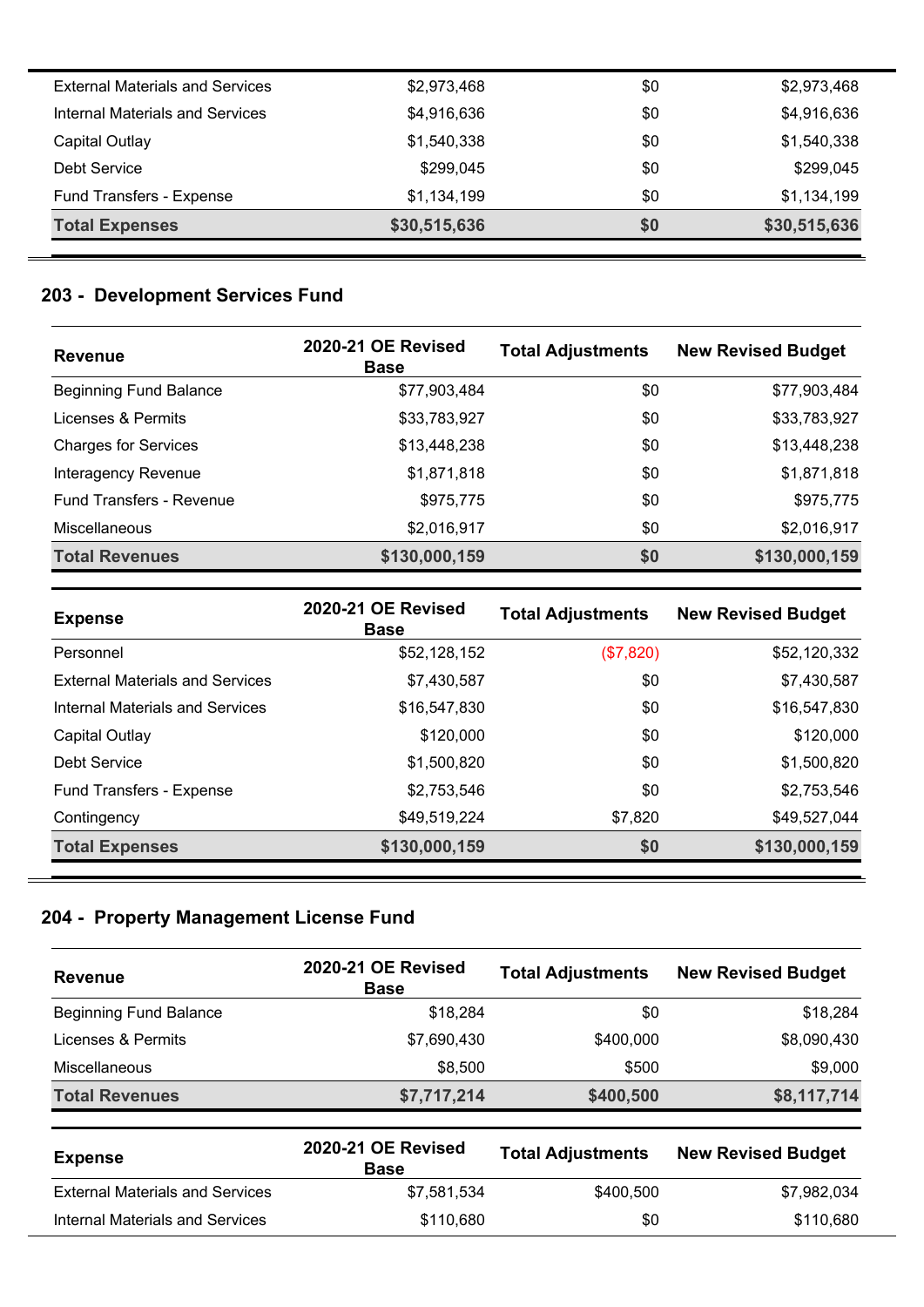| Fund Transfers - Expense | \$25,000    | \$0       | \$25,000    |
|--------------------------|-------------|-----------|-------------|
| <b>Total Expenses</b>    | \$7,717,214 | \$400,500 | \$8,117,714 |

### **209 - Convention and Tourism Fund**

| <b>Revenue</b>                         | 2020-21 OE Revised<br><b>Base</b> | <b>Total Adjustments</b> | <b>New Revised Budget</b> |
|----------------------------------------|-----------------------------------|--------------------------|---------------------------|
| <b>Beginning Fund Balance</b>          | \$410,325                         | \$0                      | \$410,325                 |
| Taxes                                  | \$9,800,000                       | \$0                      | \$9,800,000               |
| Miscellaneous                          | \$14,000                          | \$0                      | \$14,000                  |
| <b>Total Revenues</b>                  | \$10,224,325                      | \$0                      | \$10,224,325              |
| <b>Expense</b>                         | 2020-21 OE Revised<br><b>Base</b> | <b>Total Adjustments</b> | <b>New Revised Budget</b> |
| <b>External Materials and Services</b> | \$9,885,359                       | \$0                      | \$9,885,359               |
| <b>Internal Materials and Services</b> | \$313,966                         | \$0                      | \$313,966                 |
| <b>Fund Transfers - Expense</b>        | \$25,000                          | \$0                      | \$25,000                  |

**Total Expenses \$10,224,325 \$0 \$10,224,325**

#### **210 - General Reserve Fund**

| Revenue                         | 2020-21 OE Revised<br><b>Base</b> | <b>Total Adjustments</b> | <b>New Revised Budget</b> |
|---------------------------------|-----------------------------------|--------------------------|---------------------------|
| <b>Beginning Fund Balance</b>   | \$68,962,818                      | \$0                      | \$68,962,818              |
| <b>Fund Transfers - Revenue</b> | \$3,880,000                       | \$0                      | \$3,880,000               |
| <b>Bond &amp; Note Proceeds</b> | \$0                               | \$0                      | \$0                       |
| <b>Miscellaneous</b>            | \$800,000                         | \$0                      | \$800,000                 |
| <b>Total Revenues</b>           | \$73,642,818                      | \$0                      | \$73,642,818              |

| <b>Expense</b>           | 2020-21 OE Revised<br><b>Base</b> | <b>Total Adjustments</b> | <b>New Revised Budget</b> |
|--------------------------|-----------------------------------|--------------------------|---------------------------|
| Capital Outlay           | \$0                               | \$0                      | \$0                       |
| Debt Service             | \$0                               | \$5,000,000              | \$5,000,000               |
| Fund Transfers - Expense | \$4,115,000                       | \$0                      | \$4,115,000               |
| Contingency              | \$69,527,818                      | (\$5,000,000)            | \$64,527,818              |
| <b>Total Expenses</b>    | \$73,642,818                      | \$0                      | \$73,642,818              |

# **211 - Special Finance and Resource Fund**

| Revenue                         | 2020-21 OE Revised<br><b>Base</b> | <b>Total Adjustments</b> | <b>New Revised Budget</b> |
|---------------------------------|-----------------------------------|--------------------------|---------------------------|
| <b>Beginning Fund Balance</b>   | \$1.125                           | \$0                      | \$1.125                   |
| <b>Fund Transfers - Revenue</b> | \$222,100                         | \$0                      | \$222.100                 |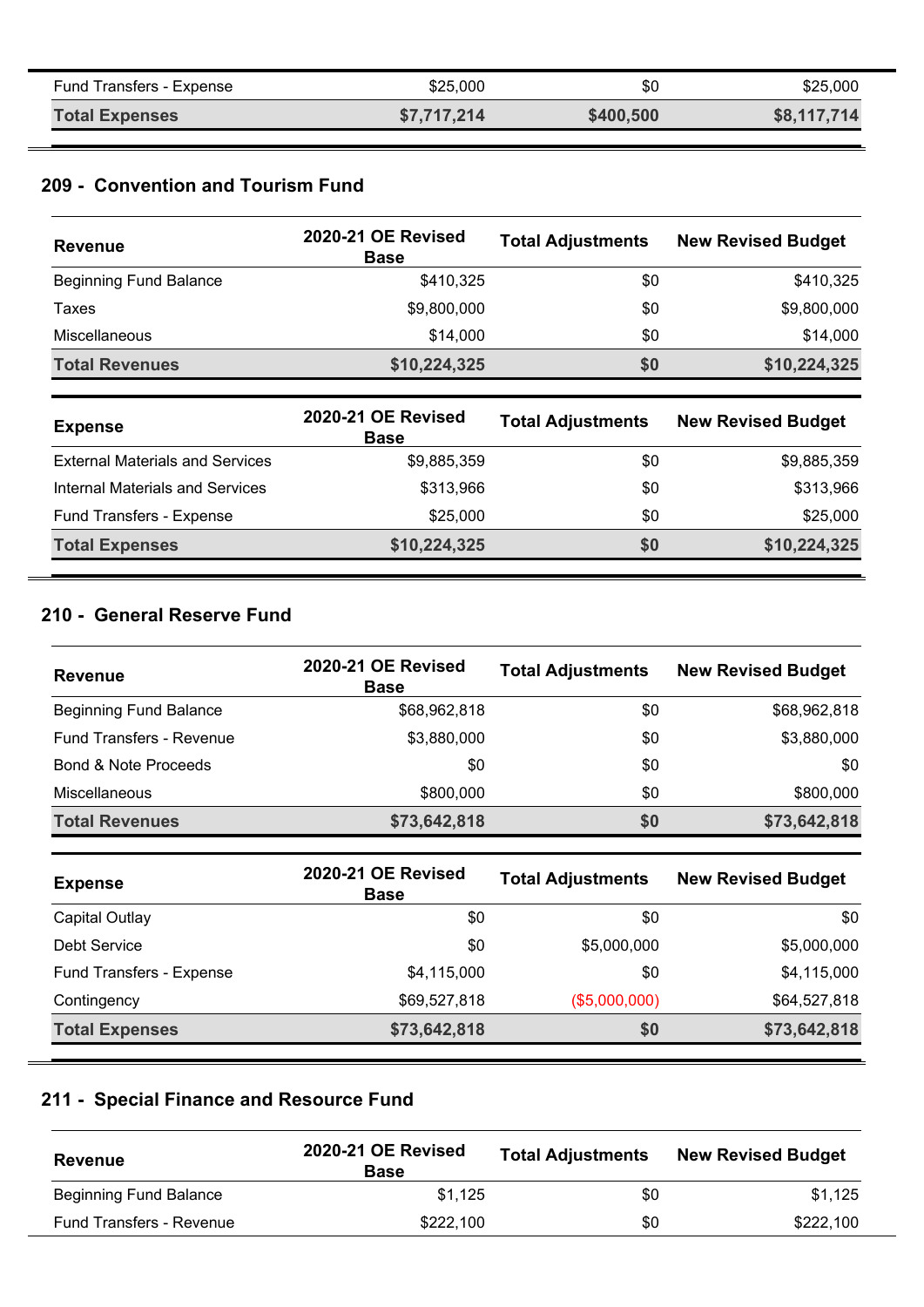| <b>Bond &amp; Note Proceeds</b>        | \$78,447,000                      | \$0                      | \$78,447,000              |
|----------------------------------------|-----------------------------------|--------------------------|---------------------------|
| <b>Total Revenues</b>                  | \$78,670,225                      | \$0                      | \$78,670,225              |
| <b>Expense</b>                         | 2020-21 OE Revised<br><b>Base</b> | <b>Total Adjustments</b> | <b>New Revised Budget</b> |
| <b>External Materials and Services</b> | \$78,518,100                      | \$0                      | \$78,518,100              |
| Debt Service                           | \$151,000                         | \$0                      | \$151,000                 |
| Fund Transfers - Expense               | \$1,125                           | \$0                      | \$1,125                   |
| <b>Total Expenses</b>                  | \$78,670,225                      | \$0                      | \$78,670,225              |

### **212 - Transportation Reserve Fund**

| <b>Revenue</b>                  | <b>2020-21 OE Revised</b><br><b>Base</b> | <b>Total Adjustments</b> | <b>New Revised Budget</b> |
|---------------------------------|------------------------------------------|--------------------------|---------------------------|
| <b>Beginning Fund Balance</b>   | \$8,438,872                              | \$0                      | \$8,438,872               |
| <b>Fund Transfers - Revenue</b> | \$700,000                                | \$0                      | \$700,000                 |
| Miscellaneous                   | \$162,672                                | \$0                      | \$162,672                 |
| <b>Total Revenues</b>           | \$9,301,544                              | \$0                      | \$9,301,544               |
|                                 |                                          |                          |                           |

| <b>Expense</b>        | 2020-21 OE Revised<br><b>Base</b> | <b>Total Adjustments</b> | <b>New Revised Budget</b> |
|-----------------------|-----------------------------------|--------------------------|---------------------------|
| Contingency           | \$9,301,544                       | \$0                      | \$9,301,544               |
| <b>Total Expenses</b> | \$9,301,544                       | \$0                      | \$9,301,544               |

### **213 - Housing Investment Fund**

| <b>Revenue</b>                  | 2020-21 OE Revised<br><b>Base</b> | <b>Total Adjustments</b> | <b>New Revised Budget</b> |
|---------------------------------|-----------------------------------|--------------------------|---------------------------|
| <b>Beginning Fund Balance</b>   | \$7,127,460                       | \$0                      | \$7,127,460               |
| <b>Charges for Services</b>     | \$3,030,000                       | \$0                      | \$3,030,000               |
| Intergovernmental               | \$236,090                         | \$0                      | \$236,090                 |
| <b>Fund Transfers - Revenue</b> | \$2,655,490                       | \$329,000                | \$2,984,490               |
| <b>Bond &amp; Note Proceeds</b> | \$2,188,542                       | \$0                      | \$2,188,542               |
| <b>Miscellaneous</b>            | \$2,730,000                       | \$0                      | \$2,730,000               |
| <b>Total Revenues</b>           | \$17,967,582                      | \$329,000                | \$18,296,582              |

| <b>Expense</b>                         | 2020-21 OE Revised<br><b>Base</b> | <b>Total Adjustments</b> | <b>New Revised Budget</b> |
|----------------------------------------|-----------------------------------|--------------------------|---------------------------|
| Personnel                              | \$1,375,429                       | \$0                      | \$1,375,429               |
| <b>External Materials and Services</b> | \$10,895,484                      | \$323,000                | \$11,218,484              |
| <b>Internal Materials and Services</b> | \$551,632                         | \$0                      | \$551,632                 |
| Debt Service                           | \$3,500,000                       | \$0                      | \$3,500,000               |
| Fund Transfers - Expense               | \$1,475,481                       | \$6,000                  | \$1,481,481               |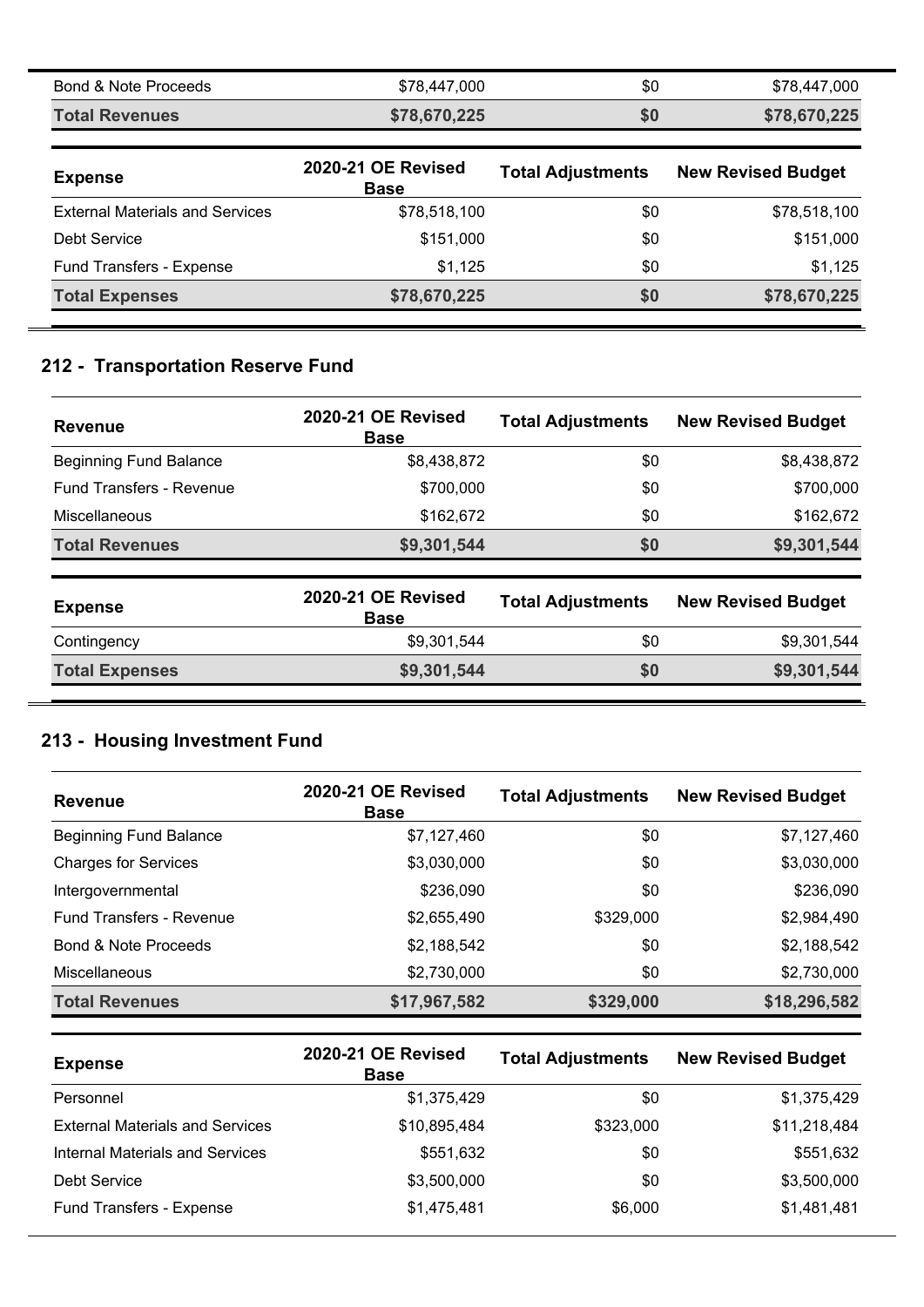| Contingency                | \$169,556    | \$0       | \$169,556    |
|----------------------------|--------------|-----------|--------------|
| <b>Ending Fund Balance</b> | \$0          | \$0       | \$0          |
| <b>Total Expenses</b>      | \$17,967,582 | \$329,000 | \$18,296,582 |

# **214 - Public Election Fund**

| <b>Revenue</b>                         | 2020-21 OE Revised<br><b>Base</b> | <b>Total Adjustments</b> | <b>New Revised Budget</b> |
|----------------------------------------|-----------------------------------|--------------------------|---------------------------|
| <b>Beginning Fund Balance</b>          | \$903,751                         | \$0                      | \$903,751                 |
| <b>Fund Transfers - Revenue</b>        | \$1,281,046                       | \$0                      | \$1,281,046               |
| <b>Total Revenues</b>                  | \$2,184,797                       | \$0                      | \$2,184,797               |
|                                        |                                   |                          |                           |
| <b>Expense</b>                         | 2020-21 OE Revised<br><b>Base</b> | <b>Total Adjustments</b> | <b>New Revised Budget</b> |
| Personnel                              | \$320.045                         | \$0                      | \$320,045                 |
| <b>External Materials and Services</b> | \$1,813,993                       | \$0                      | \$1,813,993               |
| Internal Materials and Services        | \$50,759                          | \$0                      | \$50,759                  |

# **215 - Parks Local Option Levy Fund**

| <b>Revenue</b>                  | 2020-21 OE Revised<br><b>Base</b> | <b>Total Adjustments</b> | <b>New Revised Budget</b> |
|---------------------------------|-----------------------------------|--------------------------|---------------------------|
| <b>Fund Transfers - Revenue</b> | \$280                             | (\$280)                  | \$0                       |
| Miscellaneous                   | \$0                               | \$0                      | \$0                       |
| <b>Total Revenues</b>           | \$280                             | (\$280)                  | \$0                       |
|                                 | 2020-21 OE Revised                | Total Adjustments        | Now Poviend Budget        |

| <b>Expense</b>           | 2020-21 OE Revised<br><b>Base</b> | <b>Total Adjustments</b> | <b>New Revised Budget</b> |
|--------------------------|-----------------------------------|--------------------------|---------------------------|
| Fund Transfers - Expense | \$0                               | \$0                      | \$0                       |
| Contingency              | \$280                             | (\$280)                  | \$0                       |
| <b>Total Expenses</b>    | \$280                             | (\$280)                  | \$0                       |

### **216 - Children's Investment Fund**

| <b>Revenue</b>                | 2020-21 OE Revised<br><b>Base</b> | <b>Total Adjustments</b> | <b>New Revised Budget</b> |
|-------------------------------|-----------------------------------|--------------------------|---------------------------|
| <b>Beginning Fund Balance</b> | \$12,054,642                      | \$0                      | \$12,054,642              |
| Taxes                         | \$22,702,075                      | \$0                      | \$22,702,075              |
| Miscellaneous                 | \$0                               | \$0                      | \$0                       |
| <b>Total Revenues</b>         | \$34,756,717                      | \$0                      | \$34,756,717              |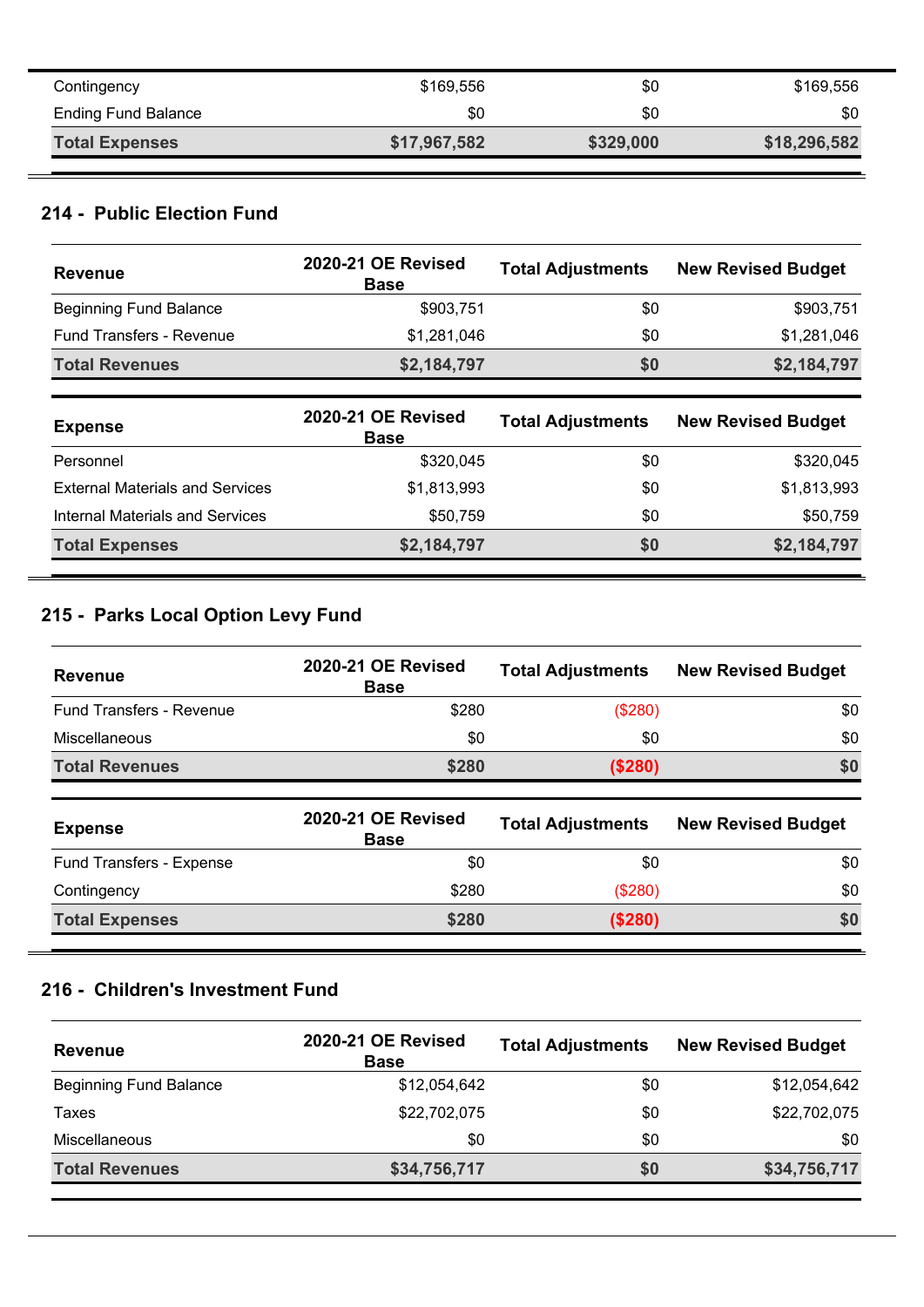| <b>Expense</b>                         | 2020-21 OE Revised<br><b>Base</b> | <b>Total Adjustments</b> | <b>New Revised Budget</b> |
|----------------------------------------|-----------------------------------|--------------------------|---------------------------|
| Personnel                              | \$970.241                         | \$0                      | \$970,241                 |
| <b>External Materials and Services</b> | \$25,066,364                      | \$0                      | \$25,066,364              |
| Internal Materials and Services        | \$54,815                          | \$0                      | \$54,815                  |
| Fund Transfers - Expense               | \$25,000                          | \$0                      | \$25,000                  |
| Contingency                            | \$8,640,297                       | \$0                      | \$8,640,297               |
| <b>Total Expenses</b>                  | \$34,756,717                      | \$0                      | \$34,756,717              |

#### **217 - Grants Fund**

| <b>Revenue</b>                  | 2020-21 OE Revised<br><b>Base</b> | <b>Total Adjustments</b> | <b>New Revised Budget</b> |
|---------------------------------|-----------------------------------|--------------------------|---------------------------|
| <b>Beginning Fund Balance</b>   | \$18,650,000                      | \$0                      | \$18,650,000              |
| Intergovernmental               | \$209,361,531                     | (\$6,695,632)            | \$202,665,899             |
| <b>Fund Transfers - Revenue</b> | \$3,957,036                       | \$0                      | \$3,957,036               |
| <b>Bond &amp; Note Proceeds</b> | \$1,000,000                       | \$0                      | \$1,000,000               |
| <b>Total Revenues</b>           | \$232,968,567                     | (\$6,695,632)            | \$226,272,935             |

| <b>Expense</b>                         | 2020-21 OE Revised<br><b>Base</b> | <b>Total Adjustments</b> | <b>New Revised Budget</b> |
|----------------------------------------|-----------------------------------|--------------------------|---------------------------|
| Personnel                              | \$17,997,256                      | (\$941,714)              | \$17,055,542              |
| <b>External Materials and Services</b> | \$163,880,350                     | (\$5,697,385)            | \$158,182,965             |
| Internal Materials and Services        | \$8,593,785                       | (\$56,533)               | \$8,537,252               |
| Capital Outlay                         | \$25,490,781                      | \$0                      | \$25,490,781              |
| Debt Service                           | \$17,000,000                      | \$0                      | \$17,000,000              |
| Contingency                            | \$6,395                           | \$0                      | \$6,395                   |
| <b>Total Expenses</b>                  | \$232,968,567                     | ( \$6,695,632)           | \$226,272,935             |

# **218 - Community Development Block Grant Fund**

| <b>Revenue</b>        | 2020-21 OE Revised<br><b>Base</b> | <b>Total Adjustments</b> | <b>New Revised Budget</b> |
|-----------------------|-----------------------------------|--------------------------|---------------------------|
| Intergovernmental     | \$17,654,828                      | \$0                      | \$17,654,828              |
| <b>Miscellaneous</b>  | \$1,025,000                       | \$0                      | \$1,025,000               |
| <b>Total Revenues</b> | \$18,679,828                      | \$0                      | \$18,679,828              |

| <b>Expense</b>                         | <b>2020-21 OE Revised</b><br><b>Base</b> | <b>Total Adjustments</b> | <b>New Revised Budget</b> |
|----------------------------------------|------------------------------------------|--------------------------|---------------------------|
| Personnel                              | \$1,269,419                              | \$0                      | \$1,269,419               |
| <b>External Materials and Services</b> | \$16,233,070                             | \$0                      | \$16,233,070              |
| <b>Internal Materials and Services</b> | \$410,339                                | \$0                      | \$410,339                 |
| <b>Debt Service</b>                    | \$767,000                                | \$0                      | \$767,000                 |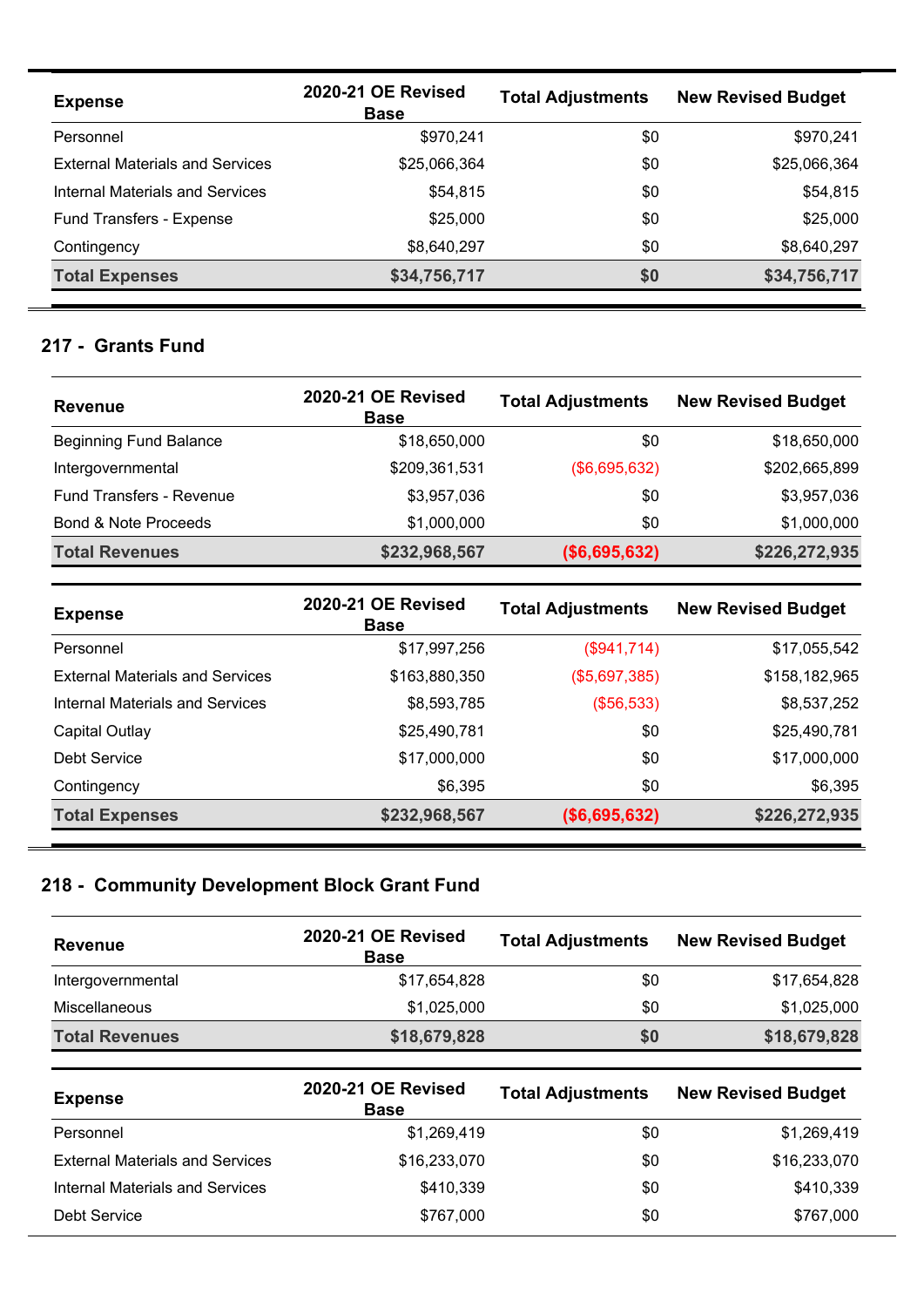| Contingency           | \$С          | \$0 | \$0          |
|-----------------------|--------------|-----|--------------|
| <b>Total Expenses</b> | \$18,679,828 | \$0 | \$18,679,828 |

### **219 - HOME Grant Fund**

| <b>Revenue</b>                         | 2020-21 OE Revised<br><b>Base</b> | <b>Total Adjustments</b> | <b>New Revised Budget</b> |
|----------------------------------------|-----------------------------------|--------------------------|---------------------------|
| Intergovernmental                      | \$10,232,329                      | (\$2,815,000)            | \$7,417,329               |
| Miscellaneous                          | \$292,000                         | \$0                      | \$292,000                 |
| <b>Total Revenues</b>                  | \$10,524,329                      | (\$2,815,000)            | \$7,709,329               |
|                                        |                                   |                          |                           |
| <b>Expense</b>                         | 2020-21 OE Revised<br><b>Base</b> | <b>Total Adjustments</b> | <b>New Revised Budget</b> |
| Personnel                              | \$445,507                         | \$0                      | \$445,507                 |
| <b>External Materials and Services</b> | \$10,078,822                      | (\$2,815,000)            | \$7,263,822               |

### **220 - Portland Parks Memorial Fund**

| <b>Revenue</b>                  | 2020-21 OE Revised<br><b>Base</b> | <b>Total Adjustments</b> | <b>New Revised Budget</b> |
|---------------------------------|-----------------------------------|--------------------------|---------------------------|
| <b>Beginning Fund Balance</b>   | \$13,529,161                      | \$0                      | \$13,529,161              |
| Licenses & Permits              | \$50,000                          | \$0                      | \$50,000                  |
| <b>Charges for Services</b>     | \$2,083,000                       | \$0                      | \$2,083,000               |
| <b>Fund Transfers - Revenue</b> | \$67,646                          | \$0                      | \$67,646                  |
| <b>Miscellaneous</b>            | \$551,984                         | \$0                      | \$551,984                 |
| <b>Total Revenues</b>           | \$16,281,791                      | \$0                      | \$16,281,791              |

| <b>Expense</b>                         | 2020-21 OE Revised<br><b>Base</b> | <b>Total Adjustments</b> | <b>New Revised Budget</b> |
|----------------------------------------|-----------------------------------|--------------------------|---------------------------|
| Personnel                              | \$2,046,567                       | \$0                      | \$2,046,567               |
| <b>External Materials and Services</b> | \$10,537,523                      | \$0                      | \$10,537,523              |
| Internal Materials and Services        | \$2,213,245                       | \$0                      | \$2,213,245               |
| Fund Transfers - Expense               | \$74,130                          | \$0                      | \$74,130                  |
| Contingency                            | \$1,410,326                       | \$0                      | \$1,410,326               |
| <b>Total Expenses</b>                  | \$16,281,791                      | \$0                      | \$16,281,791              |

# **221 - Tax Increment Financing Reimbursement Fund**

| <b>Revenue</b>              | 2020-21 OE Revised<br>Base | <b>Total Adjustments</b> | <b>New Revised Budget</b> |
|-----------------------------|----------------------------|--------------------------|---------------------------|
| Beginning Fund Balance      | \$10,914,824               | $($ \$300,000)           | \$10,614,824              |
| <b>Charges for Services</b> | \$818,741                  | \$0                      | \$818,741                 |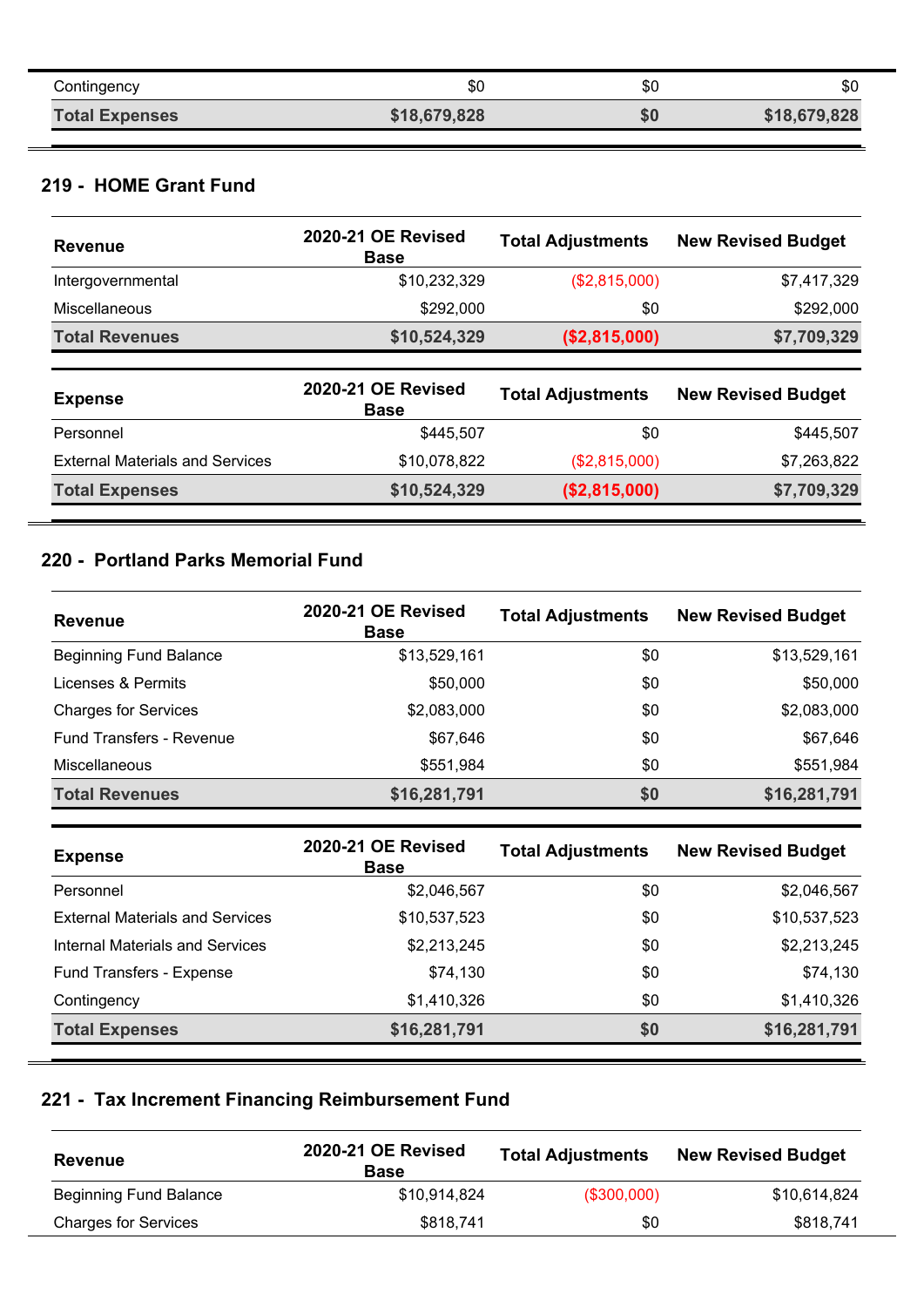| Intergovernmental        | \$40,144,815 | (\$138,500) | \$40,006,315 |
|--------------------------|--------------|-------------|--------------|
| Fund Transfers - Revenue | \$1,156,638  | \$0         | \$1,156,638  |
| Miscellaneous            | \$3,433,170  | \$11,500    | \$3,444,670  |
| <b>Total Revenues</b>    | \$56,468,188 | (\$427,000) | \$56,041,188 |

| <b>Expense</b>                         | 2020-21 OE Revised<br><b>Base</b> | <b>Total Adjustments</b> | <b>New Revised Budget</b> |
|----------------------------------------|-----------------------------------|--------------------------|---------------------------|
| Personnel                              | \$3,761,649                       | \$9,000                  | \$3,770,649               |
| <b>External Materials and Services</b> | \$43,686,992                      | \$5,214,000              | \$48,900,992              |
| Internal Materials and Services        | \$1,358,224                       | \$0                      | \$1,358,224               |
| Capital Outlay                         | \$0                               | \$0                      | \$0                       |
| Fund Transfers - Expense               | \$1,991,596                       | \$0                      | \$1,991,596               |
| Contingency                            | \$5,669,727                       | (\$5,650,000)            | \$19,727                  |
| <b>Total Expenses</b>                  | \$56,468,188                      | (\$427,000)              | \$56,041,188              |

### **222 - Police Special Revenue Fund**

<u> 1989 - Johann Barn, mars eta biztanleria (</u>

| <b>Revenue</b>                | 2020-21 OE Revised<br><b>Base</b> | <b>Total Adjustments</b> | <b>New Revised Budget</b> |
|-------------------------------|-----------------------------------|--------------------------|---------------------------|
| <b>Beginning Fund Balance</b> | \$5,846,725                       | \$0                      | \$5,846,725               |
| Intergovernmental             | \$1,345,134                       | \$0                      | \$1,345,134               |
| <b>Miscellaneous</b>          | \$42,757                          | \$0                      | \$42,757                  |
| <b>Total Revenues</b>         | \$7,234,616                       | <b>SO</b>                | \$7,234,616               |

| <b>Expense</b>                         | 2020-21 OE Revised<br><b>Base</b> | <b>Total Adjustments</b> | <b>New Revised Budget</b> |
|----------------------------------------|-----------------------------------|--------------------------|---------------------------|
| Personnel                              | \$0                               | \$0                      | \$0                       |
| <b>External Materials and Services</b> | \$6,234,616                       | \$0                      | \$6,234,616               |
| Internal Materials and Services        | \$0                               | \$0                      | \$0                       |
| Capital Outlay                         | \$0                               | \$0                      | \$0                       |
| Fund Transfers - Expense               | \$1,000,000                       | \$0                      | \$1,000,000               |
| <b>Total Expenses</b>                  | \$7,234,616                       | \$0                      | \$7,234,616               |

### **223 - Arts Education & Access Fund**

| <b>Revenue</b>                | 2020-21 OE Revised<br><b>Base</b> | <b>Total Adjustments</b> | <b>New Revised Budget</b> |
|-------------------------------|-----------------------------------|--------------------------|---------------------------|
| <b>Beginning Fund Balance</b> | \$7,001,466                       | \$0                      | \$7,001,466               |
| Taxes                         | \$13,875,000                      | \$0                      | \$13,875,000              |
| Miscellaneous                 | \$200,000                         | \$0                      | \$200,000                 |
| <b>Total Revenues</b>         | \$21,076,466                      | \$0                      | \$21,076,466              |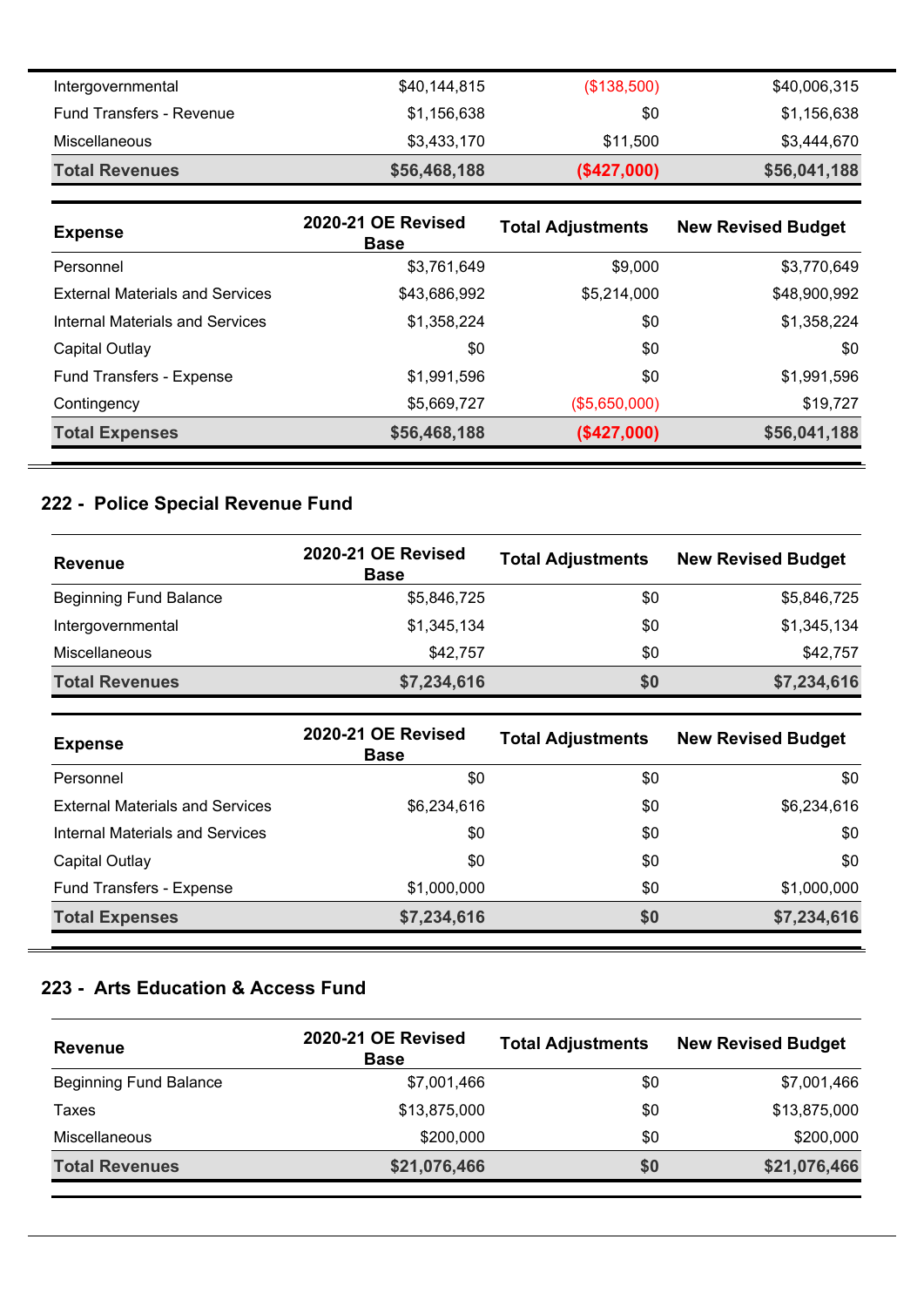| <b>Expense</b>                         | <b>2020-21 OE Revised</b><br><b>Base</b> | <b>Total Adjustments</b> | <b>New Revised Budget</b> |
|----------------------------------------|------------------------------------------|--------------------------|---------------------------|
| <b>External Materials and Services</b> | \$13,200,000                             | \$0                      | \$13,200,000              |
| Internal Materials and Services        | \$1,400,000                              | \$0                      | \$1,400,000               |
| Fund Transfers - Expense               | \$25,000                                 | \$0                      | \$25,000                  |
| Contingency                            | \$6,451,466                              | \$0                      | \$6,451,466               |
| <b>Total Expenses</b>                  | \$21,076,466                             | \$0                      | \$21,076,466              |

# **224 - Community Solar Fund**

| <b>Revenue</b>                  | 2020-21 OE Revised<br><b>Base</b> | <b>Total Adjustments</b> | <b>New Revised Budget</b> |
|---------------------------------|-----------------------------------|--------------------------|---------------------------|
| <b>Beginning Fund Balance</b>   | \$93,647                          | \$0                      | \$93,647                  |
| <b>Fund Transfers - Revenue</b> | \$3                               | \$0                      | \$3                       |
| <b>Miscellaneous</b>            | \$9,949                           | \$0                      | \$9,949                   |
| <b>Total Revenues</b>           | \$103,599                         | \$0                      | \$103,599                 |

| <b>Expense</b>             | 2020-21 OE Revised<br><b>Base</b> | <b>Total Adjustments</b> | <b>New Revised Budget</b> |
|----------------------------|-----------------------------------|--------------------------|---------------------------|
| <b>Ending Fund Balance</b> | \$103.599                         | \$0                      | \$103.599                 |
| <b>Total Expenses</b>      | \$103,599                         | \$0                      | \$103,599                 |

# **225 - Inclusionary Housing Fund**

**226 - Housing Property Fund**

| <b>Revenue</b>              | 2020-21 OE Revised<br><b>Base</b> | <b>Total Adjustments</b> | <b>New Revised Budget</b> |
|-----------------------------|-----------------------------------|--------------------------|---------------------------|
| Beginning Fund Balance      | \$8,292,971                       | \$978,129                | \$9,271,100               |
| Taxes                       | \$3,475,000                       | \$0                      | \$3,475,000               |
| <b>Charges for Services</b> | \$1,248,518                       | \$0                      | \$1,248,518               |
| Fund Transfers - Revenue    | \$364,000                         | \$0                      | \$364,000                 |
| <b>Miscellaneous</b>        | \$4,159,234                       | \$0                      | \$4,159,234               |
| <b>Total Revenues</b>       | \$17,539,723                      | \$978,129                | \$18,517,852              |

| <b>Expense</b>                         | 2020-21 OE Revised<br><b>Base</b> | <b>Total Adjustments</b> | <b>New Revised Budget</b> |
|----------------------------------------|-----------------------------------|--------------------------|---------------------------|
| Personnel                              | \$835,948                         | \$25,298                 | \$861,246                 |
| <b>External Materials and Services</b> | \$12,621,698                      | \$2,978,129              | \$15,599,827              |
| Internal Materials and Services        | \$10,739                          | \$0                      | \$10,739                  |
| Fund Transfers - Expense               | \$23,262                          | \$0                      | \$23,262                  |
| Contingency                            | \$4,048,076                       | (\$2,025,298)            | \$2,022,778               |
| <b>Total Expenses</b>                  | \$17,539,723                      | \$978,129                | \$18,517,852              |

<u> 1989 - Jan Samuel Barbara, margaret eta biztanleria (h. 1989).</u>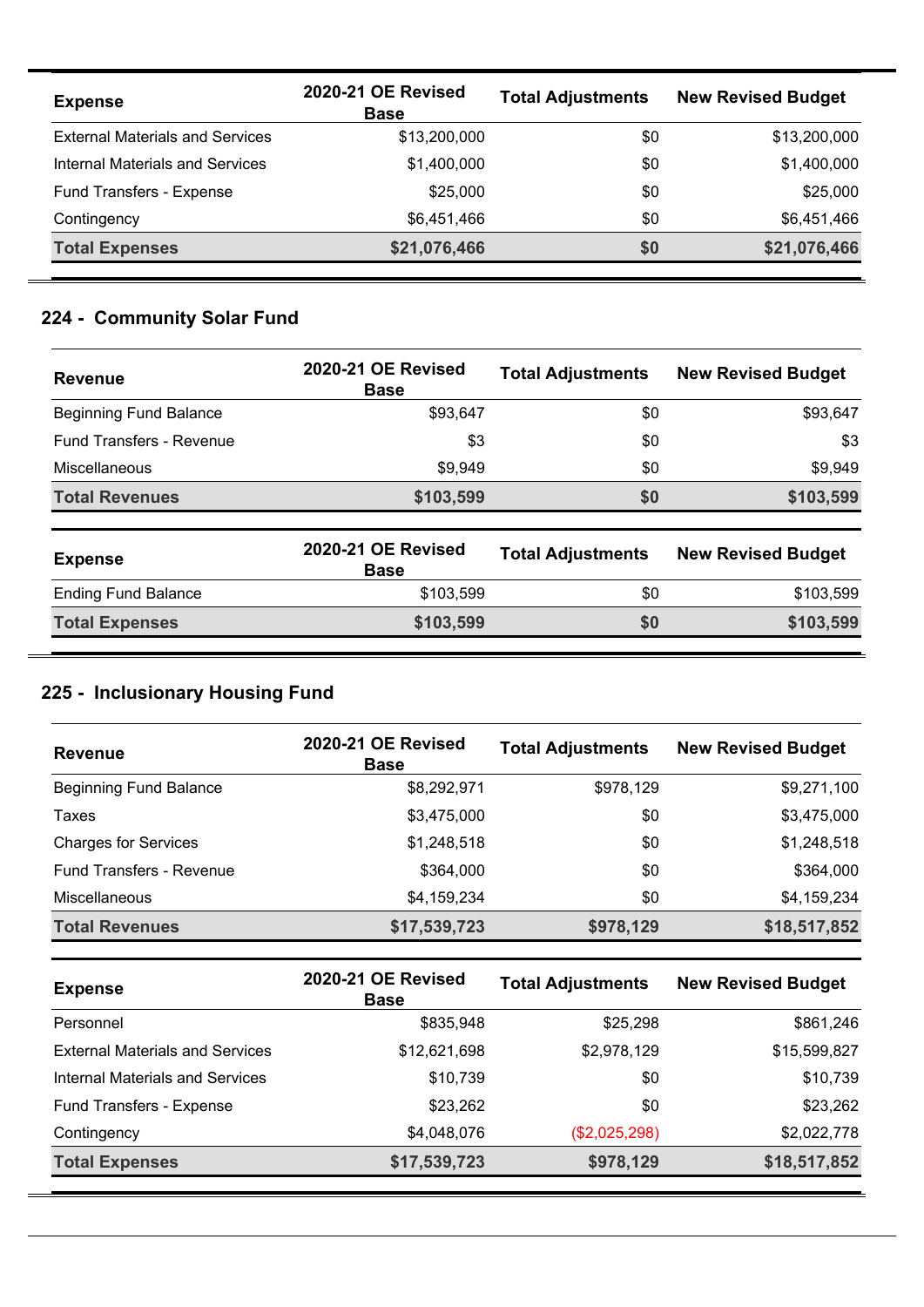# **226 - Housing Property Fund**

| <b>Revenue</b>                  | 2020-21 OE Revised<br><b>Base</b> | <b>Total Adjustments</b> | <b>New Revised Budget</b> |
|---------------------------------|-----------------------------------|--------------------------|---------------------------|
| <b>Beginning Fund Balance</b>   | \$401,676                         | \$45,000                 | \$446,676                 |
| <b>Charges for Services</b>     | \$5,066,499                       | \$0                      | \$5,066,499               |
| Fund Transfers - Revenue        | \$80,591                          | \$6,000                  | \$86,591                  |
| <b>Bond &amp; Note Proceeds</b> | \$11,297,607                      | \$0                      | \$11,297,607              |
| <b>Miscellaneous</b>            | \$46,000                          | \$0                      | \$46,000                  |
| <b>Total Revenues</b>           | \$16,892,373                      | \$51,000                 | \$16,943,373              |

| <b>Expense</b>                         | 2020-21 OE Revised<br><b>Base</b> | <b>Total Adjustments</b> | <b>New Revised Budget</b> |
|----------------------------------------|-----------------------------------|--------------------------|---------------------------|
| Personnel                              | \$134,399                         | \$15,000                 | \$149,399                 |
| <b>External Materials and Services</b> | \$7,328,573                       | \$34,000                 | \$7,362,573               |
| Internal Materials and Services        | \$104,393                         | \$2,000                  | \$106,393                 |
| Debt Service                           | \$7,729,000                       | \$0                      | \$7,729,000               |
| Fund Transfers - Expense               | \$56,526                          | \$0                      | \$56,526                  |
| Contingency                            | \$1,539,482                       | \$0                      | \$1,539,482               |
| <b>Total Expenses</b>                  | \$16,892,373                      | \$51,000                 | \$16,943,373              |

### **227 - Recreational Marijuana Tax Fund**

| <b>Revenue</b>                | 2020-21 OE Revised<br><b>Base</b> | <b>Total Adjustments</b> | <b>New Revised Budget</b> |
|-------------------------------|-----------------------------------|--------------------------|---------------------------|
| <b>Beginning Fund Balance</b> | \$3,453,345                       | \$0                      | \$3,453,345               |
| Taxes                         | \$5,267,868                       | \$0                      | \$5,267,868               |
| <b>Miscellaneous</b>          | \$100,000                         | \$0                      | \$100,000                 |
| Miscellaneous Fund Allocation | \$0                               | \$0                      | \$0                       |
| <b>Total Revenues</b>         | \$8,821,213                       | \$0                      | \$8,821,213               |

| <b>Expense</b>                         | 2020-21 OE Revised<br><b>Base</b> | <b>Total Adjustments</b> | <b>New Revised Budget</b> |
|----------------------------------------|-----------------------------------|--------------------------|---------------------------|
| Personnel                              | \$1,121,329                       | \$0                      | \$1,121,329               |
| <b>External Materials and Services</b> | \$3,465,129                       | \$50,001                 | \$3,515,130               |
| Internal Materials and Services        | \$70,000                          | \$0                      | \$70,000                  |
| Capital Outlay                         | \$100,000                         | \$0                      | \$100,000                 |
| <b>Fund Transfers - Expense</b>        | \$655,237                         | \$0                      | \$655,237                 |
| Contingency                            | \$3,409,518                       | (\$50,001)               | \$3,359,517               |
| <b>Total Expenses</b>                  | \$8,821,213                       | \$0                      | \$8,821,213               |

# **228 - Cannabis Licensing Fund**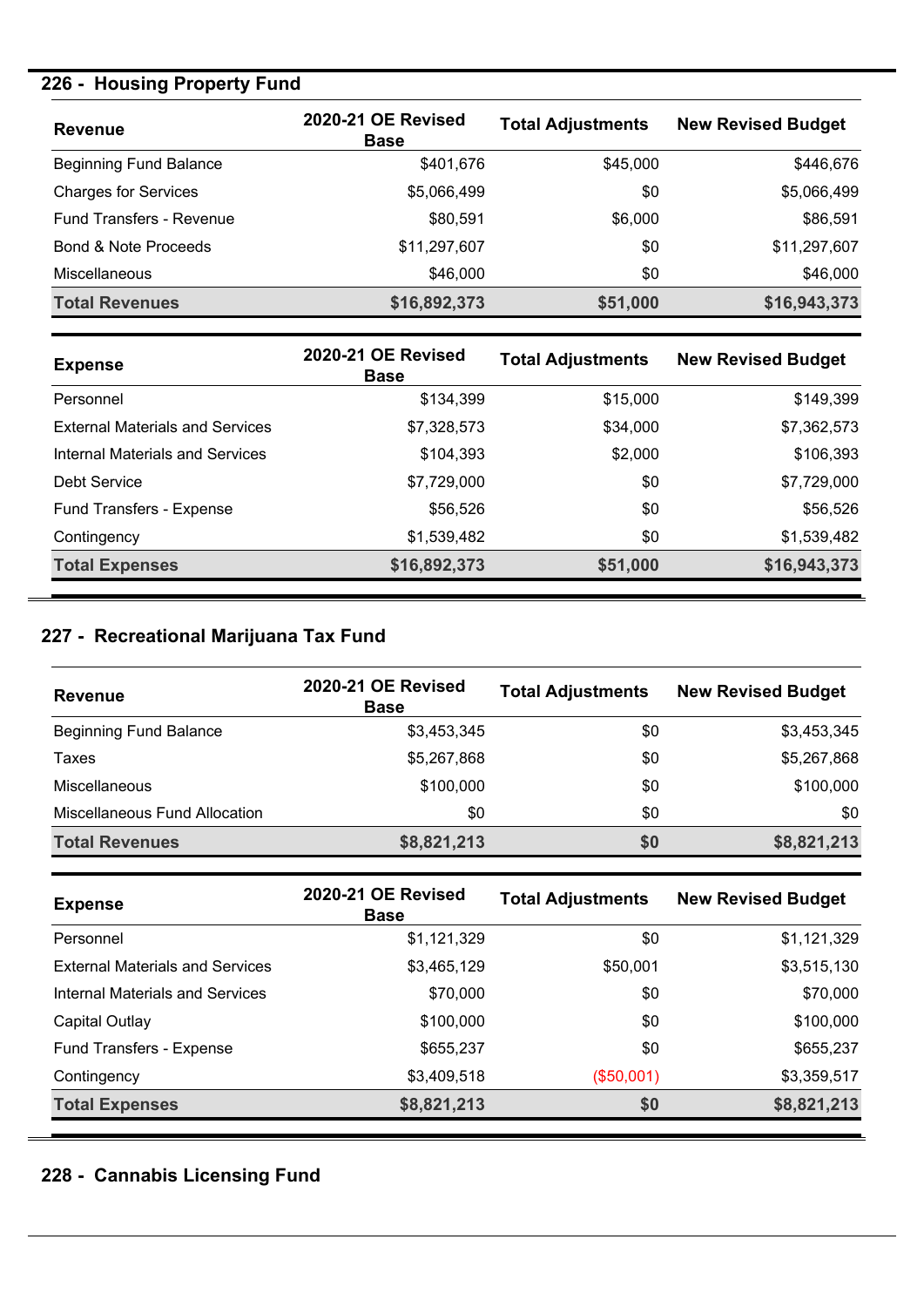| <b>Revenue</b>                | 2020-21 OE Revised<br><b>Base</b> | <b>Total Adjustments</b> | <b>New Revised Budget</b> |
|-------------------------------|-----------------------------------|--------------------------|---------------------------|
| <b>Beginning Fund Balance</b> | \$0                               | \$1,524,033              | \$1,524,033               |
| <b>Charges for Services</b>   | \$1,463,506                       | $(\$90,000)$             | \$1,373,506               |
| <b>Total Revenues</b>         | \$1,463,506                       | \$1,434,033              | \$2,897,539               |

| <b>Expense</b>                         | 2020-21 OE Revised<br><b>Base</b> | <b>Total Adjustments</b> | <b>New Revised Budget</b> |
|----------------------------------------|-----------------------------------|--------------------------|---------------------------|
| Personnel                              | \$888,206                         | \$0                      | \$888,206                 |
| <b>External Materials and Services</b> | \$358,395                         | (\$30,000)               | \$328,395                 |
| Internal Materials and Services        | \$200,398                         | \$0                      | \$200,398                 |
| Fund Transfers - Expense               | \$16,507                          | \$0                      | \$16,507                  |
| Contingency                            | \$0                               | \$1,464,033              | \$1,464,033               |
| <b>Total Expenses</b>                  | \$1,463,506                       | \$1,434,033              | \$2,897,539               |

# **229 - PDX Clean Energy Community Benefits Fund**

| <b>Revenue</b>                  | 2020-21 OE Revised<br><b>Base</b> | <b>Total Adjustments</b> | <b>New Revised Budget</b> |
|---------------------------------|-----------------------------------|--------------------------|---------------------------|
| <b>Beginning Fund Balance</b>   | \$67,943,859                      | \$0                      | \$67,943,859              |
| Taxes                           | \$44,000,000                      | \$0                      | \$44,000,000              |
| <b>Bond &amp; Note Proceeds</b> | \$0                               | \$0                      | \$0                       |
| <b>Total Revenues</b>           | \$111,943,859                     | <b>SO</b>                | \$111,943,859             |

| <b>Expense</b>                         | 2020-21 OE Revised<br><b>Base</b> | <b>Total Adjustments</b> | <b>New Revised Budget</b> |
|----------------------------------------|-----------------------------------|--------------------------|---------------------------|
| Personnel                              | \$1,653,041                       | \$0                      | \$1,653,041               |
| <b>External Materials and Services</b> | \$10,158,100                      | \$0                      | \$10,158,100              |
| Internal Materials and Services        | \$1,028,009                       | \$0                      | \$1,028,009               |
| Contingency                            | \$55,104,709                      | \$0                      | \$55,104,709              |
| <b>Ending Fund Balance</b>             | \$44,000,000                      | \$0                      | \$44,000,000              |
| <b>Total Expenses</b>                  | \$111,943,859                     | \$0                      | \$111,943,859             |

# **230 - Affordable Housing Development Fund**

| <b>Revenue</b>                  | 2020-21 OE Revised<br><b>Base</b> | <b>Total Adjustments</b> | <b>New Revised Budget</b> |
|---------------------------------|-----------------------------------|--------------------------|---------------------------|
| Intergovernmental               | \$0                               | \$0                      | \$0                       |
| <b>Fund Transfers - Revenue</b> | \$482,617                         | \$0                      | \$482,617                 |
| Bond & Note Proceeds            | \$107,546,951                     | \$0                      | \$107,546,951             |
| Miscellaneous                   | \$1,918,265                       | \$0                      | \$1,918,265               |
| <b>Total Revenues</b>           | \$109,947,833                     | \$0                      | \$109,947,833             |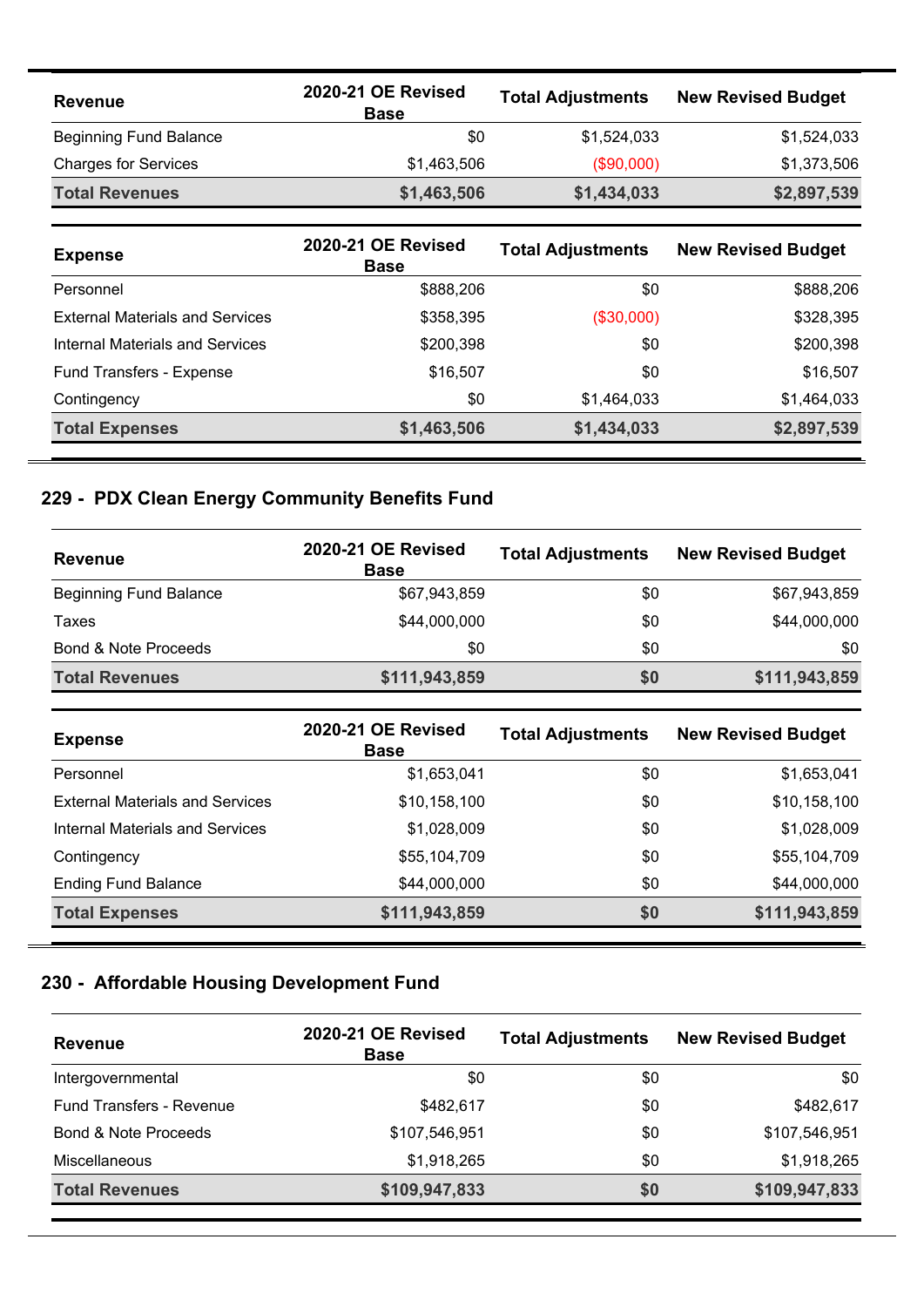| <b>Expense</b>                         | 2020-21 OE Revised<br><b>Base</b> | <b>Total Adjustments</b> | <b>New Revised Budget</b> |
|----------------------------------------|-----------------------------------|--------------------------|---------------------------|
| Personnel                              | \$1,189,594                       | \$0                      | \$1,189,594               |
| <b>External Materials and Services</b> | \$68,175,891                      | \$0                      | \$68,175,891              |
| Internal Materials and Services        | \$747,472                         | \$0                      | \$747,472                 |
| Debt Service                           | \$2,188,542                       | \$0                      | \$2,188,542               |
| Fund Transfers - Expense               | \$550,000                         | \$0                      | \$550,000                 |
| Contingency                            | \$37,096,334                      | \$0                      | \$37,096,334              |
| <b>Total Expenses</b>                  | \$109,947,833                     | \$0                      | \$109,947,833             |

# **231 - Citywide Obligations Reserve Fund**

| <b>Revenue</b>                  | 2020-21 OE Revised<br><b>Base</b> | <b>Total Adjustments</b> | <b>New Revised Budget</b> |
|---------------------------------|-----------------------------------|--------------------------|---------------------------|
| Intergovernmental               | \$729,200                         | \$0                      | \$729,200                 |
| Interagency Revenue             | \$2,480,315                       | \$0                      | \$2,480,315               |
| <b>Fund Transfers - Revenue</b> | \$5,831,491                       | \$0                      | \$5,831,491               |
| <b>Total Revenues</b>           | \$9,041,006                       | \$0                      | \$9,041,006               |

| <b>Expense</b>                         | 2020-21 OE Revised<br><b>Base</b> | <b>Total Adjustments</b> | <b>New Revised Budget</b> |
|----------------------------------------|-----------------------------------|--------------------------|---------------------------|
| <b>External Materials and Services</b> | \$2,752,792                       | \$0                      | \$2,752,792               |
| Internal Materials and Services        | \$0                               | \$0                      | \$0                       |
| Fund Transfers - Expense               | \$5,306,464                       | \$0                      | \$5,306,464               |
| Contingency                            | \$981,750                         | \$0                      | \$981,750                 |
| <b>Total Expenses</b>                  | \$9,041,006                       | \$0                      | \$9,041,006               |

# **232 - 2020 Parks Local Option Levy Fund**

**301 - River District URA Debt Redemption Fund**

| <b>Revenue</b>                  | 2020-21 OE Revised<br><b>Base</b> | <b>Total Adjustments</b> | <b>New Revised Budget</b> |
|---------------------------------|-----------------------------------|--------------------------|---------------------------|
| Fund Transfers - Revenue        | \$9,000,000                       | \$0                      | \$9,000,000               |
| <b>Bond &amp; Note Proceeds</b> | \$0                               | \$0                      | \$0                       |
| <b>Total Revenues</b>           | \$9,000,000                       | \$0                      | \$9,000,000               |
| <b>Expense</b>                  | 2020-21 OE Revised<br>$P - - -$   | <b>Total Adjustments</b> | <b>New Revised Budget</b> |

| Expense                                | <b>Base</b> | <b>IVIAI AUJUSUIIGIIIS</b> | <b>ITEM ITEMISER DUNNEL</b> |
|----------------------------------------|-------------|----------------------------|-----------------------------|
| Personnel                              | \$2,194,061 | \$0                        | \$2,194,061                 |
| <b>External Materials and Services</b> | \$5,500,000 | \$0                        | \$5,500,000                 |
| <b>Internal Materials and Services</b> | \$1,305,939 | \$0                        | \$1,305,939                 |
| <b>Total Expenses</b>                  | \$9,000,000 | \$0                        | \$9,000,000                 |
|                                        |             |                            |                             |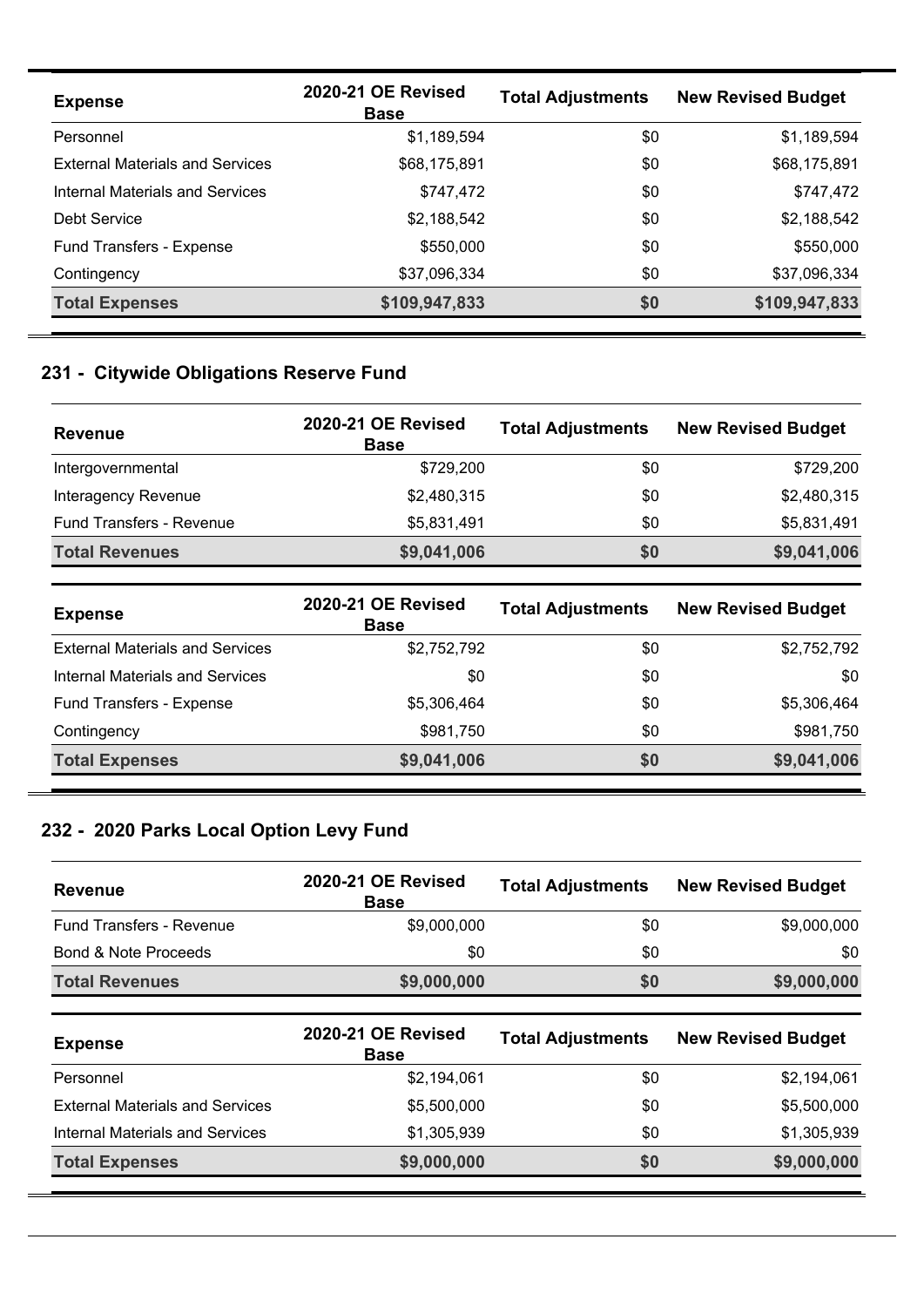# **301 - River District URA Debt Redemption Fund**

| <b>Revenue</b>                  | 2020-21 OE Revised<br><b>Base</b> | <b>Total Adjustments</b> | <b>New Revised Budget</b> |
|---------------------------------|-----------------------------------|--------------------------|---------------------------|
| <b>Beginning Fund Balance</b>   | \$25,000,000                      | \$0                      | \$25,000,000              |
| Taxes                           | \$44,075,000                      | \$0                      | \$44,075,000              |
| <b>Fund Transfers - Revenue</b> | \$0                               | \$0                      | \$0                       |
| <b>Miscellaneous</b>            | \$250,000                         | \$0                      | \$250,000                 |
| <b>Total Revenues</b>           | \$69,325,000                      | \$0                      | \$69,325,000              |

| <b>Expense</b>        | 2020-21 OE Revised<br><b>Base</b> | <b>Total Adjustments</b> | <b>New Revised Budget</b> |
|-----------------------|-----------------------------------|--------------------------|---------------------------|
| Debt Service          | \$53,706,142                      | \$0                      | \$53,706,142              |
| Debt Service Reserves | \$15,618,858                      | \$0                      | \$15,618,858              |
| <b>Total Expenses</b> | \$69,325,000                      | \$0                      | \$69,325,000              |

### **302 - Bonded Debt Interest and Sinking Fund**

| <b>Revenue</b>                  | 2020-21 OE Revised<br><b>Base</b> | <b>Total Adjustments</b> | <b>New Revised Budget</b> |
|---------------------------------|-----------------------------------|--------------------------|---------------------------|
| <b>Beginning Fund Balance</b>   | \$800,000                         | \$0                      | \$800,000                 |
| Taxes                           | \$26,807,738                      | \$0                      | \$26,807,738              |
| <b>Fund Transfers - Revenue</b> | \$0                               | \$0                      | \$0                       |
| <b>Miscellaneous</b>            | \$20,000                          | \$0                      | \$20,000                  |
| <b>Total Revenues</b>           | \$27,627,738                      | \$0                      | \$27,627,738              |

| <b>Expense</b>             | 2020-21 OE Revised<br><b>Base</b> | <b>Total Adjustments</b> | <b>New Revised Budget</b> |
|----------------------------|-----------------------------------|--------------------------|---------------------------|
| Debt Service               | \$27,327,738                      | \$0                      | \$27,327,738              |
| <b>Ending Fund Balance</b> | \$300,000                         | \$0                      | \$300,000                 |
| <b>Total Expenses</b>      | \$27,627,738                      | \$0                      | \$27,627,738              |

### **303 - Waterfront Renewal Bond Sinking Fund**

| <b>Revenue</b>                | 2020-21 OE Revised<br><b>Base</b> | <b>Total Adjustments</b> | <b>New Revised Budget</b> |
|-------------------------------|-----------------------------------|--------------------------|---------------------------|
| <b>Beginning Fund Balance</b> | \$7,950,000                       | \$0                      | \$7,950,000               |
| Taxes                         | \$6,965,585                       | \$0                      | \$6,965,585               |
| Miscellaneous                 | \$125,000                         | \$0                      | \$125,000                 |
| <b>Total Revenues</b>         | \$15,040,585                      | \$0                      | \$15,040,585              |
| <b>Expense</b>                | 2020-21 OE Revised<br><b>Base</b> | <b>Total Adjustments</b> | <b>New Revised Budget</b> |
| Debt Service                  | \$6,945,585                       | \$0                      | \$6,945,585               |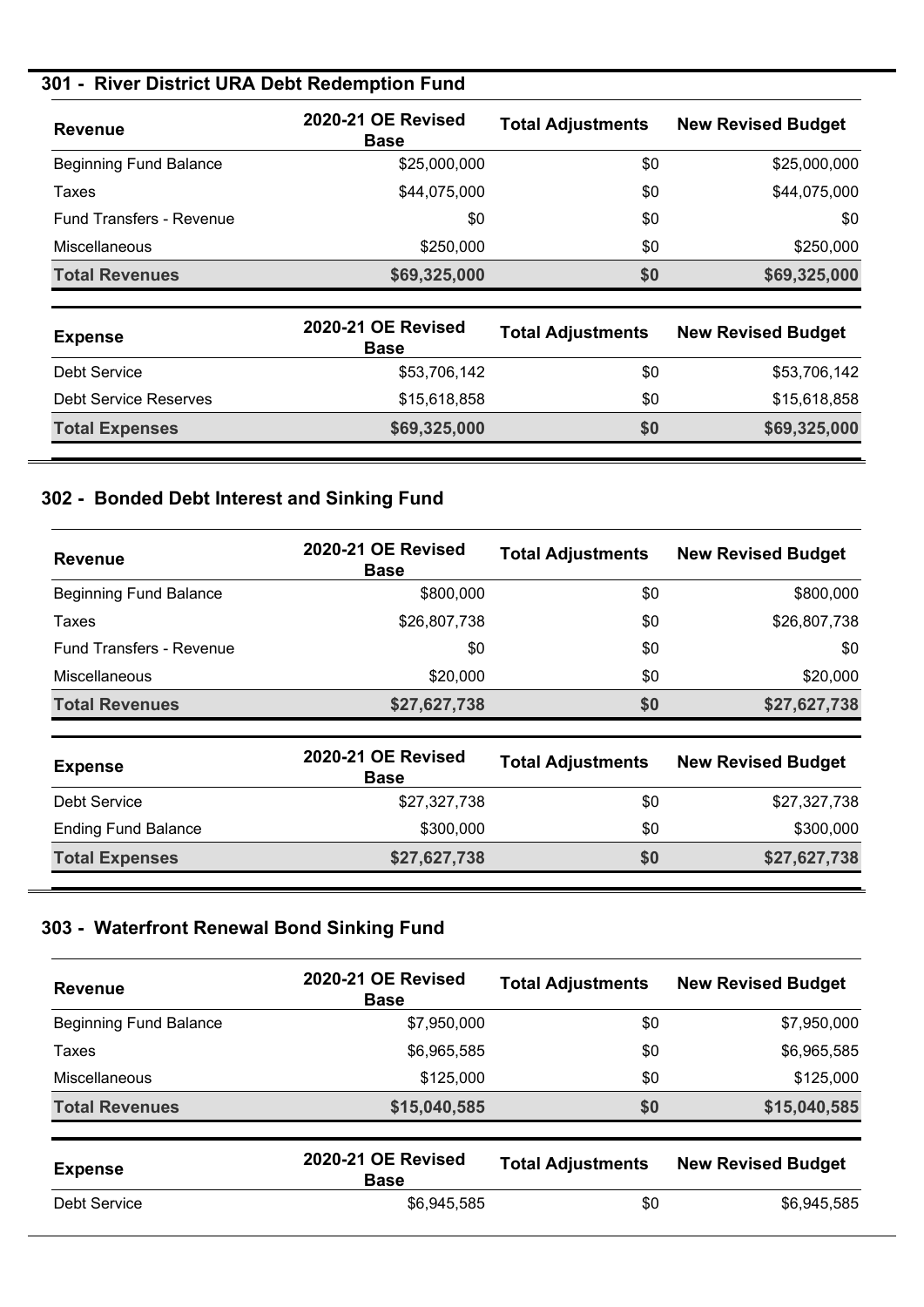| Debt Service Reserves | \$8,095,000  | \$0 | \$8,095,000  |
|-----------------------|--------------|-----|--------------|
| <b>Total Expenses</b> | \$15,040,585 | \$0 | \$15,040,585 |

#### **304 - Interstate Corridor Debt Service Fund**

| <b>Revenue</b>                | <b>2020-21 OE Revised</b><br><b>Base</b> | <b>Total Adjustments</b> | <b>New Revised Budget</b> |
|-------------------------------|------------------------------------------|--------------------------|---------------------------|
| <b>Beginning Fund Balance</b> | \$24,700,000                             | \$0                      | \$24,700,000              |
| Taxes                         | \$45,675,000                             | \$0                      | \$45,675,000              |
| Fund Transfers - Revenue      | \$0                                      | \$0                      | \$0                       |
| <b>Miscellaneous</b>          | \$375,000                                | \$0                      | \$375,000                 |
| <b>Total Revenues</b>         | \$70,750,000                             | \$0                      | \$70,750,000              |

| <b>Expense</b>        | 2020-21 OE Revised<br><b>Base</b> | <b>Total Adjustments</b> | <b>New Revised Budget</b> |
|-----------------------|-----------------------------------|--------------------------|---------------------------|
| Debt Service          | \$66,952,462                      | \$0                      | \$66,952,462              |
| Debt Service Reserves | \$3,797,538                       | \$0                      | \$3,797,538               |
| <b>Total Expenses</b> | \$70,750,000                      | \$0                      | \$70,750,000              |

### **305 - Pension Debt Redemption Fund**

| 2020-21 OE Revised<br><b>Base</b> | <b>Total Adjustments</b> | <b>New Revised Budget</b> |
|-----------------------------------|--------------------------|---------------------------|
| \$975,000                         | \$0                      | \$975,000                 |
| \$4,162,254                       | \$0                      | \$4,162,254               |
| \$1,005,616                       | \$0                      | \$1,005,616               |
| \$6,142,870                       | \$0                      | \$6,142,870               |
|                                   |                          |                           |

| <b>Expense</b>        | 2020-21 OE Revised<br><b>Base</b> | <b>Total Adjustments</b> | <b>New Revised Budget</b> |
|-----------------------|-----------------------------------|--------------------------|---------------------------|
| Debt Service          | \$6,092,870                       | \$0                      | \$6,092,870               |
| Debt Service Reserves | \$50,000                          | \$0                      | \$50,000                  |
| <b>Total Expenses</b> | \$6,142,870                       | \$0                      | \$6,142,870               |

### **306 - South Park Blocks Redemption Fund**

| <b>Revenue</b>                | 2020-21 OE Revised<br><b>Base</b> | <b>Total Adjustments</b> | <b>New Revised Budget</b> |
|-------------------------------|-----------------------------------|--------------------------|---------------------------|
| <b>Beginning Fund Balance</b> | \$2,900,000                       | \$0                      | \$2,900,000               |
| Taxes                         | \$5,132,249                       | \$0                      | \$5,132,249               |
| Miscellaneous                 | \$50,000                          | \$0                      | \$50,000                  |
| <b>Total Revenues</b>         | \$8,082,249                       | \$0                      | \$8,082,249               |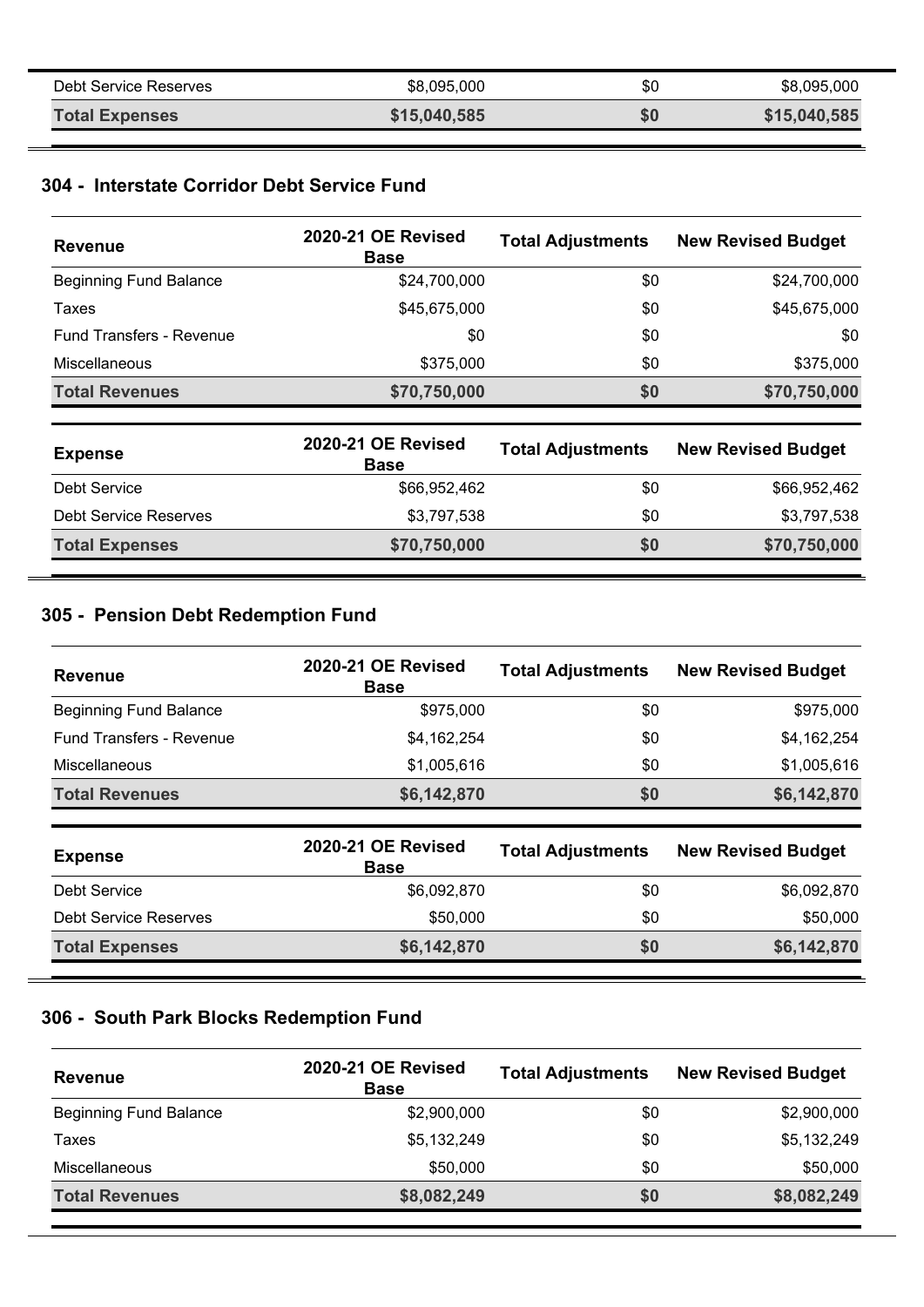| <b>Expense</b>                         | 2020-21 OE Revised<br><b>Base</b> | <b>Total Adjustments</b> | <b>New Revised Budget</b> |
|----------------------------------------|-----------------------------------|--------------------------|---------------------------|
| <b>External Materials and Services</b> | \$0                               | \$0                      | \$0                       |
| Debt Service                           | \$5,102,250                       | \$0                      | \$5,102,250               |
| <b>Debt Service Reserves</b>           | \$2,979,999                       | \$0                      | \$2,979,999               |
| <b>Total Expenses</b>                  | \$8,082,249                       | \$0                      | \$8,082,249               |

### **307 - Airport Way Debt Service Fund**

| <b>Revenue</b>                | 2020-21 OE Revised<br><b>Base</b> | <b>Total Adjustments</b> | <b>New Revised Budget</b> |
|-------------------------------|-----------------------------------|--------------------------|---------------------------|
| <b>Beginning Fund Balance</b> | \$634.248                         | \$0                      | \$634.248                 |
| Taxes                         | \$0                               | \$0                      | \$0                       |
| <b>Miscellaneous</b>          | \$6,746                           | \$0                      | \$6,746                   |
| <b>Total Revenues</b>         | \$640,994                         | \$0                      | \$640,994                 |

| <b>Expense</b>                         | 2020-21 OE Revised<br><b>Base</b> | <b>Total Adjustments</b> | <b>New Revised Budget</b> |
|----------------------------------------|-----------------------------------|--------------------------|---------------------------|
| <b>External Materials and Services</b> | \$640.994                         | \$0                      | \$640,994                 |
| Debt Service                           | \$0                               | \$0                      | \$0                       |
| <b>Debt Service Reserves</b>           | \$0                               | \$0                      | \$0                       |
| <b>Total Expenses</b>                  | \$640,994                         | <b>SO</b>                | \$640,994                 |

#### **308 - Gas Tax Bond Redemption Fund**

| <b>Revenue</b>                  | 2020-21 OE Revised<br><b>Base</b> | <b>Total Adjustments</b> | <b>New Revised Budget</b> |
|---------------------------------|-----------------------------------|--------------------------|---------------------------|
| <b>Beginning Fund Balance</b>   | \$1,673,047                       | \$0                      | \$1,673,047               |
| <b>Fund Transfers - Revenue</b> | \$3,385,000                       | \$0                      | \$3,385,000               |
| Miscellaneous                   | \$14,703                          | \$0                      | \$14,703                  |
| <b>Total Revenues</b>           | \$5,072,750                       | \$0                      | \$5,072,750               |
| <b>Expense</b>                  | 2020-21 OE Revised<br><b>Base</b> | <b>Total Adjustments</b> | <b>New Revised Budget</b> |
| <b>Debt Service</b>             | \$5,072,750                       | \$0                      | \$5,072,750               |

Debt Service Reserves \$0 \$0 \$0 **Total Expenses \$5,072,750 \$0 \$5,072,750**

# **309 - Lents Town Center URA Debt Redemption Fun**

| <b>Revenue</b>         | 2020-21 OE Revised<br><b>Base</b> | <b>Total Adjustments</b> | <b>New Revised Budget</b> |
|------------------------|-----------------------------------|--------------------------|---------------------------|
| Beginning Fund Balance | \$13.532.592                      | \$0                      | \$13,532,592              |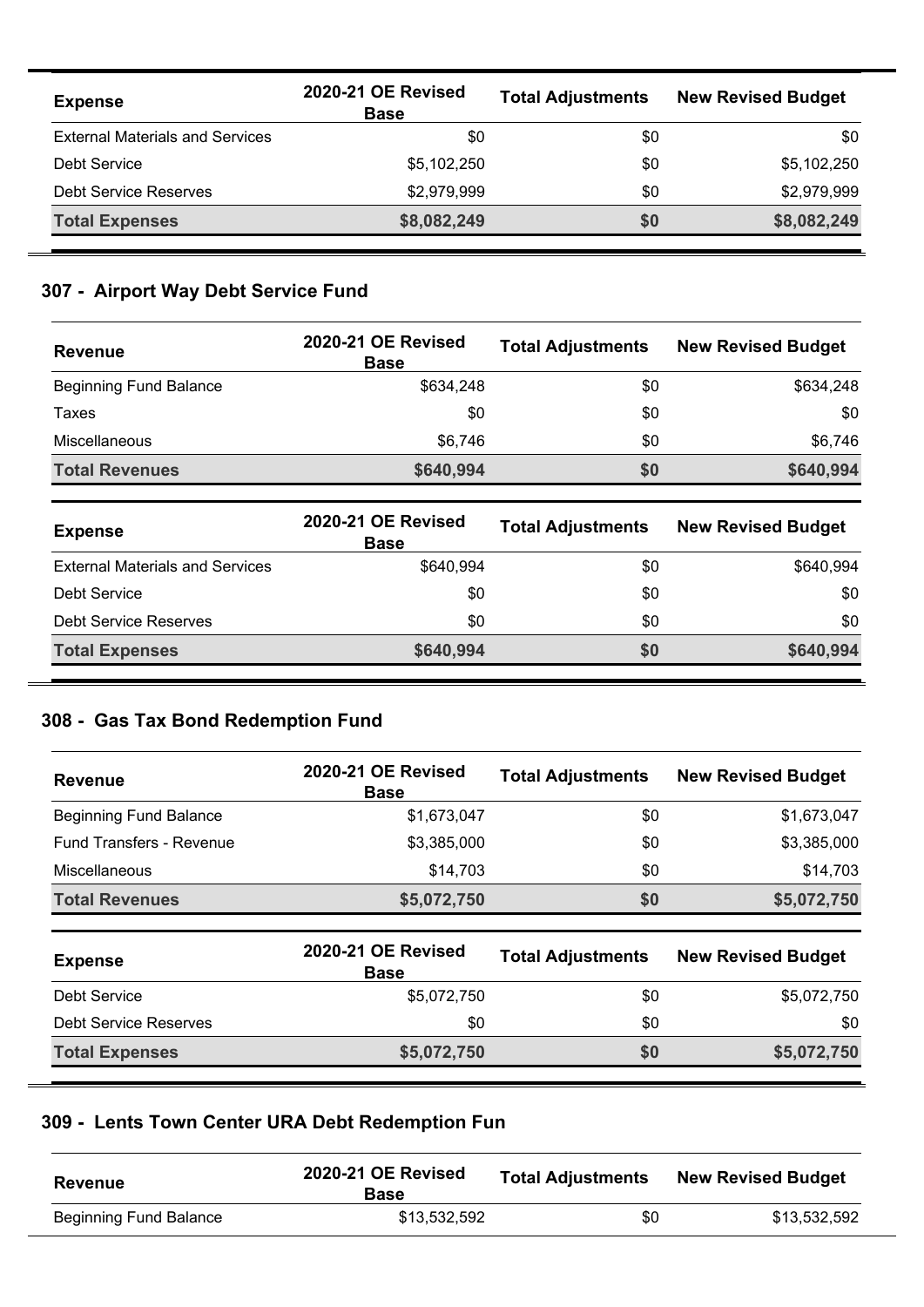| Taxes                                  | \$19,725,000                      | \$0                      | \$19,725,000              |
|----------------------------------------|-----------------------------------|--------------------------|---------------------------|
| <b>Fund Transfers - Revenue</b>        | \$0                               | \$0                      | \$0                       |
| Miscellaneous                          | \$165,000                         | \$0                      | \$165,000                 |
| <b>Total Revenues</b>                  | \$33,422,592                      | \$0                      | \$33,422,592              |
|                                        |                                   |                          |                           |
| <b>Expense</b>                         | 2020-21 OE Revised<br><b>Base</b> | <b>Total Adjustments</b> | <b>New Revised Budget</b> |
| <b>External Materials and Services</b> | \$3,032,592                       | \$0                      | \$3,032,592               |
| Debt Service                           | \$26,225,073                      | \$0                      | \$26,225,073              |
| Debt Service Reserves                  | \$4,164,927                       | \$0                      | \$4,164,927               |

### **310 - Central Eastside Ind. District Debt Service Fund**

| <b>Revenue</b>                  | 2020-21 OE Revised<br><b>Base</b> | <b>Total Adjustments</b> | <b>New Revised Budget</b> |
|---------------------------------|-----------------------------------|--------------------------|---------------------------|
| <b>Beginning Fund Balance</b>   | \$4,006,000                       | \$0                      | \$4,006,000               |
| Taxes                           | \$9,458,313                       | \$0                      | \$9,458,313               |
| <b>Fund Transfers - Revenue</b> | \$0                               | \$0                      | \$0                       |
| <b>Miscellaneous</b>            | \$69,000                          | \$0                      | \$69,000                  |
| <b>Total Revenues</b>           | \$13,533,313                      | \$0                      | \$13,533,313              |

| <b>Expense</b>               | 2020-21 OE Revised<br><b>Base</b> | <b>Total Adjustments</b> | <b>New Revised Budget</b> |
|------------------------------|-----------------------------------|--------------------------|---------------------------|
| Debt Service                 | \$11,001,922                      | \$0                      | \$11,001,922              |
| <b>Debt Service Reserves</b> | \$2,531,391                       | \$0                      | \$2,531,391               |
| <b>Total Expenses</b>        | \$13,533,313                      | \$0                      | \$13,533,313              |

# **311 - Bancroft Bond Interest and Sinking Fund**

| <b>Revenue</b>                | 2020-21 OE Revised<br><b>Base</b> | <b>Total Adjustments</b> | <b>New Revised Budget</b> |
|-------------------------------|-----------------------------------|--------------------------|---------------------------|
| <b>Beginning Fund Balance</b> | \$15,000,000                      | \$0                      | \$15,000,000              |
| <b>Miscellaneous</b>          | \$6,925,000                       | \$0                      | \$6,925,000               |
| <b>Total Revenues</b>         | \$21,925,000                      | \$0                      | \$21,925,000              |

| <b>Expense</b>               | <b>2020-21 OE Revised</b><br><b>Base</b> | <b>Total Adjustments</b> | <b>New Revised Budget</b> |
|------------------------------|------------------------------------------|--------------------------|---------------------------|
| Debt Service                 | \$6,075,000                              | \$0                      | \$6,075,000               |
| <b>Debt Service Reserves</b> | \$11,515,550                             | \$0                      | \$11,515,550              |
| Fund Transfers - Expense     | \$4,334,450                              | \$0                      | \$4,334,450               |
| <b>Total Expenses</b>        | \$21,925,000                             | \$0                      | \$21,925,000              |

 $\overline{\phantom{a}}$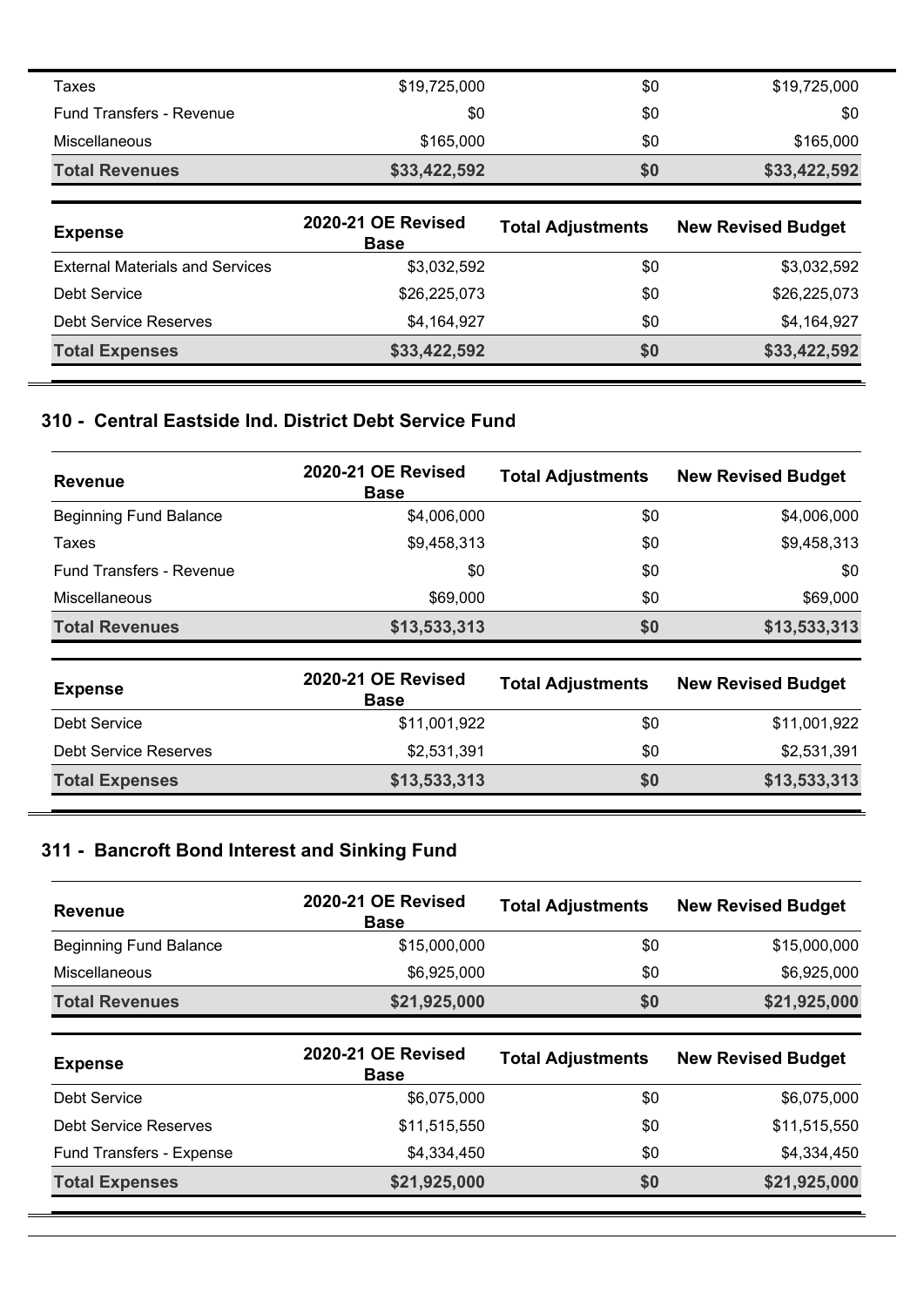### **312 - Convention Center Area Debt Service Fund**

| <b>Revenue</b>                | 2020-21 OE Revised<br><b>Base</b> | <b>Total Adjustments</b> | <b>New Revised Budget</b> |
|-------------------------------|-----------------------------------|--------------------------|---------------------------|
| <b>Beginning Fund Balance</b> | \$29,200,000                      | \$0                      | \$29,200,000              |
| Taxes                         | \$18,357,100                      | \$0                      | \$18,357,100              |
| Miscellaneous                 | \$300,000                         | \$0                      | \$300,000                 |
| <b>Total Revenues</b>         | \$47,857,100                      | \$0                      | \$47,857,100              |

| <b>Expense</b>               | 2020-21 OE Revised<br><b>Base</b> | <b>Total Adjustments</b> | <b>New Revised Budget</b> |
|------------------------------|-----------------------------------|--------------------------|---------------------------|
| Debt Service                 | \$45,719,803                      | \$0                      | \$45,719,803              |
| <b>Debt Service Reserves</b> | \$2,137,297                       | \$0                      | \$2,137,297               |
| <b>Ending Fund Balance</b>   | \$0                               | \$0                      | \$0                       |
| <b>Total Expenses</b>        | \$47,857,100                      | \$0                      | \$47,857,100              |

#### **313 - North Macadam URA Debt Redemption Fund**

| <b>Revenue</b>                  | 2020-21 OE Revised<br><b>Base</b> | <b>Total Adjustments</b> | <b>New Revised Budget</b> |
|---------------------------------|-----------------------------------|--------------------------|---------------------------|
| <b>Beginning Fund Balance</b>   | \$6,703,000                       | \$0                      | \$6,703,000               |
| Taxes                           | \$21,465,000                      | \$0                      | \$21,465,000              |
| <b>Fund Transfers - Revenue</b> | \$0                               | \$0                      | \$0                       |
| <b>Miscellaneous</b>            | \$125,000                         | \$0                      | \$125,000                 |
| <b>Total Revenues</b>           | \$28,293,000                      | \$0                      | \$28,293,000              |

| <b>Expense</b>                         | 2020-21 OE Revised<br><b>Base</b> | <b>Total Adjustments</b> | <b>New Revised Budget</b> |
|----------------------------------------|-----------------------------------|--------------------------|---------------------------|
| <b>External Materials and Services</b> | \$4,965,650                       | \$0                      | \$4,965,650               |
| Debt Service                           | \$21,874,203                      | \$0                      | \$21,874,203              |
| <b>Debt Service Reserves</b>           | \$1,453,147                       | \$0                      | \$1,453,147               |
| <b>Total Expenses</b>                  | \$28,293,000                      | \$0                      | \$28,293,000              |

### **314 - Special Projects Debt Service Fund**

| <b>Revenue</b>           | 2020-21 OE Revised<br><b>Base</b> | <b>Total Adjustments</b> | <b>New Revised Budget</b> |
|--------------------------|-----------------------------------|--------------------------|---------------------------|
| Intergovernmental        | \$7,485,614                       | \$0                      | \$7,485,614               |
| Fund Transfers - Revenue | \$88,006                          | \$0                      | \$88,006                  |
| <b>Total Revenues</b>    | \$7,573,620                       | \$0                      | \$7,573,620               |
| <b>Expense</b>           | 2020-21 OE Revised<br><b>Base</b> | <b>Total Adjustments</b> | <b>New Revised Budget</b> |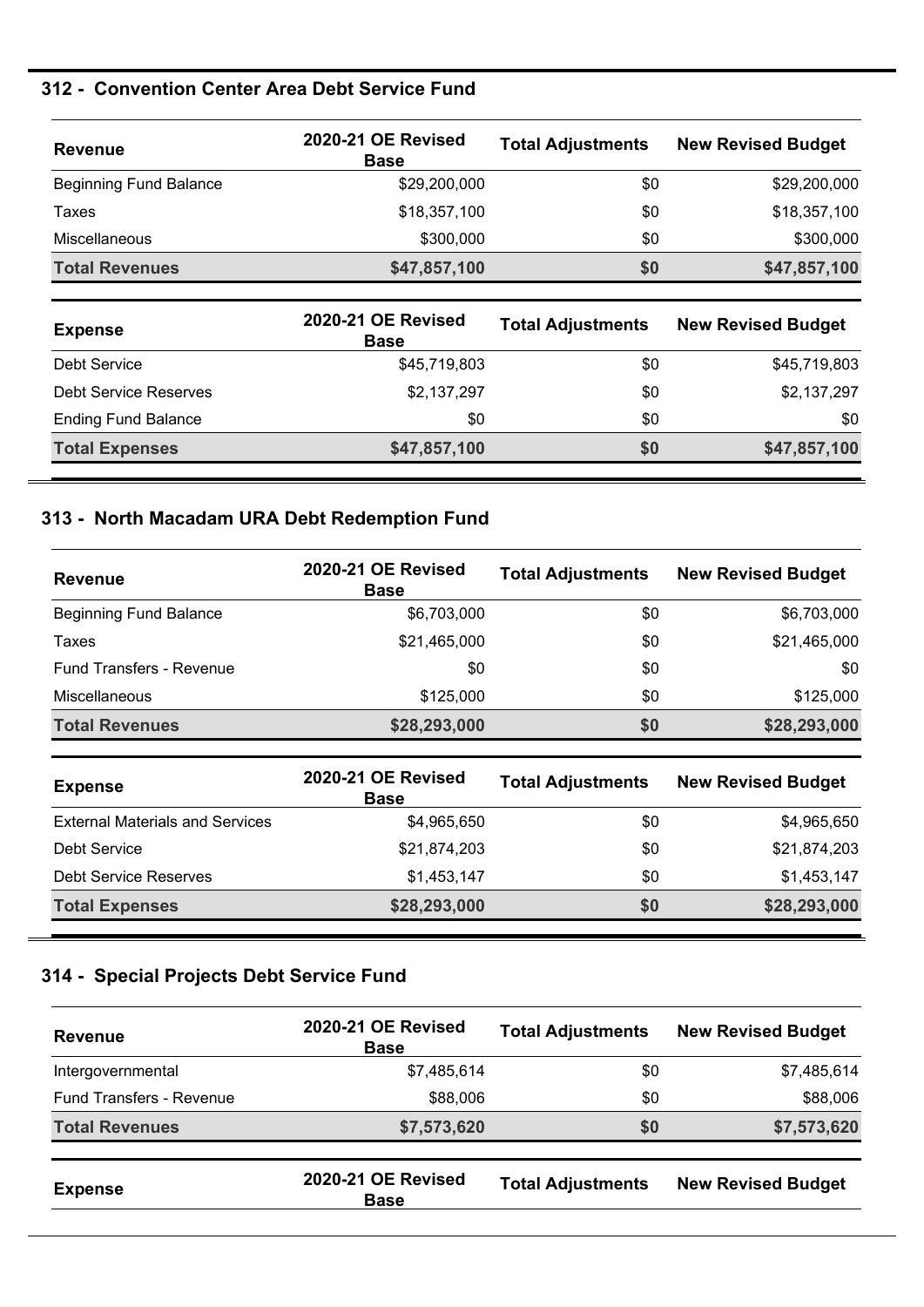| <b>Total Expenses</b> | \$7,573,620 | \$0 | \$7,573,620 |
|-----------------------|-------------|-----|-------------|
| Debt Service Reserves | \$0         | \$0 | \$0         |
| Debt Service          | \$7,573,620 | \$0 | \$7,573,620 |

#### **315 - Gateway URA Debt Redemption Fund**

| <b>Revenue</b>                  | 2020-21 OE Revised<br><b>Base</b> | <b>Total Adjustments</b> | <b>New Revised Budget</b> |
|---------------------------------|-----------------------------------|--------------------------|---------------------------|
| <b>Beginning Fund Balance</b>   | \$650,000                         | \$0                      | \$650,000                 |
| Taxes                           | \$6,015,000                       | \$0                      | \$6,015,000               |
| <b>Fund Transfers - Revenue</b> | \$0                               | \$0                      | \$0                       |
| Miscellaneous                   | \$20,000                          | \$0                      | \$20,000                  |
| <b>Total Revenues</b>           | \$6,685,000                       | \$0                      | \$6,685,000               |
| <b>Expense</b>                  | 2020-21 OE Revised<br><b>Base</b> | <b>Total Adjustments</b> | <b>New Revised Budget</b> |
| Debt Service                    | \$6,685,000                       | \$0                      | \$6,685,000               |

**Total Expenses \$6,685,000 \$0 \$6,685,000**

#### **317 - Governmental Bond Redemption Fund**

| <b>Revenue</b>                  | 2020-21 OE Revised<br><b>Base</b> | <b>Total Adjustments</b> | <b>New Revised Budget</b> |
|---------------------------------|-----------------------------------|--------------------------|---------------------------|
| <b>Fund Transfers - Revenue</b> | \$1,040,475                       | \$0                      | \$1,040,475               |
| <b>Miscellaneous</b>            | \$503,875                         | \$0                      | \$503,875                 |
| <b>Total Revenues</b>           | \$1,544,350                       | \$0                      | \$1,544,350               |
| <b>Expense</b>                  | 2020-21 OE Revised<br><b>Base</b> | <b>Total Adjustments</b> | <b>New Revised Budget</b> |
| Debt Service                    | \$1,544,350                       | \$0                      | \$1,544,350               |
| <b>Total Expenses</b>           | \$1,544,350                       | \$0                      | \$1,544,350               |

### **319 - 42nd Avenue NPI Debt Service Fund**

| <b>Revenue</b>                | 2020-21 OE Revised<br><b>Base</b> | <b>Total Adjustments</b> | <b>New Revised Budget</b> |
|-------------------------------|-----------------------------------|--------------------------|---------------------------|
| <b>Beginning Fund Balance</b> | \$1,607                           | \$0                      | \$1,607                   |
| Taxes                         | \$98,893                          | \$0                      | \$98,893                  |
| <b>Miscellaneous</b>          | \$315                             | \$0                      | \$315                     |
| <b>Total Revenues</b>         | \$100,815                         | \$0                      | \$100,815                 |
| <b>Expense</b>                | 2020-21 OE Revised<br><b>Base</b> | <b>Total Adjustments</b> | <b>New Revised Budget</b> |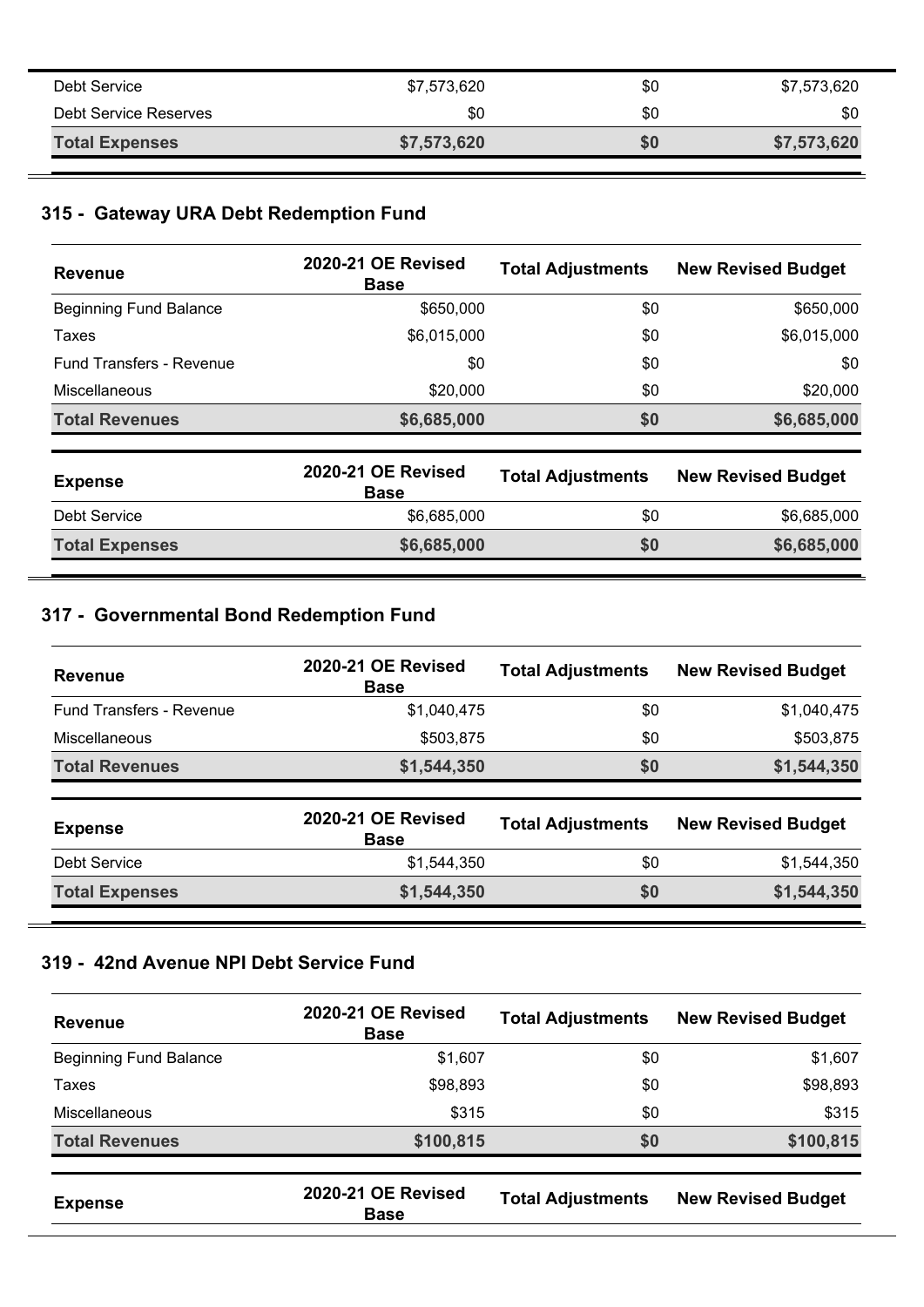| <b>External Materials and Services</b> | \$100.815 | \$0 | \$100,815 |
|----------------------------------------|-----------|-----|-----------|
| <b>Total Expenses</b>                  | \$100,815 | \$0 | \$100,815 |

# **320 - Cully Blvd. NPI Debt Service Fund**

| <b>Revenue</b>                         | 2020-21 OE Revised<br><b>Base</b> | <b>Total Adjustments</b> | <b>New Revised Budget</b> |
|----------------------------------------|-----------------------------------|--------------------------|---------------------------|
| <b>Beginning Fund Balance</b>          | \$1,974                           | \$0                      | \$1,974                   |
| Taxes                                  | \$33,400                          | \$0                      | \$33,400                  |
| <b>Miscellaneous</b>                   | \$175                             | \$0                      | \$175                     |
| <b>Total Revenues</b>                  | \$35,549                          | \$0                      | \$35,549                  |
| <b>Expense</b>                         | 2020-21 OE Revised<br><b>Base</b> | <b>Total Adjustments</b> | <b>New Revised Budget</b> |
| <b>External Materials and Services</b> | \$35,549                          | \$0                      | \$35,549                  |
| <b>Total Expenses</b>                  | \$35,549                          | \$0                      | \$35,549                  |

#### **321 - Parkrose NPI Debt Service Fund**

| <b>Revenue</b>                | 2020-21 OE Revised<br><b>Base</b> | <b>Total Adjustments</b> | <b>New Revised Budget</b> |
|-------------------------------|-----------------------------------|--------------------------|---------------------------|
| <b>Beginning Fund Balance</b> | \$1,583                           | \$0                      | \$1,583                   |
| Taxes                         | \$98,820                          | \$0                      | \$98,820                  |
| <b>Miscellaneous</b>          | \$320                             | \$0                      | \$320                     |
| <b>Total Revenues</b>         | \$100,723                         | \$0                      | \$100,723                 |

| <b>Expense</b>                         | 2020-21 OE Revised<br><b>Base</b> | <b>Total Adjustments</b> | <b>New Revised Budget</b> |
|----------------------------------------|-----------------------------------|--------------------------|---------------------------|
| <b>External Materials and Services</b> | \$100.723                         | \$0                      | \$100.723                 |
| <b>Total Expenses</b>                  | \$100,723                         | 50                       | \$100,723                 |

### **322 - Rosewood NPI Debt Service Fund**

| 2020-21 OE Revised<br><b>Base</b> | <b>Total Adjustments</b> | <b>New Revised Budget</b> |
|-----------------------------------|--------------------------|---------------------------|
| \$1,903                           | \$0                      | \$1,903                   |
| \$98,500                          | \$0                      | \$98,500                  |
| \$320                             | \$0                      | \$320                     |
| \$100,723                         | \$0                      | \$100,723                 |
|                                   |                          |                           |

| <b>Expense</b>                         | 2020-21 OE Revised<br><b>Base</b> | <b>Total Adjustments</b> | <b>New Revised Budget</b> |
|----------------------------------------|-----------------------------------|--------------------------|---------------------------|
| <b>External Materials and Services</b> | \$100,723                         | \$0                      | \$100.723                 |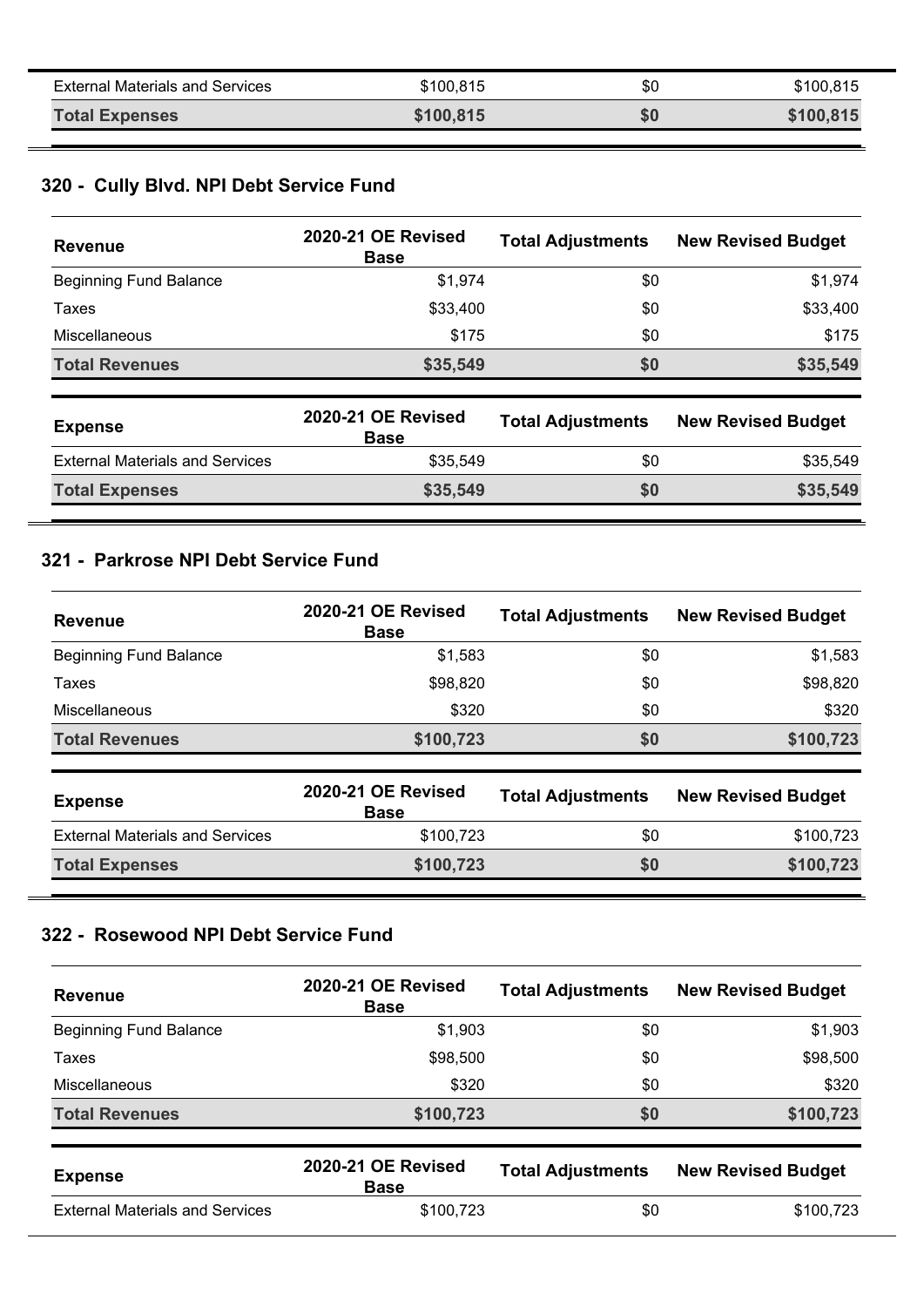| <b>Total Expenses</b> | \$100,723 | \$0 | \$100,723 |
|-----------------------|-----------|-----|-----------|
|-----------------------|-----------|-----|-----------|

# **323 - Division-Midway NPI Debt Service Fund**

| <b>Revenue</b>                         | 2020-21 OE Revised<br><b>Base</b> | <b>Total Adjustments</b> | <b>New Revised Budget</b> |
|----------------------------------------|-----------------------------------|--------------------------|---------------------------|
| <b>Beginning Fund Balance</b>          | \$3,246                           | \$0                      | \$3,246                   |
| Taxes                                  | \$99,900                          | \$0                      | \$99,900                  |
| Miscellaneous                          | \$325                             | \$0                      | \$325                     |
| <b>Total Revenues</b>                  | \$103,471                         | \$0                      | \$103,471                 |
| <b>Expense</b>                         | 2020-21 OE Revised<br><b>Base</b> | <b>Total Adjustments</b> | <b>New Revised Budget</b> |
| <b>External Materials and Services</b> | \$103,471                         | \$0                      | \$103,471                 |
| <b>Total Expenses</b>                  | \$103,471                         | \$0                      | \$103,471                 |

#### **324 - 82nd Ave/Division NPI Debt Service Fund**

| <b>Revenue</b>                | 2020-21 OE Revised<br><b>Base</b> | <b>Total Adjustments</b> | <b>New Revised Budget</b> |
|-------------------------------|-----------------------------------|--------------------------|---------------------------|
| <b>Beginning Fund Balance</b> | \$1,649                           | \$0                      | \$1,649                   |
| Taxes                         | \$96,720                          | \$0                      | \$96,720                  |
| <b>Miscellaneous</b>          | \$320                             | \$0                      | \$320                     |
| <b>Total Revenues</b>         | \$98,689                          | \$0                      | \$98,689                  |

| <b>Expense</b>                         | 2020-21 OE Revised<br><b>Base</b> | <b>Total Adjustments</b> | <b>New Revised Budget</b> |
|----------------------------------------|-----------------------------------|--------------------------|---------------------------|
| <b>External Materials and Services</b> | \$98,689                          | \$0                      | \$98,689                  |
| <b>Total Expenses</b>                  | \$98,689                          | \$0                      | \$98,689                  |

#### **400 - BFRES Facilities GO Bond Construction Fund**

| <b>Revenue</b>                | 2020-21 OE Revised<br><b>Base</b> | <b>Total Adjustments</b> | <b>New Revised Budget</b> |
|-------------------------------|-----------------------------------|--------------------------|---------------------------|
| <b>Beginning Fund Balance</b> | \$0                               | \$0                      | \$0                       |
| <b>Miscellaneous</b>          | \$0                               | \$0                      | \$0                       |
| <b>Total Revenues</b>         | \$0                               | 50                       | \$0                       |

| <b>Expense</b>                         | <b>2020-21 OE Revised</b><br><b>Base</b> | <b>Total Adjustments</b> | <b>New Revised Budget</b> |
|----------------------------------------|------------------------------------------|--------------------------|---------------------------|
| <b>Internal Materials and Services</b> | \$0                                      | \$0                      | \$0                       |
| Capital Outlay                         | \$0                                      | \$0                      | \$0                       |
| Fund Transfers - Expense               | \$0                                      | \$0                      | \$0                       |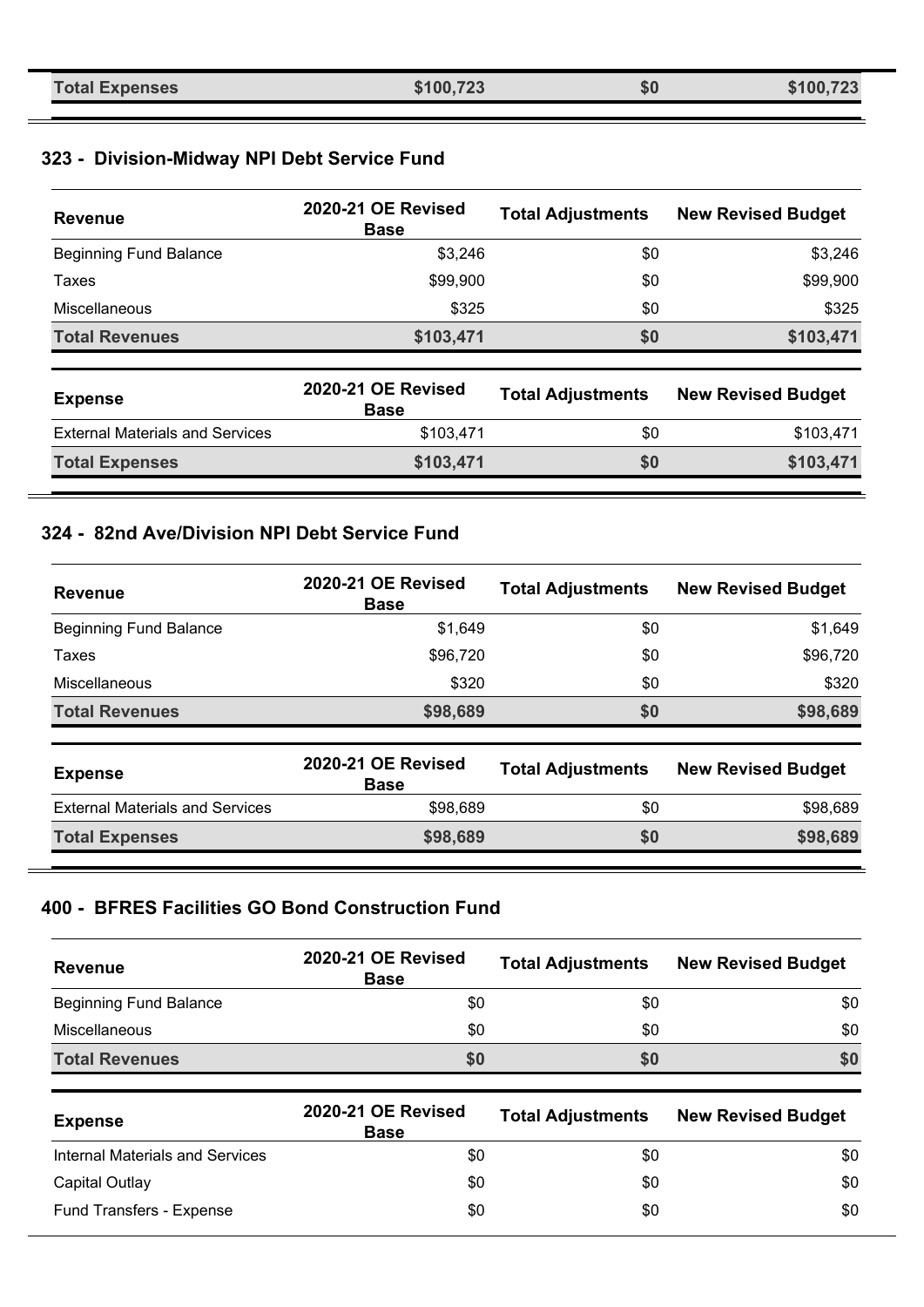| <b>Total Expenses</b><br>ல | 50 | கப |
|----------------------------|----|----|
|----------------------------|----|----|

# **401 - Local Improvement District Fund**

| <b>Revenue</b>                  | 2020-21 OE Revised<br><b>Base</b> | <b>Total Adjustments</b> | <b>New Revised Budget</b> |
|---------------------------------|-----------------------------------|--------------------------|---------------------------|
| <b>Beginning Fund Balance</b>   | \$3,124,870                       | \$0                      | \$3,124,870               |
| <b>Charges for Services</b>     | \$1,289,800                       | \$0                      | \$1,289,800               |
| <b>Bond &amp; Note Proceeds</b> | \$22,059,380                      | \$0                      | \$22,059,380              |
| <b>Miscellaneous</b>            | \$1,715,000                       | \$0                      | \$1,715,000               |
| <b>Total Revenues</b>           | \$28,189,050                      | \$0                      | \$28,189,050              |

| <b>Expense</b>                         | 2020-21 OE Revised<br><b>Base</b> | <b>Total Adjustments</b> | <b>New Revised Budget</b> |
|----------------------------------------|-----------------------------------|--------------------------|---------------------------|
| <b>External Materials and Services</b> | \$15,472                          | \$0                      | \$15,472                  |
| <b>Internal Materials and Services</b> | \$1,756,680                       | \$0                      | \$1,756,680               |
| Debt Service                           | \$10,061,515                      | \$0                      | \$10,061,515              |
| Fund Transfers - Expense               | \$12,180,712                      | \$0                      | \$12,180,712              |
| Contingency                            | \$4,174,671                       | \$0                      | \$4,174,671               |
| <b>Total Expenses</b>                  | \$28,189,050                      | \$0                      | \$28,189,050              |

### **402 - Parks Capital Improvement Program Fund**

| <b>Revenue</b>                  | 2020-21 OE Revised<br><b>Base</b> | <b>Total Adjustments</b> | <b>New Revised Budget</b> |
|---------------------------------|-----------------------------------|--------------------------|---------------------------|
| Beginning Fund Balance          | \$173,252,392                     | \$0                      | \$173,252,392             |
| <b>Charges for Services</b>     | \$5,800,000                       | \$0                      | \$5,800,000               |
| <b>Fund Transfers - Revenue</b> | \$5,985,523                       | \$217,463                | \$6,202,986               |
| <b>Bond &amp; Note Proceeds</b> | \$200,000                         | \$63,473                 | \$263,473                 |
| <b>Miscellaneous</b>            | \$4,015,648                       | \$0                      | \$4,015,648               |
| <b>Total Revenues</b>           | \$189,253,563                     | \$280,936                | \$189,534,499             |

| <b>Expense</b>                         | 2020-21 OE Revised<br><b>Base</b> | <b>Total Adjustments</b> | <b>New Revised Budget</b> |
|----------------------------------------|-----------------------------------|--------------------------|---------------------------|
| Personnel                              | \$4,280,561                       | \$0                      | \$4,280,561               |
| <b>External Materials and Services</b> | \$32,787,597                      | \$4,063,473              | \$36,851,070              |
| <b>Internal Materials and Services</b> | \$1,744,027                       | \$206,401                | \$1,950,428               |
| Capital Outlay                         | \$12,454,634                      | \$65,000                 | \$12,519,634              |
| Debt Service                           | \$4,344,908                       | (\$4,000,000)            | \$344,908                 |
| Fund Transfers - Expense               | \$9,689,906                       | \$0                      | \$9,689,906               |
| Contingency                            | \$123,951,930                     | (\$53,938)               | \$123,897,992             |
| <b>Total Expenses</b>                  | \$189,253,563                     | \$280,936                | \$189,534,499             |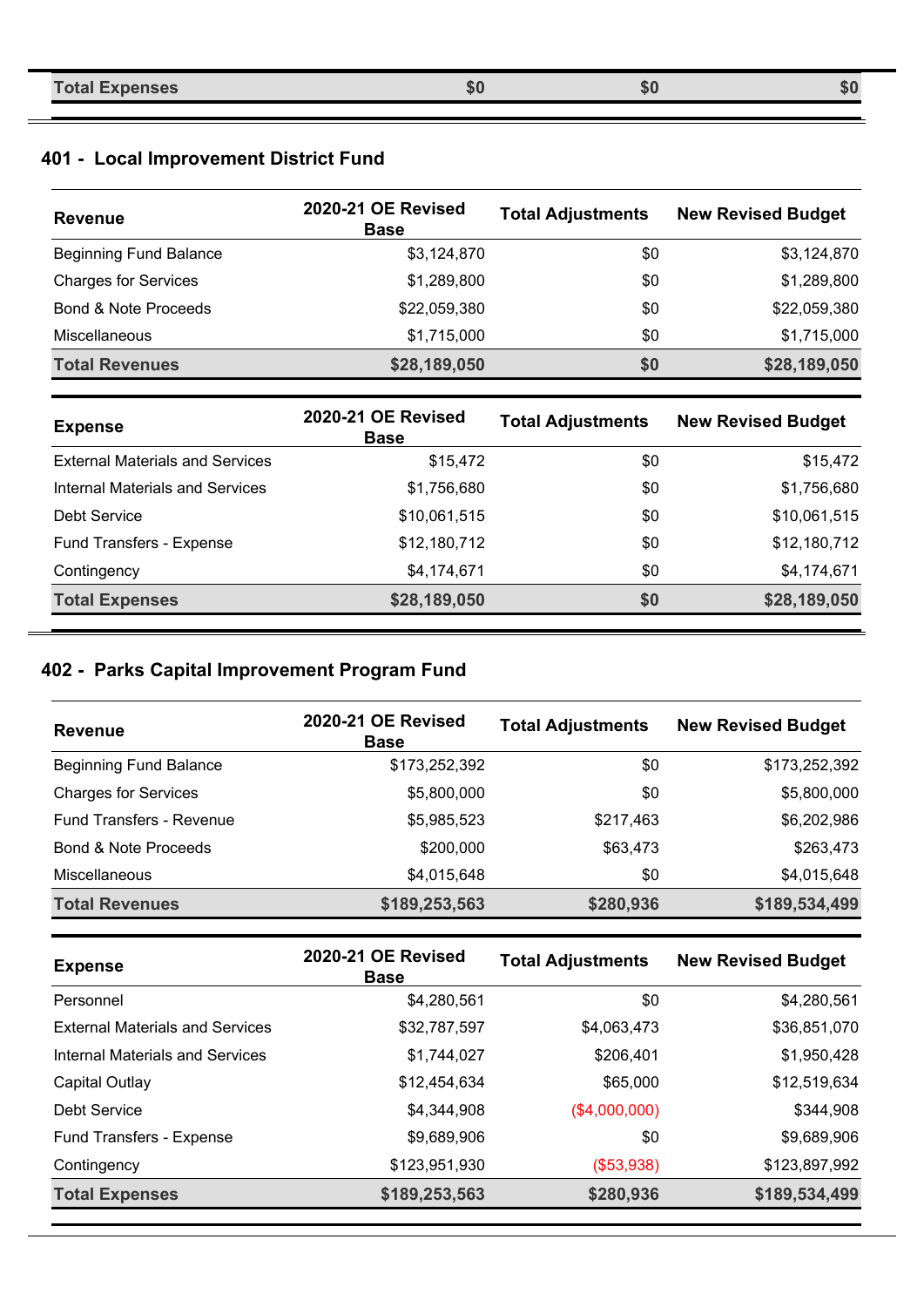# **403 - Public Safety GO Bond Fund**

| <b>Revenue</b>                | 2020-21 OE Revised<br><b>Base</b> | <b>Total Adjustments</b> | <b>New Revised Budget</b> |
|-------------------------------|-----------------------------------|--------------------------|---------------------------|
| <b>Beginning Fund Balance</b> | \$0                               | \$0                      | \$0                       |
| Miscellaneous                 | \$0                               | \$0                      | \$0                       |
| <b>Total Revenues</b>         | \$0                               | <b>SO</b>                | \$0                       |

| <b>Expense</b>                         | 2020-21 OE Revised<br><b>Base</b> | <b>Total Adjustments</b> | <b>New Revised Budget</b> |
|----------------------------------------|-----------------------------------|--------------------------|---------------------------|
| <b>External Materials and Services</b> | \$0                               | \$0                      | \$0                       |
| Debt Service                           | \$0                               | \$0                      | \$0                       |
| Fund Transfers - Expense               | \$0                               | \$0                      | \$0                       |
| <b>Total Expenses</b>                  | \$0                               | \$0                      | \$0                       |

# **404 - Housing Capital Fund**

| Revenue                       | 2020-21 OE Revised<br><b>Base</b> | <b>Total Adjustments</b> | <b>New Revised Budget</b> |
|-------------------------------|-----------------------------------|--------------------------|---------------------------|
| <b>Beginning Fund Balance</b> | \$0                               | \$0                      | \$0                       |
| <b>Total Revenues</b>         |                                   | 50                       | \$0                       |

| <b>Expense</b>                         | 2020-21 OE Revised<br><b>Base</b> | <b>Total Adjustments</b> | <b>New Revised Budget</b> |
|----------------------------------------|-----------------------------------|--------------------------|---------------------------|
| Personnel                              | \$0                               | \$0                      | \$0                       |
| <b>External Materials and Services</b> | \$0                               | \$0                      | \$0                       |
| Capital Outlay                         | \$0                               | \$0                      | \$0                       |
| <b>Total Expenses</b>                  | \$0                               | \$0                      | \$0                       |

# **405 - Fire Capital Fund**

| <b>Revenue</b>                  | 2020-21 OE Revised<br><b>Base</b> | <b>Total Adjustments</b> | <b>New Revised Budget</b> |
|---------------------------------|-----------------------------------|--------------------------|---------------------------|
| <b>Beginning Fund Balance</b>   | \$8,663,689                       | \$0                      | \$8,663,689               |
| <b>Fund Transfers - Revenue</b> | \$0                               | \$0                      | \$0                       |
| <b>Miscellaneous</b>            | \$5,700                           | \$0                      | \$5.700                   |
| <b>Total Revenues</b>           | \$8,669,389                       | \$0                      | \$8,669,389               |

| <b>Expense</b>        | <b>2020-21 OE Revised</b><br><b>Base</b> | <b>Total Adjustments</b> | <b>New Revised Budget</b> |
|-----------------------|------------------------------------------|--------------------------|---------------------------|
| Capital Outlay        | \$400,000                                | \$0                      | \$400,000                 |
| Contingency           | \$8,269,389                              | \$0                      | \$8,269,389               |
| <b>Total Expenses</b> | \$8,669,389                              | \$0                      | \$8,669,389               |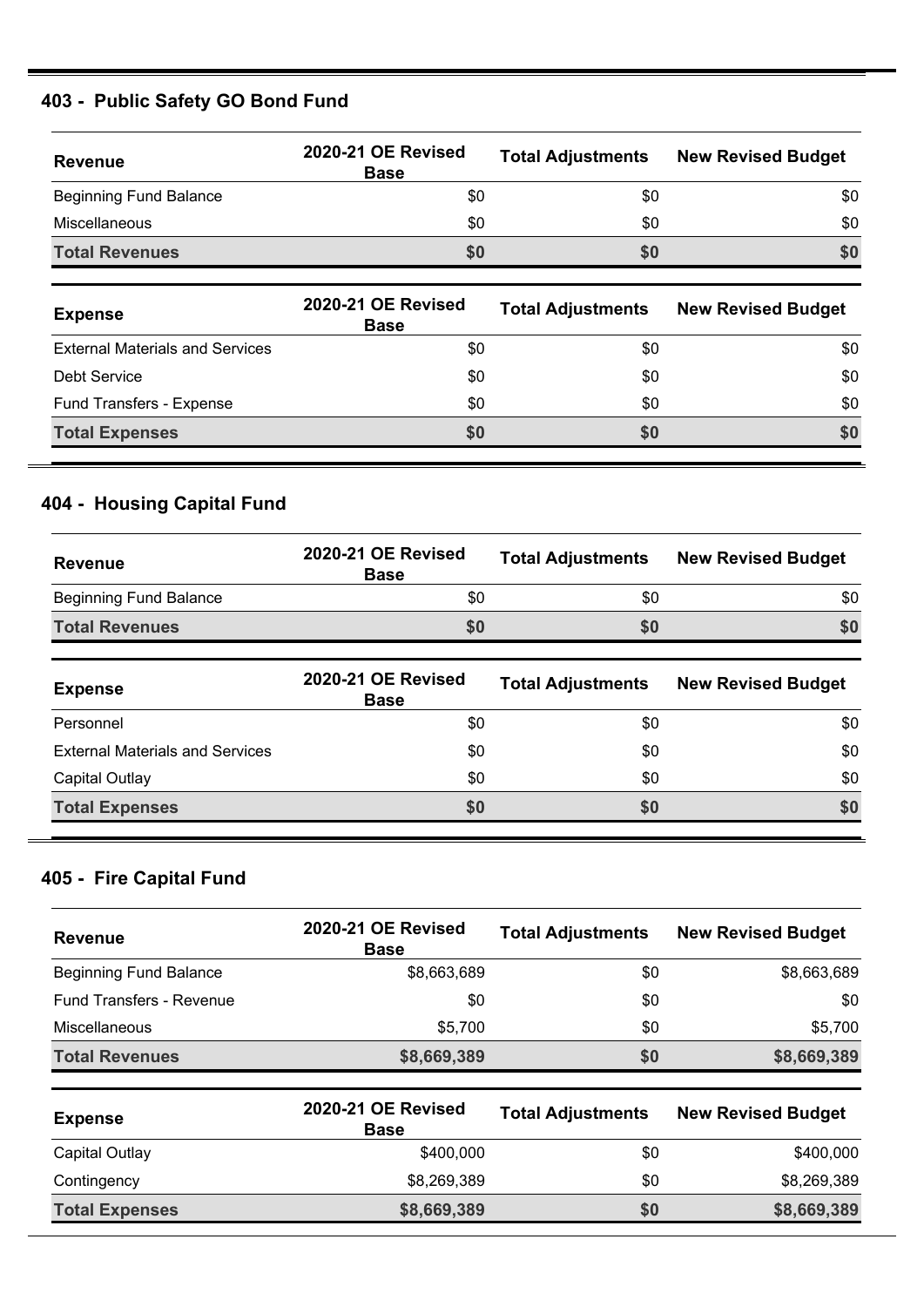#### **500 - Parks Endowment Fund**

| <b>Revenue</b>                | 2020-21 OE Revised<br><b>Base</b> | <b>Total Adjustments</b> | <b>New Revised Budget</b> |
|-------------------------------|-----------------------------------|--------------------------|---------------------------|
| <b>Beginning Fund Balance</b> | \$194,782                         | \$0                      | \$194,782                 |
| <b>Miscellaneous</b>          | \$3,894                           | \$0                      | \$3,894                   |
| <b>Total Revenues</b>         | \$198,676                         | \$0                      | \$198,676                 |
|                               |                                   |                          |                           |

| <b>Expense</b>                         | 2020-21 OE Revised<br><b>Base</b> | <b>Total Adjustments</b> | <b>New Revised Budget</b> |
|----------------------------------------|-----------------------------------|--------------------------|---------------------------|
| <b>External Materials and Services</b> | \$33,783                          | \$0                      | \$33,783                  |
| <b>Ending Fund Balance</b>             | \$164.893                         | \$0                      | \$164,893                 |
| <b>Total Expenses</b>                  | \$198,676                         | \$0                      | \$198,676                 |

### **600 - Sewer System Operating Fund**

| <b>Revenue</b>                  | 2020-21 OE Revised<br><b>Base</b> | <b>Total Adjustments</b> | <b>New Revised Budget</b> |
|---------------------------------|-----------------------------------|--------------------------|---------------------------|
| <b>Beginning Fund Balance</b>   | \$96,954,944                      | \$0                      | \$96,954,944              |
| Licenses & Permits              | \$1,345,000                       | \$0                      | \$1,345,000               |
| <b>Charges for Services</b>     | \$357,128,038                     | \$4,000,000              | \$361,128,038             |
| Intergovernmental               | \$220,000                         | \$0                      | \$220,000                 |
| Interagency Revenue             | \$1,809,646                       | \$0                      | \$1,809,646               |
| <b>Fund Transfers - Revenue</b> | \$209,083,000                     | \$0                      | \$209,083,000             |
| Miscellaneous                   | \$4,378,000                       | \$0                      | \$4,378,000               |
| <b>Total Revenues</b>           | \$670,918,628                     | \$4,000,000              | \$674,918,628             |

| <b>Expense</b>                         | 2020-21 OE Revised<br><b>Base</b> | <b>Total Adjustments</b> | <b>New Revised Budget</b> |
|----------------------------------------|-----------------------------------|--------------------------|---------------------------|
| Personnel                              | \$88,350,340                      | \$0                      | \$88,350,340              |
| <b>External Materials and Services</b> | \$99,717,555                      | (\$50)                   | \$99,717,505              |
| Internal Materials and Services        | \$53,028,688                      | (\$177,550)              | \$52,851,138              |
| Capital Outlay                         | \$115,838,912                     | \$0                      | \$115,838,912             |
| Debt Service                           | \$4,152,797                       | \$50                     | \$4,152,847               |
| Debt Service Reserves                  | \$180,000                         | \$0                      | \$180,000                 |
| <b>Fund Transfers - Expense</b>        | \$218,991,067                     | \$0                      | \$218,991,067             |
| Contingency                            | \$90,659,269                      | \$4,177,550              | \$94,836,819              |
| <b>Total Expenses</b>                  | \$670,918,628                     | \$4,000,000              | \$674,918,628             |

### **601 - Hydroelectric Power Operating Fund**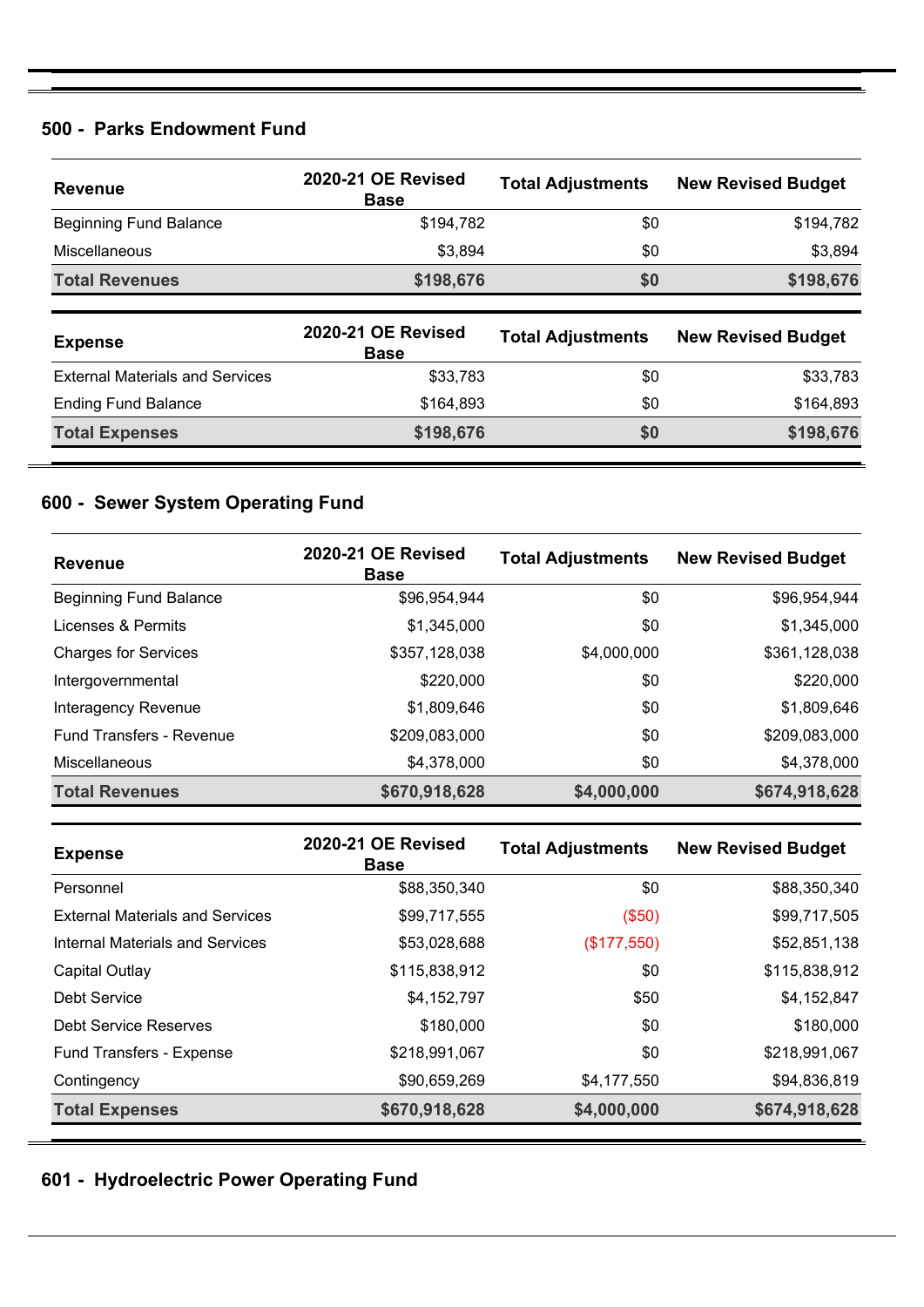| <b>Revenue</b>                | 2020-21 OE Revised<br><b>Base</b> | <b>Total Adjustments</b> | <b>New Revised Budget</b> |
|-------------------------------|-----------------------------------|--------------------------|---------------------------|
| <b>Beginning Fund Balance</b> | \$1,002,433                       | \$0                      | \$1,002,433               |
| Interagency Revenue           | \$175,000                         | \$0                      | \$175,000                 |
| <b>Miscellaneous</b>          | \$3,074,251                       | \$0                      | \$3,074,251               |
| <b>Total Revenues</b>         | \$4,251,684                       | \$0                      | \$4,251,684               |

| <b>Expense</b>                         | 2020-21 OE Revised<br><b>Base</b> | <b>Total Adjustments</b> | <b>New Revised Budget</b> |
|----------------------------------------|-----------------------------------|--------------------------|---------------------------|
| Personnel                              | \$361,022                         | \$0                      | \$361,022                 |
| <b>External Materials and Services</b> | \$2,204,842                       | \$100,000                | \$2,304,842               |
| Internal Materials and Services        | \$214,656                         | \$0                      | \$214,656                 |
| Debt Service                           | \$31,487                          | \$0                      | \$31,487                  |
| Fund Transfers - Expense               | \$77,999                          | \$0                      | \$77,999                  |
| Contingency                            | \$1,361,678                       | (\$100,000)              | \$1,261,678               |
| <b>Total Expenses</b>                  | \$4,251,684                       | \$0                      | \$4,251,684               |

### **602 - Water Fund**

| <b>Revenue</b>                | 2020-21 OE Revised<br><b>Base</b> | <b>Total Adjustments</b> | <b>New Revised Budget</b> |
|-------------------------------|-----------------------------------|--------------------------|---------------------------|
| <b>Beginning Fund Balance</b> | \$141,204,566                     | \$0                      | \$141,204,566             |
| <b>Charges for Services</b>   | \$210,987,828                     | \$0                      | \$210,987,828             |
| Intergovernmental             | \$526,000                         | \$0                      | \$526,000                 |
| Interagency Revenue           | \$5,000,377                       | \$0                      | \$5,000,377               |
| Fund Transfers - Revenue      | \$192,524,506                     | \$0                      | \$192,524,506             |
| <b>Miscellaneous</b>          | \$1,945,532                       | \$0                      | \$1,945,532               |
| <b>Total Revenues</b>         | \$552,188,809                     | \$0                      | \$552,188,809             |

| <b>Expense</b>                         | 2020-21 OE Revised<br><b>Base</b> | <b>Total Adjustments</b> | <b>New Revised Budget</b> |
|----------------------------------------|-----------------------------------|--------------------------|---------------------------|
| Personnel                              | \$84,759,177                      | \$0                      | \$84,759,177              |
| <b>External Materials and Services</b> | \$41,704,128                      | \$0                      | \$41,704,128              |
| Internal Materials and Services        | \$24,165,948                      | (\$300,081)              | \$23,865,867              |
| Capital Outlay                         | \$83,274,992                      | \$0                      | \$83,274,992              |
| Debt Service                           | \$5,032,737                       | \$1,000,000              | \$6,032,737               |
| Fund Transfers - Expense               | \$119,205,443                     | (\$3,481,044)            | \$115,724,399             |
| Contingency                            | \$194,046,384                     | \$2,781,125              | \$196,827,509             |
| <b>Total Expenses</b>                  | \$552,188,809                     | \$0                      | \$552,188,809             |

#### **603 - Golf Fund**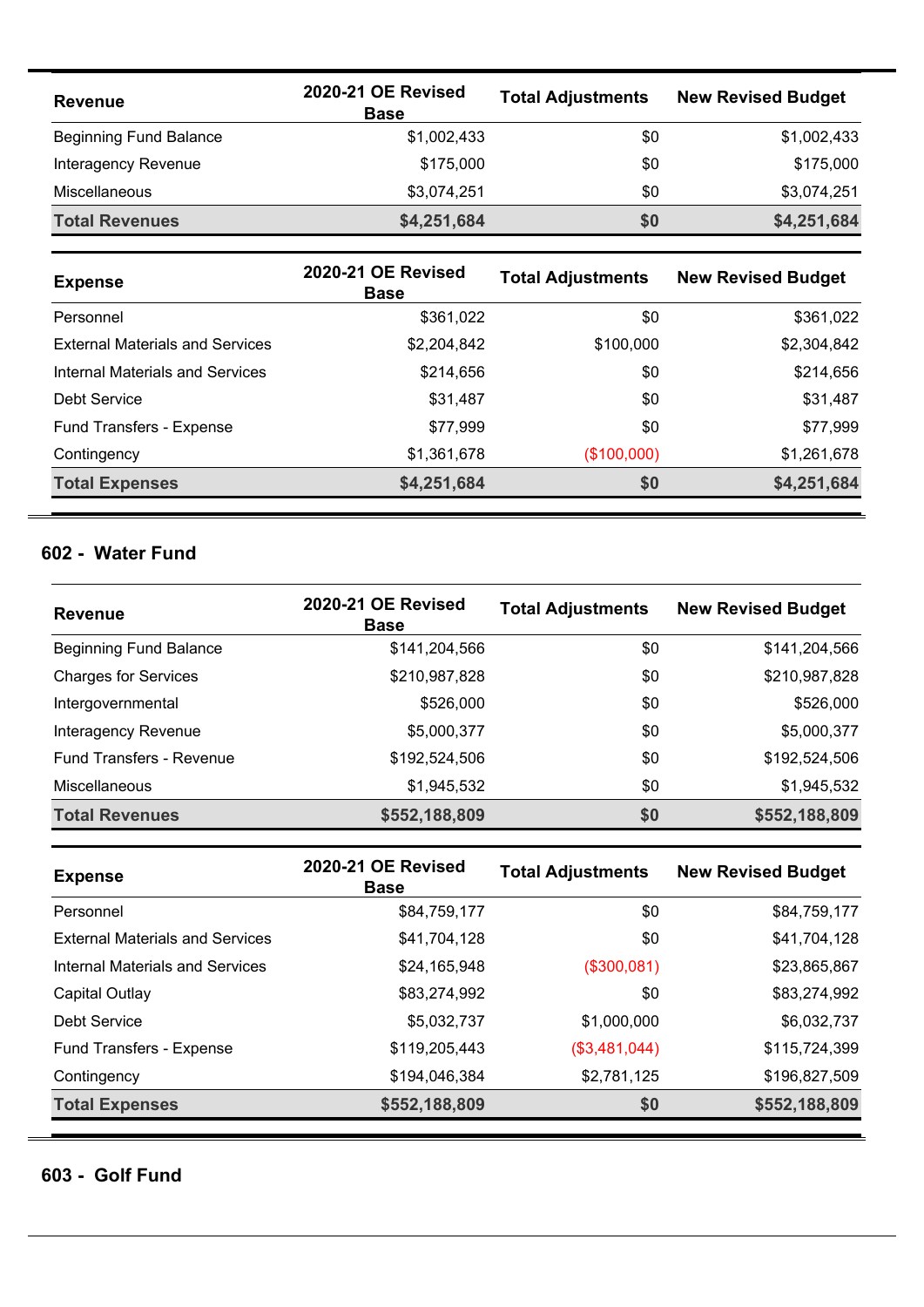| <b>Revenue</b>                | 2020-21 OE Revised<br><b>Base</b> | <b>Total Adjustments</b> | <b>New Revised Budget</b> |
|-------------------------------|-----------------------------------|--------------------------|---------------------------|
| <b>Beginning Fund Balance</b> | \$1,780,615                       | \$0                      | \$1,780,615               |
| <b>Charges for Services</b>   | \$10,719,520                      | \$0                      | \$10,719,520              |
| <b>Miscellaneous</b>          | \$30,000                          | \$0                      | \$30,000                  |
| <b>Total Revenues</b>         | \$12,530,135                      | \$0                      | \$12,530,135              |

| <b>Expense</b>                         | 2020-21 OE Revised<br><b>Base</b> | <b>Total Adjustments</b> | <b>New Revised Budget</b> |
|----------------------------------------|-----------------------------------|--------------------------|---------------------------|
| Personnel                              | \$3.343.790                       | \$45,000                 | \$3,388,790               |
| <b>External Materials and Services</b> | \$4,879,956                       | \$0                      | \$4,879,956               |
| Internal Materials and Services        | \$493,475                         | \$0                      | \$493,475                 |
| Capital Outlay                         | \$50,000                          | \$0                      | \$50,000                  |
| Debt Service                           | \$442.518                         | \$0                      | \$442,518                 |
| Fund Transfers - Expense               | \$398.707                         | \$0                      | \$398,707                 |
| Contingency                            | \$2,921,689                       | (\$45,000)               | \$2,876,689               |
| <b>Total Expenses</b>                  | \$12,530,135                      | \$0                      | \$12,530,135              |

# **604 - Portland International Raceway Fund**

| <b>Revenue</b>                | 2020-21 OE Revised<br><b>Base</b> | <b>Total Adjustments</b> | <b>New Revised Budget</b> |
|-------------------------------|-----------------------------------|--------------------------|---------------------------|
| <b>Beginning Fund Balance</b> | \$854,851                         | \$0                      | \$854,851                 |
| <b>Charges for Services</b>   | \$1,328,430                       | \$0                      | \$1,328,430               |
| Miscellaneous                 | \$29,990                          | \$0                      | \$29,990                  |
| <b>Total Revenues</b>         | \$2,213,271                       | \$0                      | \$2,213,271               |

| <b>Expense</b>                         | 2020-21 OE Revised<br><b>Base</b> | <b>Total Adjustments</b> | <b>New Revised Budget</b> |
|----------------------------------------|-----------------------------------|--------------------------|---------------------------|
| Personnel                              | \$725,971                         | \$0                      | \$725,971                 |
| <b>External Materials and Services</b> | \$602,459                         | \$0                      | \$602,459                 |
| Internal Materials and Services        | \$112,587                         | \$0                      | \$112,587                 |
| Capital Outlay                         | \$0                               | \$0                      | \$0                       |
| Debt Service                           | \$99,525                          | \$0                      | \$99,525                  |
| Fund Transfers - Expense               | \$102,453                         | \$0                      | \$102,453                 |
| Contingency                            | \$570,276                         | \$0                      | \$570,276                 |
| <b>Total Expenses</b>                  | \$2,213,271                       | \$0                      | \$2,213,271               |

# **605 - Solid Waste Management Fund**

| Revenue                | 2020-21 OE Revised<br><b>Base</b> | <b>Total Adjustments</b> | <b>New Revised Budget</b> |
|------------------------|-----------------------------------|--------------------------|---------------------------|
| Beginning Fund Balance | \$6.307.111                       | \$0                      | \$6.307.111               |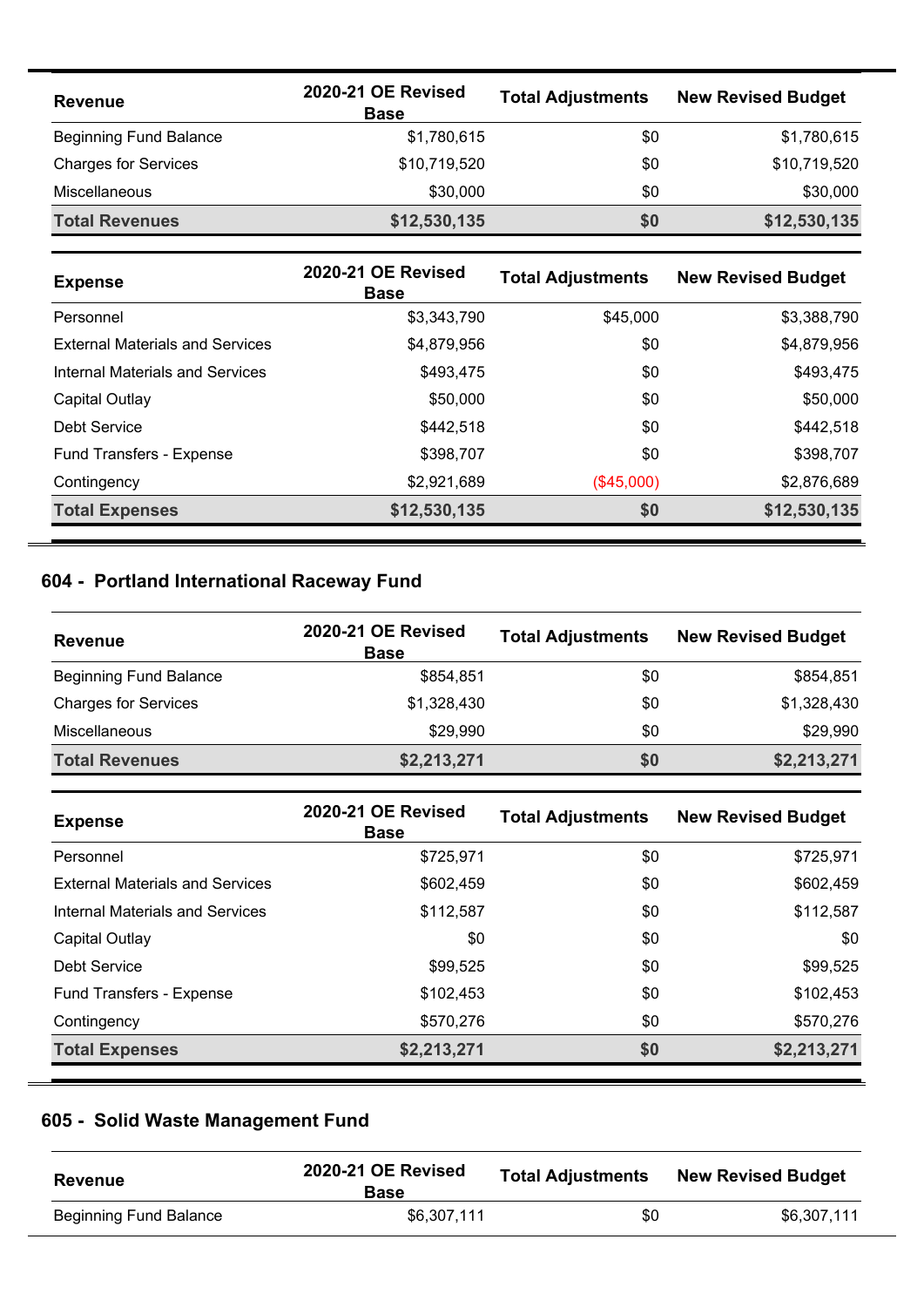| <b>Miscellaneous</b><br><b>Total Revenues</b> | \$135,686<br>\$14,419,919 | \$0<br>\$0 | \$135,686<br>\$14,419,919 |
|-----------------------------------------------|---------------------------|------------|---------------------------|
|                                               |                           |            |                           |
| Interagency Revenue                           | \$5,000                   | \$0        | \$5,000                   |
| <b>Charges for Services</b>                   | \$4,519,510               | \$0        | \$4,519,510               |
| Licenses & Permits                            | \$3,452,612               | \$0        | \$3,452,612               |

| <b>Expense</b>                         | 2020-21 OE Revised<br><b>Base</b> | <b>Total Adjustments</b> | <b>New Revised Budget</b> |
|----------------------------------------|-----------------------------------|--------------------------|---------------------------|
| Personnel                              | \$2,707,979                       | \$0                      | \$2,707,979               |
| <b>External Materials and Services</b> | \$2,856,691                       | \$0                      | \$2,856,691               |
| <b>Internal Materials and Services</b> | \$1,787,028                       | \$0                      | \$1,787,028               |
| Debt Service                           | \$79,889                          | \$0                      | \$79,889                  |
| <b>Fund Transfers - Expense</b>        | \$1,179,794                       | \$0                      | \$1,179,794               |
| Contingency                            | \$383,295                         | \$0                      | \$383,295                 |
| <b>Ending Fund Balance</b>             | \$5,425,243                       | \$0                      | \$5,425,243               |
| <b>Total Expenses</b>                  | \$14,419,919                      | \$0                      | \$14,419,919              |

# **606 - Parking Facilities Fund**

| <b>Revenue</b>                | 2020-21 OE Revised<br><b>Base</b> | <b>Total Adjustments</b> | <b>New Revised Budget</b> |
|-------------------------------|-----------------------------------|--------------------------|---------------------------|
| <b>Beginning Fund Balance</b> | \$11,131,905                      | \$0                      | \$11,131,905              |
| <b>Charges for Services</b>   | \$5,760,040                       | \$0                      | \$5,760,040               |
| Interagency Revenue           | \$1,235,246                       | \$45,000                 | \$1,280,246               |
| <b>Miscellaneous</b>          | \$250,000                         | \$0                      | \$250,000                 |
| <b>Total Revenues</b>         | \$18,377,191                      | \$45,000                 | \$18,422,191              |

| <b>Expense</b>                         | 2020-21 OE Revised<br><b>Base</b> | <b>Total Adjustments</b> | <b>New Revised Budget</b> |
|----------------------------------------|-----------------------------------|--------------------------|---------------------------|
| Personnel                              | \$749.103                         | \$30,000                 | \$779,103                 |
| <b>External Materials and Services</b> | \$8,052,480                       | \$0                      | \$8,052,480               |
| Internal Materials and Services        | \$3,999,831                       | \$70,000                 | \$4,069,831               |
| Capital Outlay                         | \$689,668                         | \$0                      | \$689,668                 |
| Debt Service                           | \$1,757,750                       | \$0                      | \$1,757,750               |
| <b>Fund Transfers - Expense</b>        | \$587,066                         | \$0                      | \$587,066                 |
| Contingency                            | \$2,541,293                       | (\$55,000)               | \$2,486,293               |
| <b>Total Expenses</b>                  | \$18,377,191                      | \$45,000                 | \$18,422,191              |

# **607 - Spectator Venues & Visitor Activities Fund**

| <b>Revenue</b>         | 2020-21 OE Revised<br><b>Base</b> | <b>Total Adjustments</b> | <b>New Revised Budget</b> |
|------------------------|-----------------------------------|--------------------------|---------------------------|
| Beginning Fund Balance | \$18,671,927                      | \$0                      | \$18.671.927              |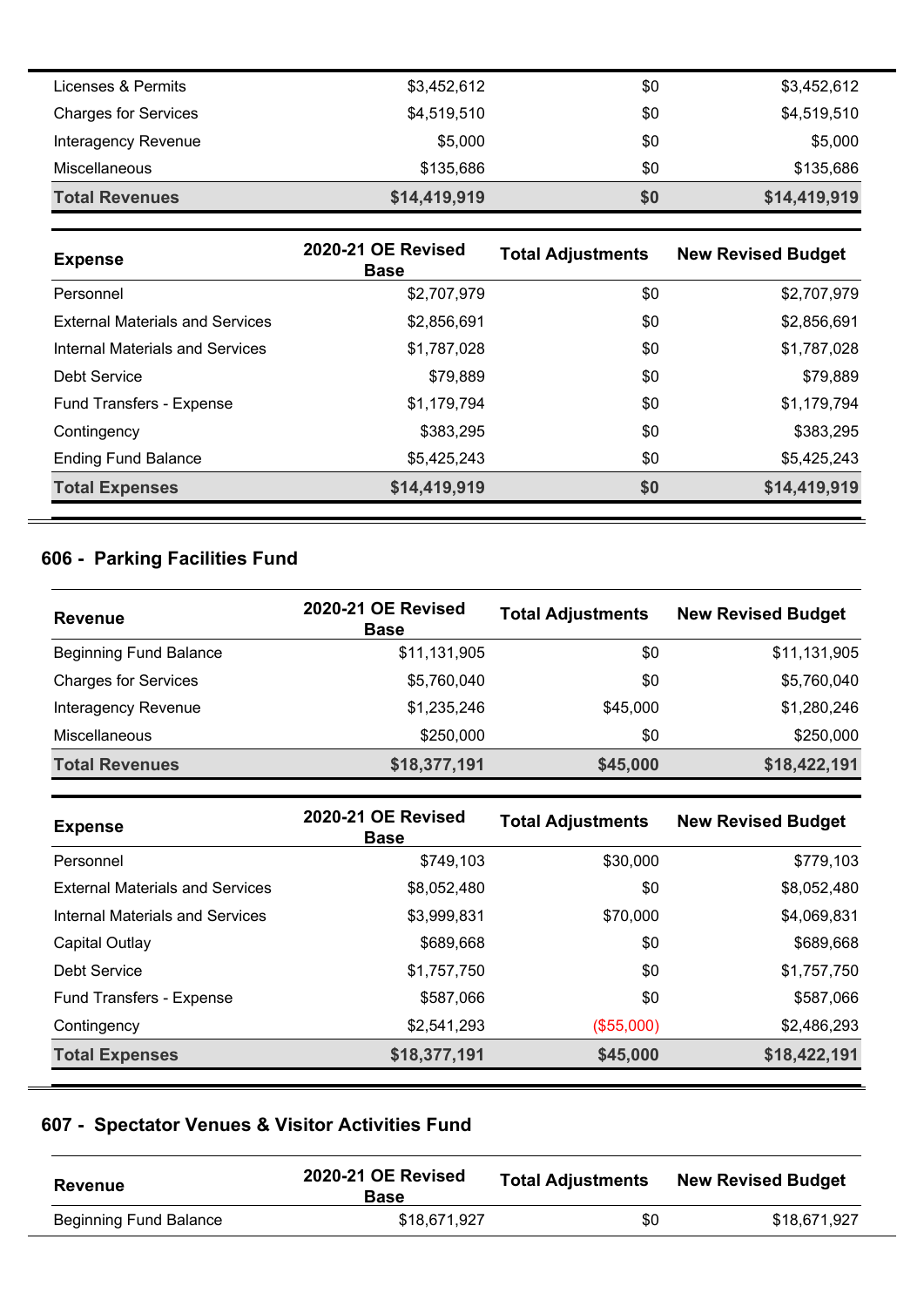| <b>Charges for Services</b> | \$350,000    | \$0 | \$350,000    |
|-----------------------------|--------------|-----|--------------|
| Intergovernmental           | \$1,269,824  | \$0 | \$1,269,824  |
| Miscellaneous               | \$141.000    | \$0 | \$141,000    |
| <b>Total Revenues</b>       | \$20,432,751 | \$0 | \$20,432,751 |

| <b>Expense</b>                         | 2020-21 OE Revised<br><b>Base</b> | <b>Total Adjustments</b> | <b>New Revised Budget</b> |
|----------------------------------------|-----------------------------------|--------------------------|---------------------------|
| Personnel                              | \$452,177                         | \$0                      | \$452,177                 |
| <b>External Materials and Services</b> | \$5,455,819                       | \$0                      | \$5,455,819               |
| Internal Materials and Services        | \$508,095                         | \$0                      | \$508,095                 |
| Capital Outlay                         | \$1,720,000                       | \$0                      | \$1,720,000               |
| Debt Service                           | \$3,442,347                       | \$0                      | \$3,442,347               |
| <b>Fund Transfers - Expense</b>        | \$224,248                         | \$0                      | \$224,248                 |
| Contingency                            | \$8,630,065                       | \$0                      | \$8,630,065               |
| <b>Total Expenses</b>                  | \$20,432,751                      | \$0                      | \$20,432,751              |

# **608 - Environmental Remediation Fund**

| <b>Revenue</b>                  | <b>2020-21 OE Revised</b><br><b>Base</b> | <b>Total Adjustments</b> | <b>New Revised Budget</b> |
|---------------------------------|------------------------------------------|--------------------------|---------------------------|
| <b>Beginning Fund Balance</b>   | \$5,859,409                              | \$0                      | \$5,859,409               |
| <b>Charges for Services</b>     | \$7,274,650                              | \$0                      | \$7,274,650               |
| Interagency Revenue             | \$458,152                                | \$0                      | \$458,152                 |
| <b>Fund Transfers - Revenue</b> | \$4,965,000                              | \$0                      | \$4,965,000               |
| <b>Miscellaneous</b>            | \$50,500                                 | \$0                      | \$50,500                  |
| <b>Total Revenues</b>           | \$18,607,711                             | \$0                      | \$18,607,711              |

| <b>Expense</b>                         | 2020-21 OE Revised<br><b>Base</b> | <b>Total Adjustments</b> | <b>New Revised Budget</b> |
|----------------------------------------|-----------------------------------|--------------------------|---------------------------|
| Personnel                              | \$669,169                         | \$10,000                 | \$679,169                 |
| <b>External Materials and Services</b> | \$9,905,593                       | (\$10,000)               | \$9,895,593               |
| Internal Materials and Services        | \$1,370,501                       | \$0                      | \$1,370,501               |
| Capital Outlay                         | \$12,300                          | \$0                      | \$12,300                  |
| Debt Service                           | \$1,844                           | \$0                      | \$1,844                   |
| Fund Transfers - Expense               | \$1,371,180                       | \$0                      | \$1,371,180               |
| Contingency                            | \$5,277,124                       | \$0                      | \$5,277,124               |
| <b>Total Expenses</b>                  | \$18,607,711                      | \$0                      | \$18,607,711              |

# **609 - Sewer System Debt Redemption Fund**

| Revenue                | 2020-21 OE Revised<br><b>Base</b> | <b>Total Adjustments</b> | <b>New Revised Budget</b> |
|------------------------|-----------------------------------|--------------------------|---------------------------|
| Beginning Fund Balance | \$34,050,368                      | \$0                      | \$34,050,368              |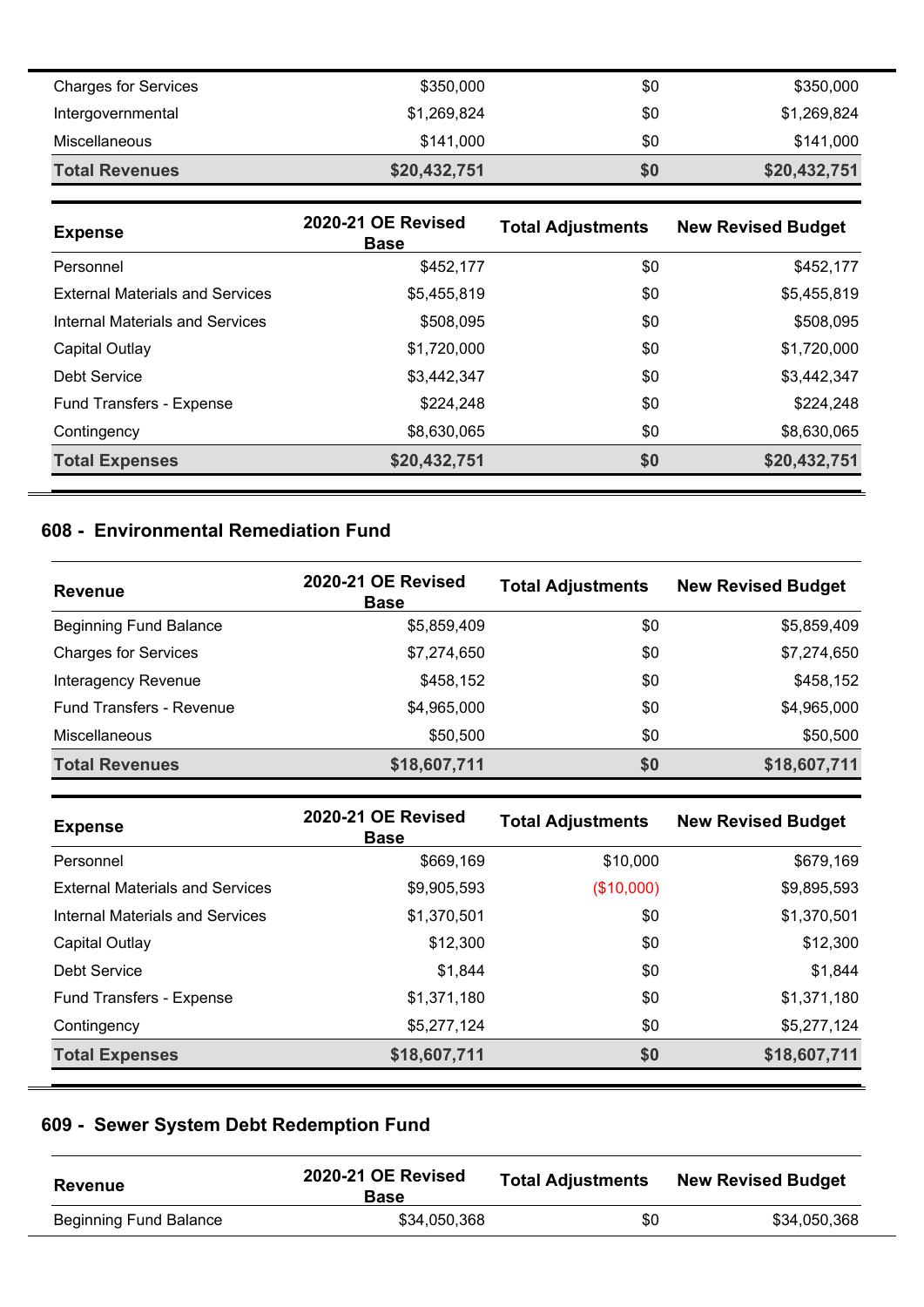| <b>Fund Transfers - Revenue</b> | \$167,000,000                     | \$0                      | \$167,000,000             |
|---------------------------------|-----------------------------------|--------------------------|---------------------------|
| Bond & Note Proceeds            | \$5,000,000                       | \$0                      | \$5,000,000               |
| Miscellaneous                   | \$350,000                         | \$0                      | \$350,000                 |
| <b>Total Revenues</b>           | \$206,400,368                     | \$0                      | \$206,400,368             |
|                                 |                                   |                          |                           |
| <b>Expense</b>                  | 2020-21 OE Revised<br><b>Base</b> | <b>Total Adjustments</b> | <b>New Revised Budget</b> |
| Debt Service                    | \$167,272,140                     | \$0                      | \$167,272,140             |
| Debt Service Reserves           | \$39,128,228                      | \$0                      | \$39,128,228              |

# **612 - Water Bond Sinking Fund**

| <b>Revenue</b>                  | 2020-21 OE Revised<br><b>Base</b> | <b>Total Adjustments</b> | <b>New Revised Budget</b> |
|---------------------------------|-----------------------------------|--------------------------|---------------------------|
| <b>Beginning Fund Balance</b>   | \$25,056,497                      | \$0                      | \$25,056,497              |
| <b>Fund Transfers - Revenue</b> | \$65,899,858                      | (\$3,481,044)            | \$62,418,814              |
| <b>Bond &amp; Note Proceeds</b> | \$7,241,000                       | \$47,326,845             | \$54,567,845              |
| Miscellaneous                   | \$198,936                         | \$2,640                  | \$201,576                 |
| <b>Total Revenues</b>           | \$98,396,291                      | \$43,848,441             | \$142,244,732             |

| <b>Expense</b>               | 2020-21 OE Revised<br><b>Base</b> | <b>Total Adjustments</b> | <b>New Revised Budget</b> |
|------------------------------|-----------------------------------|--------------------------|---------------------------|
| Debt Service                 | \$66,098,794                      | \$56,748,829             | \$122,847,623             |
| <b>Debt Service Reserves</b> | \$32,127,462                      | (\$12,900,388)           | \$19,227,074              |
| <b>Ending Fund Balance</b>   | \$170,035                         | \$0                      | \$170,035                 |
| <b>Total Expenses</b>        | \$98,396,291                      | \$43,848,441             | \$142,244,732             |

# **614 - Sewer System Construction Fund**

| <b>Revenue</b>                  | 2020-21 OE Revised<br><b>Base</b> | <b>Total Adjustments</b> | <b>New Revised Budget</b> |
|---------------------------------|-----------------------------------|--------------------------|---------------------------|
| <b>Beginning Fund Balance</b>   | \$48,051,153                      | \$0                      | \$48,051,153              |
| <b>Charges for Services</b>     | \$350,000                         | \$0                      | \$350,000                 |
| <b>Fund Transfers - Revenue</b> | \$45,000,000                      | \$0                      | \$45,000,000              |
| Bond & Note Proceeds            | \$262,775,548                     | \$0                      | \$262,775,548             |
| <b>Miscellaneous</b>            | \$1,500,000                       | \$0                      | \$1,500,000               |
| <b>Total Revenues</b>           | \$357,676,701                     | \$0                      | \$357,676,701             |

| <b>Expense</b>                         | 2020-21 OE Revised<br><b>Base</b> | <b>Total Adjustments</b> | <b>New Revised Budget</b> |
|----------------------------------------|-----------------------------------|--------------------------|---------------------------|
| <b>External Materials and Services</b> | \$50,000                          | \$0                      | \$50,000                  |
| Debt Service                           | \$2,150,000                       | \$0                      | \$2,150,000               |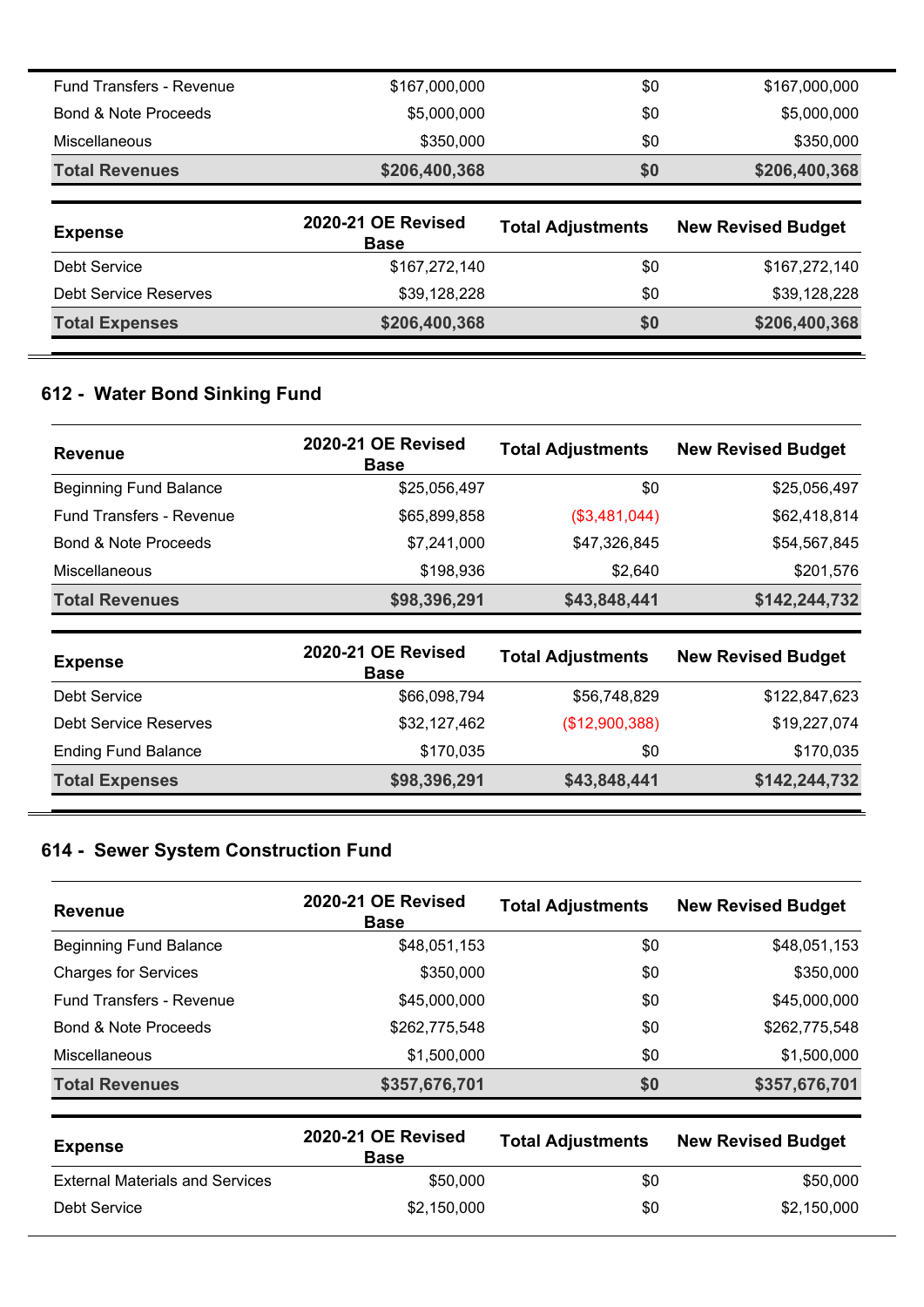| Fund Transfers - Expense | \$198,883,000 | \$0 | \$198,883,000 |
|--------------------------|---------------|-----|---------------|
| Contingency              | \$156,593,701 | \$0 | \$156,593,701 |
| <b>Total Expenses</b>    | \$357,676,701 | \$0 | \$357,676,701 |

### **615 - Water Construction Fund**

| <b>Revenue</b>                  | 2020-21 OE Revised<br><b>Base</b> | <b>Total Adjustments</b> | <b>New Revised Budget</b> |
|---------------------------------|-----------------------------------|--------------------------|---------------------------|
| <b>Beginning Fund Balance</b>   | \$87,060,003                      | \$0                      | \$87,060,003              |
| <b>Charges for Services</b>     | \$3,250,000                       | \$0                      | \$3,250,000               |
| Fund Transfers - Revenue        | \$46,633,007                      | \$0                      | \$46,633,007              |
| <b>Bond &amp; Note Proceeds</b> | \$112,109,000                     | \$29,416,196             | \$141,525,196             |
| <b>Miscellaneous</b>            | \$582,617                         | \$0                      | \$582,617                 |
| <b>Total Revenues</b>           | \$249,634,627                     | \$29,416,196             | \$279,050,823             |

| <b>Expense</b>             | 2020-21 OE Revised<br><b>Base</b> | <b>Total Adjustments</b> | <b>New Revised Budget</b> |
|----------------------------|-----------------------------------|--------------------------|---------------------------|
| Fund Transfers - Expense   | \$192,296,030                     | \$0                      | \$192,296,030             |
| Contingency                | \$24,038,071                      | \$29,416,196             | \$53,454,267              |
| <b>Ending Fund Balance</b> | \$33,300,526                      | \$0                      | \$33,300,526              |
| <b>Total Expenses</b>      | \$249,634,627                     | \$29,416,196             | \$279,050,823             |

# **617 - Sewer System Rate Stabilization Fund**

| <b>Revenue</b>                  | 2020-21 OE Revised<br><b>Base</b> | <b>Total Adjustments</b> | <b>New Revised Budget</b> |
|---------------------------------|-----------------------------------|--------------------------|---------------------------|
| <b>Beginning Fund Balance</b>   | \$124,899,167                     | \$0                      | \$124,899,167             |
| <b>Fund Transfers - Revenue</b> | \$0                               | \$0                      | \$0                       |
| Miscellaneous                   | \$1,000,000                       | \$0                      | \$1,000,000               |
| <b>Total Revenues</b>           | \$125,899,167                     | \$0                      | \$125,899,167             |
| <b>Expense</b>                  | 2020-21 OE Revised<br><b>Base</b> | <b>Total Adjustments</b> | <b>New Revised Budget</b> |
| Fund Transfers - Expense        | \$10,000,000                      | \$0                      | \$10,000,000              |

| Contingency           | \$115,899,167 | \$0 | \$115,899,167 |
|-----------------------|---------------|-----|---------------|
| <b>Total Expenses</b> | \$125,899,167 | \$0 | \$125,899,167 |

# **618 - Hydroelectric Power Renewal Replacement Fun**

| Revenue                | 2020-21 OE Revised<br><b>Base</b> | <b>Total Adjustments</b> | <b>New Revised Budget</b> |
|------------------------|-----------------------------------|--------------------------|---------------------------|
| Beginning Fund Balance | \$111,457                         | \$0                      | \$111.457                 |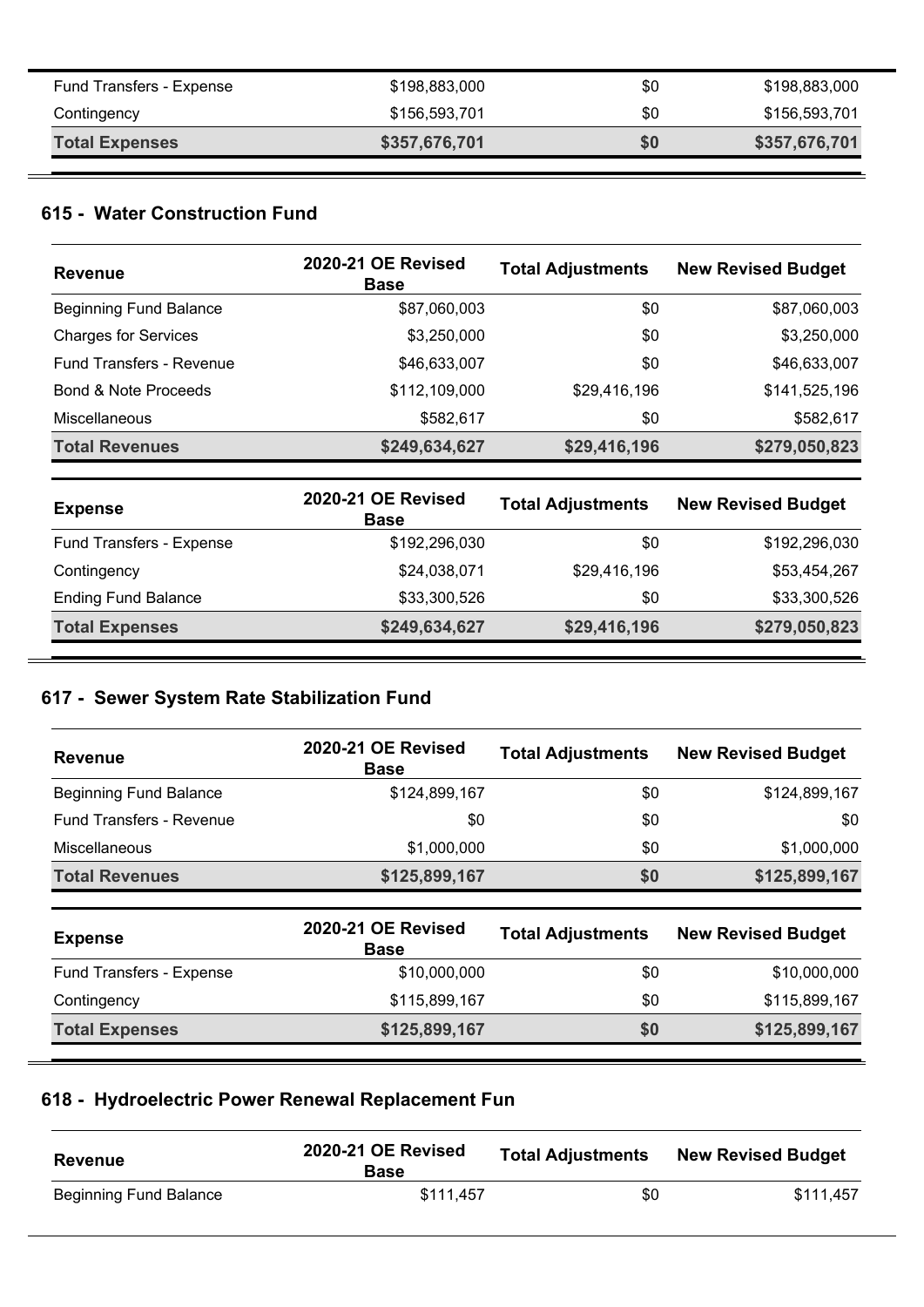| <b>Total Revenues</b> | \$111,457                         | \$0                      | \$111,457                 |
|-----------------------|-----------------------------------|--------------------------|---------------------------|
| <b>Expense</b>        | 2020-21 OE Revised<br><b>Base</b> | <b>Total Adjustments</b> | <b>New Revised Budget</b> |
| Contingency           | \$111,457                         | \$0                      | \$111,457                 |
| <b>Total Expenses</b> | \$111,457                         | \$0                      | \$111,457                 |

# **700 - Health Insurance Operating Fund**

| <b>Revenue</b>                  | 2020-21 OE Revised<br><b>Base</b> | <b>Total Adjustments</b> | <b>New Revised Budget</b> |
|---------------------------------|-----------------------------------|--------------------------|---------------------------|
| <b>Beginning Fund Balance</b>   | \$26,839,456                      | \$0                      | \$26,839,456              |
| <b>Charges for Services</b>     | \$115,752,021                     | \$0                      | \$115,752,021             |
| Interagency Revenue             | \$263,154                         | \$0                      | \$263,154                 |
| <b>Fund Transfers - Revenue</b> | \$0                               | \$0                      | \$0                       |
| <b>Miscellaneous</b>            | \$2,102,061                       | \$0                      | \$2,102,061               |
| <b>Total Revenues</b>           | \$144,956,692                     | \$0                      | \$144,956,692             |

| <b>Expense</b>                         | 2020-21 OE Revised<br><b>Base</b> | <b>Total Adjustments</b> | <b>New Revised Budget</b> |
|----------------------------------------|-----------------------------------|--------------------------|---------------------------|
| Personnel                              | \$2,423,583                       | \$0                      | \$2,423,583               |
| <b>External Materials and Services</b> | \$119,573,593                     | \$0                      | \$119,573,593             |
| Internal Materials and Services        | \$695,444                         | \$0                      | \$695,444                 |
| Debt Service                           | \$47,486                          | \$0                      | \$47,486                  |
| Fund Transfers - Expense               | \$289,877                         | \$0                      | \$289,877                 |
| Contingency                            | \$21,926,709                      | \$0                      | \$21,926,709              |
| <b>Total Expenses</b>                  | \$144,956,692                     | \$0                      | \$144,956,692             |

# **701 - Facilities Services Operating Fund**

| <b>Revenue</b>                  | 2020-21 OE Revised<br><b>Base</b> | <b>Total Adjustments</b> | <b>New Revised Budget</b> |
|---------------------------------|-----------------------------------|--------------------------|---------------------------|
| <b>Beginning Fund Balance</b>   | \$49,152,047                      | \$0                      | \$49,152,047              |
| <b>Charges for Services</b>     | \$1,069,366                       | \$0                      | \$1,069,366               |
| Intergovernmental               | \$2,000,000                       | \$0                      | \$2,000,000               |
| Interagency Revenue             | \$51,913,781                      | \$408,500                | \$52,322,281              |
| <b>Fund Transfers - Revenue</b> | \$4,351,542                       | \$0                      | \$4,351,542               |
| Bond & Note Proceeds            | \$1,186,558                       | \$0                      | \$1,186,558               |
| <b>Miscellaneous</b>            | \$16,005,822                      | \$0                      | \$16,005,822              |
| <b>Total Revenues</b>           | \$125,679,116                     | \$408,500                | \$126,087,616             |

| <b>Expense</b> | 2020-21 OE Revised<br>Base | <b>Total Adjustments</b> | <b>New Revised Budget</b> |
|----------------|----------------------------|--------------------------|---------------------------|
|                |                            |                          |                           |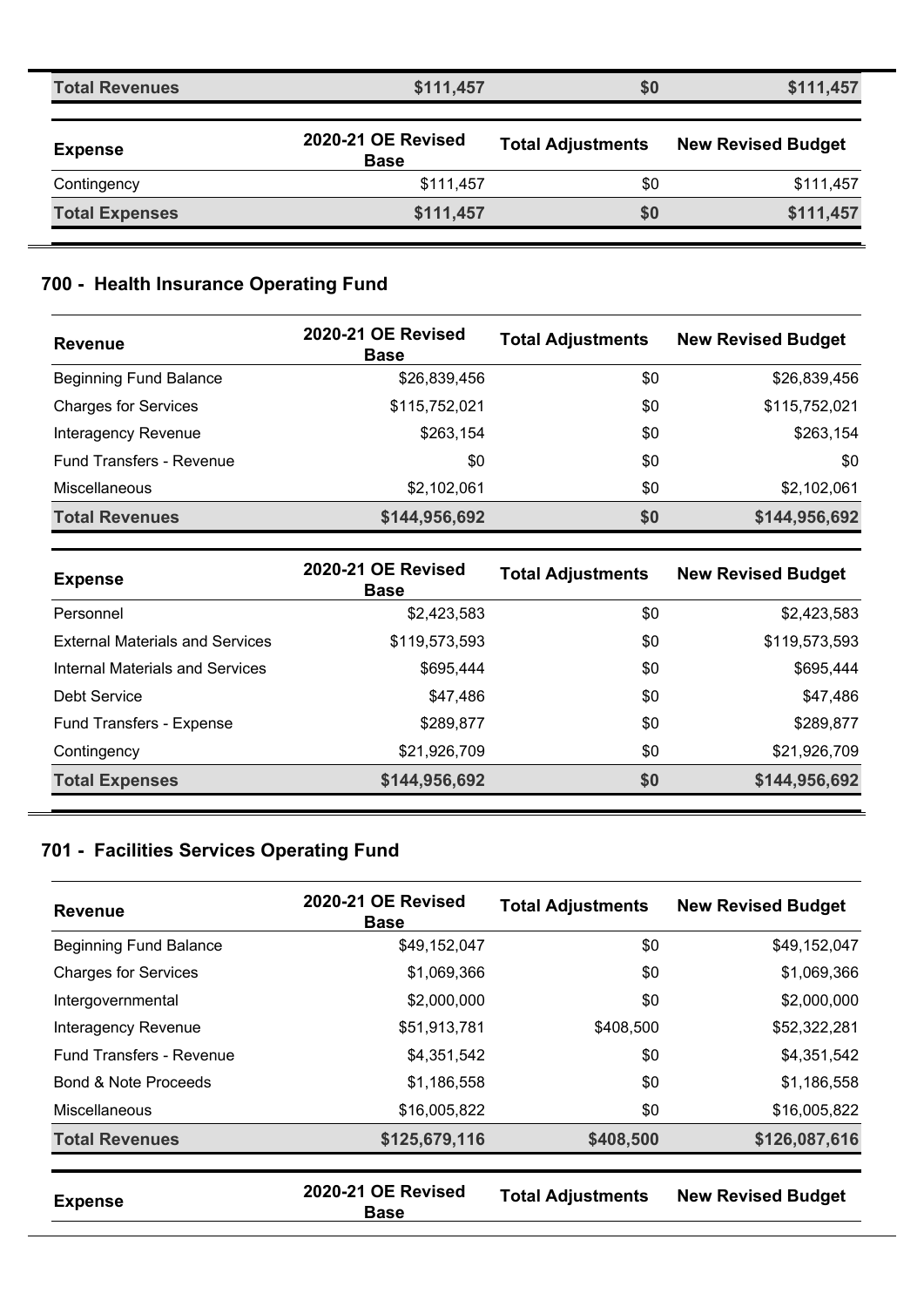| Personnel                              | \$6,338,998   | \$0       | \$6,338,998   |
|----------------------------------------|---------------|-----------|---------------|
| <b>External Materials and Services</b> | \$36,403,205  | \$257,500 | \$36,660,705  |
| Internal Materials and Services        | \$8,686,424   | \$45,000  | \$8,731,424   |
| Capital Outlay                         | \$15,349,289  | \$0       | \$15,349,289  |
| Debt Service                           | \$22,813,381  | \$0       | \$22,813,381  |
| Fund Transfers - Expense               | \$2,056,111   | \$0       | \$2,056,111   |
| Contingency                            | \$34,031,708  | \$106,000 | \$34,137,708  |
| <b>Total Expenses</b>                  | \$125,679,116 | \$408,500 | \$126,087,616 |

# **702 - CityFleet Operating Fund**

| <b>Revenue</b>                  | 2020-21 OE Revised<br><b>Base</b> | <b>Total Adjustments</b> | <b>New Revised Budget</b> |
|---------------------------------|-----------------------------------|--------------------------|---------------------------|
| <b>Beginning Fund Balance</b>   | \$24,141,205                      | \$0                      | \$24,141,205              |
| Intergovernmental               | \$1,137,277                       | \$0                      | \$1,137,277               |
| Interagency Revenue             | \$39,255,814                      | \$152,463                | \$39,408,277              |
| <b>Bond &amp; Note Proceeds</b> | \$2,325,072                       | \$0                      | \$2,325,072               |
| <b>Miscellaneous</b>            | \$1,483,993                       | \$0                      | \$1,483,993               |
| <b>Total Revenues</b>           | \$68,343,361                      | \$152,463                | \$68,495,824              |

| <b>Expense</b>                         | 2020-21 OE Revised<br><b>Base</b> | <b>Total Adjustments</b> | <b>New Revised Budget</b> |
|----------------------------------------|-----------------------------------|--------------------------|---------------------------|
| Personnel                              | \$9,893,932                       | \$0                      | \$9,893,932               |
| <b>External Materials and Services</b> | \$15,204,530                      | \$0                      | \$15,204,530              |
| Internal Materials and Services        | \$2,693,647                       | \$200,000                | \$2,893,647               |
| Capital Outlay                         | \$24,065,177                      | \$152,463                | \$24,217,640              |
| Debt Service                           | \$610,293                         | \$13,500                 | \$623,793                 |
| Fund Transfers - Expense               | \$2,336,467                       | \$0                      | \$2,336,467               |
| Contingency                            | \$13,539,315                      | $(\$213,500)$            | \$13,325,815              |
| <b>Total Expenses</b>                  | \$68,343,361                      | \$152,463                | \$68,495,824              |

### **703 - Printing & Distribution Services Operating Fun**

| <b>Revenue</b>                  | 2020-21 OE Revised<br><b>Base</b> | <b>Total Adjustments</b> | <b>New Revised Budget</b> |
|---------------------------------|-----------------------------------|--------------------------|---------------------------|
| <b>Beginning Fund Balance</b>   | \$1,810,830                       | \$0                      | \$1,810,830               |
| <b>Charges for Services</b>     | \$230,416                         | \$0                      | \$230,416                 |
| Intergovernmental               | \$1,655,409                       | \$0                      | \$1,655,409               |
| Interagency Revenue             | \$6,558,744                       | (\$39,050)               | \$6,519,694               |
| <b>Bond &amp; Note Proceeds</b> | \$0                               | \$0                      | \$0                       |
| Miscellaneous                   | \$44,392                          | \$0                      | \$44,392                  |
| <b>Total Revenues</b>           | \$10,299,791                      | (\$39,050)               | \$10,260,741              |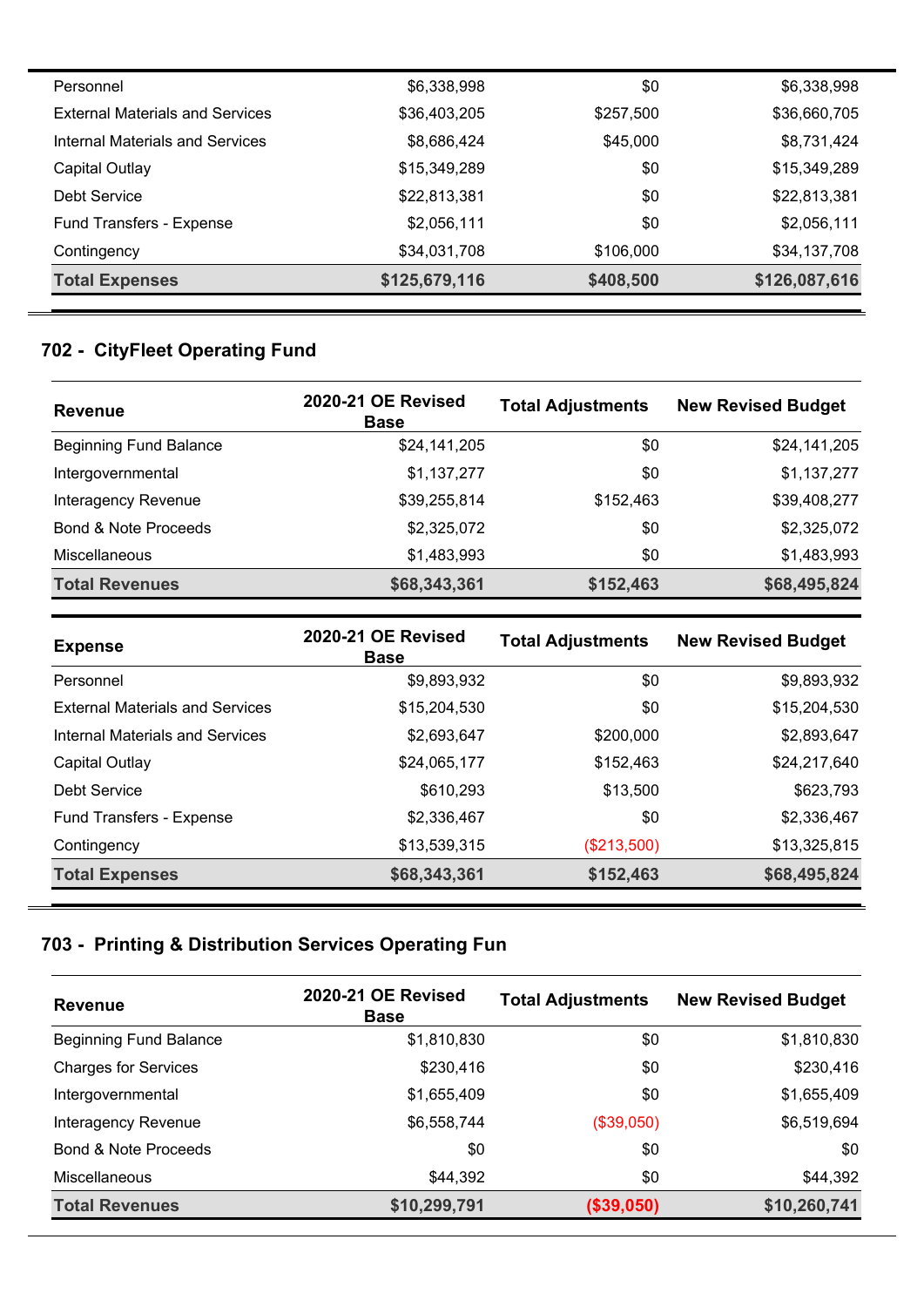| <b>Expense</b>                         | 2020-21 OE Revised<br><b>Base</b> | <b>Total Adjustments</b> | <b>New Revised Budget</b> |
|----------------------------------------|-----------------------------------|--------------------------|---------------------------|
| Personnel                              | \$2,022,400                       | \$0                      | \$2,022,400               |
| <b>External Materials and Services</b> | \$4,597,644                       | (\$13,000)               | \$4,584,644               |
| Internal Materials and Services        | \$1,044,950                       | \$0                      | \$1,044,950               |
| Capital Outlay                         | \$325,000                         | \$0                      | \$325,000                 |
| Debt Service                           | \$203,654                         | \$0                      | \$203,654                 |
| <b>Fund Transfers - Expense</b>        | \$277,574                         | \$0                      | \$277,574                 |
| Contingency                            | \$1,828,569                       | (\$26,050)               | \$1,802,519               |
| <b>Total Expenses</b>                  | \$10,299,791                      | (\$39,050)               | \$10,260,741              |

# **704 - Insurance and Claims Operating Fund**

| <b>Revenue</b>                  | 2020-21 OE Revised<br><b>Base</b> | <b>Total Adjustments</b> | <b>New Revised Budget</b> |
|---------------------------------|-----------------------------------|--------------------------|---------------------------|
| <b>Beginning Fund Balance</b>   | \$34,792,180                      | \$0                      | \$34,792,180              |
| Interagency Revenue             | \$10,910,291                      | \$0                      | \$10,910,291              |
| <b>Fund Transfers - Revenue</b> | \$0                               | \$0                      | \$0                       |
| <b>Miscellaneous</b>            | \$748.280                         | \$0                      | \$748,280                 |
| <b>Total Revenues</b>           | \$46,450,751                      | \$0                      | \$46,450,751              |

| <b>Expense</b>                         | 2020-21 OE Revised<br><b>Base</b> | <b>Total Adjustments</b> | <b>New Revised Budget</b> |
|----------------------------------------|-----------------------------------|--------------------------|---------------------------|
| Personnel                              | \$1,529,284                       | \$0                      | \$1,529,284               |
| <b>External Materials and Services</b> | \$11,988,520                      | \$600,000                | \$12,588,520              |
| <b>Internal Materials and Services</b> | \$3,443,853                       | \$0                      | \$3,443,853               |
| Debt Service                           | \$112,219                         | \$0                      | \$112,219                 |
| Fund Transfers - Expense               | \$206,112                         | \$0                      | \$206,112                 |
| Contingency                            | \$29,170,763                      | (\$600,000)              | \$28,570,763              |
| <b>Total Expenses</b>                  | \$46,450,751                      | \$0                      | \$46,450,751              |

### **705 - Workers' Comp. Self Insurance Operating Fund**

| <b>Revenue</b>                | 2020-21 OE Revised<br><b>Base</b> | <b>Total Adjustments</b> | <b>New Revised Budget</b> |
|-------------------------------|-----------------------------------|--------------------------|---------------------------|
| <b>Beginning Fund Balance</b> | \$14,063,859                      | \$0                      | \$14,063,859              |
| Interagency Revenue           | \$5,185,703                       | \$0                      | \$5,185,703               |
| Miscellaneous                 | \$250,336                         | \$0                      | \$250,336                 |
| <b>Total Revenues</b>         | \$19,499,898                      | \$0                      | \$19,499,898              |
| <b>Expense</b>                | 2020-21 OE Revised<br><b>Base</b> | <b>Total Adjustments</b> | <b>New Revised Budget</b> |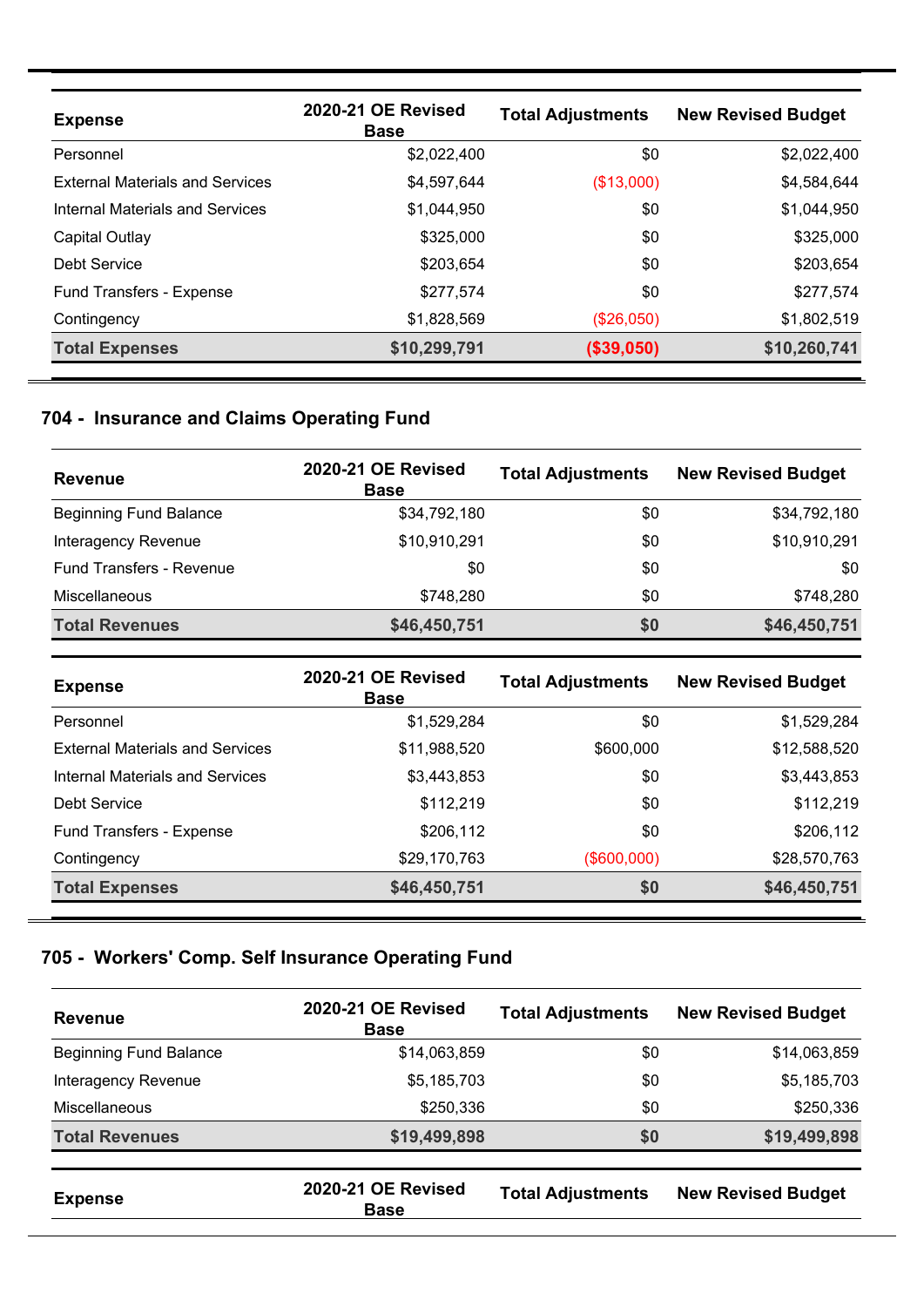| Personnel                              | \$1,378,992  | \$20,000   | \$1,398,992  |
|----------------------------------------|--------------|------------|--------------|
| <b>External Materials and Services</b> | \$3,512,182  | \$20,000   | \$3,532,182  |
| Internal Materials and Services        | \$763,570    | \$0        | \$763,570    |
| Debt Service                           | \$104,968    | \$0        | \$104,968    |
| Fund Transfers - Expense               | \$106,575    | \$0        | \$106,575    |
| Contingency                            | \$13,633,611 | (\$40,000) | \$13,593,611 |
| <b>Total Expenses</b>                  | \$19,499,898 | \$0        | \$19,499,898 |

# **706 - Technology Services Fund**

| <b>Revenue</b>                  | 2020-21 OE Revised<br><b>Base</b> | <b>Total Adjustments</b> | <b>New Revised Budget</b> |
|---------------------------------|-----------------------------------|--------------------------|---------------------------|
| <b>Beginning Fund Balance</b>   | \$36,404,423                      | \$0                      | \$36,404,423              |
| <b>Charges for Services</b>     | \$262,069                         | \$0                      | \$262,069                 |
| Intergovernmental               | \$5,159,389                       | \$0                      | \$5,159,389               |
| Interagency Revenue             | \$68,664,767                      | \$98,000                 | \$68,762,767              |
| <b>Fund Transfers - Revenue</b> | \$0                               | \$0                      | \$0                       |
| <b>Miscellaneous</b>            | \$1,503,048                       | \$0                      | \$1,503,048               |
| <b>Total Revenues</b>           | \$111,993,696                     | \$98,000                 | \$112,091,696             |

| <b>Expense</b>                         | 2020-21 OE Revised<br><b>Base</b> | <b>Total Adjustments</b> | <b>New Revised Budget</b> |
|----------------------------------------|-----------------------------------|--------------------------|---------------------------|
| Personnel                              | \$38,858,510                      | \$0                      | \$38,858,510              |
| <b>External Materials and Services</b> | \$29,855,314                      | $(\$24,000)$             | \$29,831,314              |
| Internal Materials and Services        | \$5,788,191                       | \$0                      | \$5,788,191               |
| Capital Outlay                         | \$3,880,296                       | \$0                      | \$3,880,296               |
| Debt Service                           | \$714,258                         | \$0                      | \$714,258                 |
| Fund Transfers - Expense               | \$2,415,358                       | \$0                      | \$2,415,358               |
| Contingency                            | \$30,481,769                      | \$122,000                | \$30,603,769              |
| <b>Total Expenses</b>                  | \$111,993,696                     | \$98,000                 | \$112,091,696             |

### **707 - Portland Police Assoc Health Insurnc Fund**

| <b>Revenue</b>                  | 2020-21 OE Revised<br><b>Base</b> | <b>Total Adjustments</b> | <b>New Revised Budget</b> |
|---------------------------------|-----------------------------------|--------------------------|---------------------------|
| <b>Beginning Fund Balance</b>   | \$12,250,279                      | \$0                      | \$12,250,279              |
| <b>Charges for Services</b>     | \$17,069,398                      | \$0                      | \$17,069,398              |
| <b>Fund Transfers - Revenue</b> | \$0                               | \$0                      | \$0                       |
| Miscellaneous                   | \$217,858                         | \$0                      | \$217,858                 |
| <b>Total Revenues</b>           | \$29,537,535                      | \$0                      | \$29,537,535              |
| <b>Expense</b>                  | 2020-21 OE Revised<br><b>Base</b> | <b>Total Adjustments</b> | <b>New Revised Budget</b> |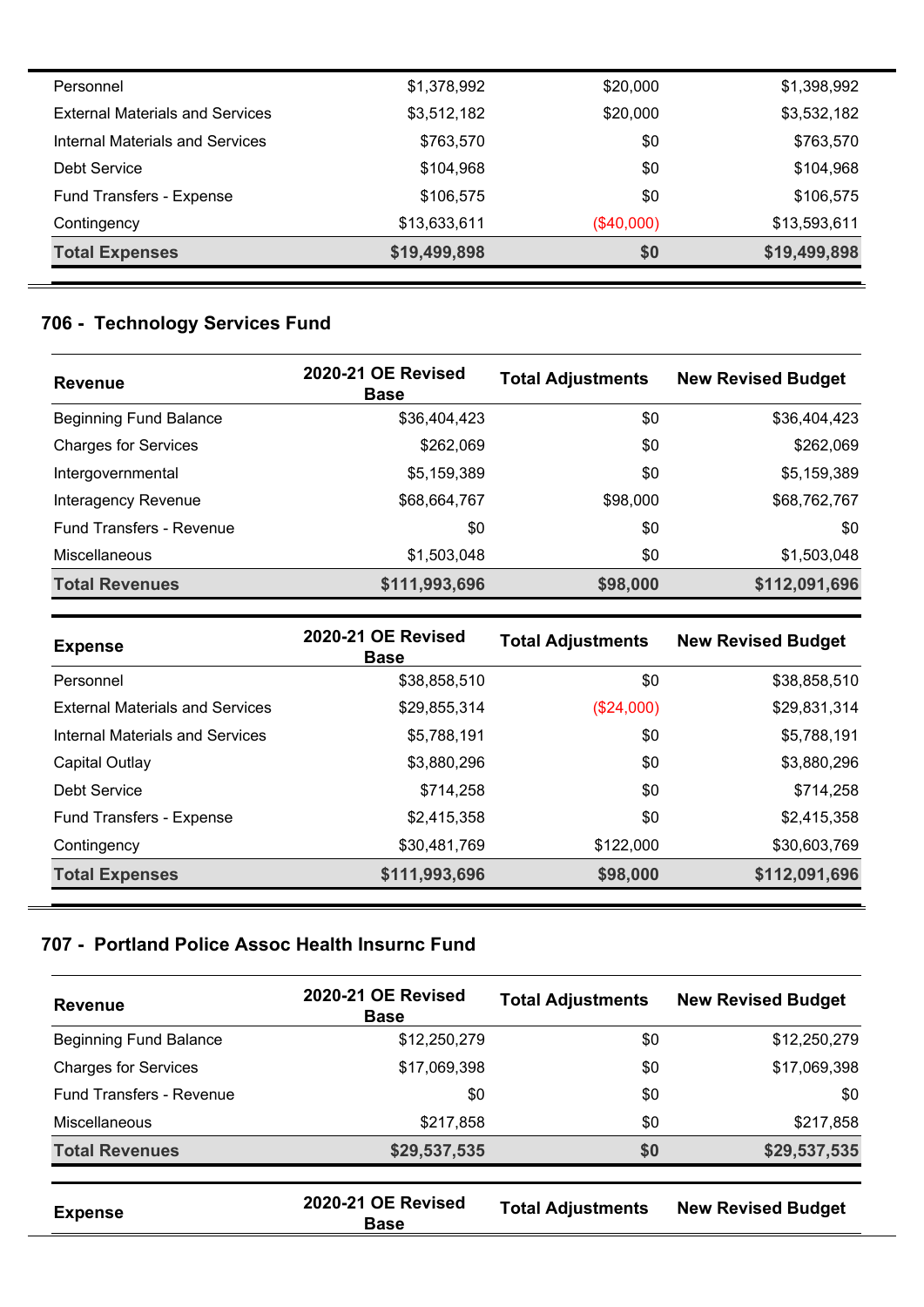| <b>External Materials and Services</b> | \$19,142,474 | \$0 | \$19,142,474 |
|----------------------------------------|--------------|-----|--------------|
| Contingency                            | \$10,395,061 | \$0 | \$10,395,061 |
| <b>Total Expenses</b>                  | \$29,537,535 | \$0 | \$29,537,535 |

#### **708 - EBS Services Fund**

| <b>Revenue</b>                | 2020-21 OE Revised<br><b>Base</b>        | <b>Total Adjustments</b> | <b>New Revised Budget</b> |
|-------------------------------|------------------------------------------|--------------------------|---------------------------|
| <b>Beginning Fund Balance</b> | \$0                                      | \$0                      | \$0                       |
| <b>Total Revenues</b>         | \$0                                      | \$0                      | \$0                       |
|                               |                                          |                          |                           |
| <b>Expense</b>                | <b>2020-21 OE Revised</b><br><b>Base</b> | <b>Total Adjustments</b> | <b>New Revised Budget</b> |
| Fund Transfers - Expense      | \$0                                      | \$0                      | \$0                       |

#### **800 - Fire & Police Disability & Retirement Fund**

| <b>Revenue</b>                  | 2020-21 OE Revised<br><b>Base</b> | <b>Total Adjustments</b> | <b>New Revised Budget</b> |
|---------------------------------|-----------------------------------|--------------------------|---------------------------|
| <b>Beginning Fund Balance</b>   | \$16,935,965                      | \$0                      | \$16,935,965              |
| Taxes                           | \$166,062,018                     | \$0                      | \$166,062,018             |
| Interagency Revenue             | \$546,818                         | \$0                      | \$546,818                 |
| <b>Fund Transfers - Revenue</b> | \$750,000                         | \$0                      | \$750,000                 |
| Bond & Note Proceeds            | \$42,000,000                      | \$0                      | \$42,000,000              |
| <b>Miscellaneous</b>            | \$1,382,800                       | \$0                      | \$1,382,800               |
| <b>Total Revenues</b>           | \$227,677,601                     | \$0                      | \$227,677,601             |

| <b>Expense</b>                         | 2020-21 OE Revised<br><b>Base</b> | <b>Total Adjustments</b> | <b>New Revised Budget</b> |
|----------------------------------------|-----------------------------------|--------------------------|---------------------------|
| Personnel                              | \$2,464,800                       | \$0                      | \$2,464,800               |
| <b>External Materials and Services</b> | \$147,124,200                     | \$0                      | \$147,124,200             |
| Internal Materials and Services        | \$26,011,327                      | \$0                      | \$26,011,327              |
| Capital Outlay                         | \$50,000                          | \$0                      | \$50,000                  |
| Debt Service                           | \$43,152,972                      | \$0                      | \$43,152,972              |
| Fund Transfers - Expense               | \$891,151                         | \$0                      | \$891,151                 |
| Contingency                            | \$7,983,151                       | \$0                      | \$7,983,151               |
| <b>Total Expenses</b>                  | \$227,677,601                     | \$0                      | \$227,677,601             |

# **801 - Fire & Police Disability & Retirement Res Fund**

| <b>Revenue</b> | 2020-21 OE Revised<br><b>Base</b> | <b>Total Adjustments</b> | <b>New Revised Budget</b> |
|----------------|-----------------------------------|--------------------------|---------------------------|
|                |                                   |                          |                           |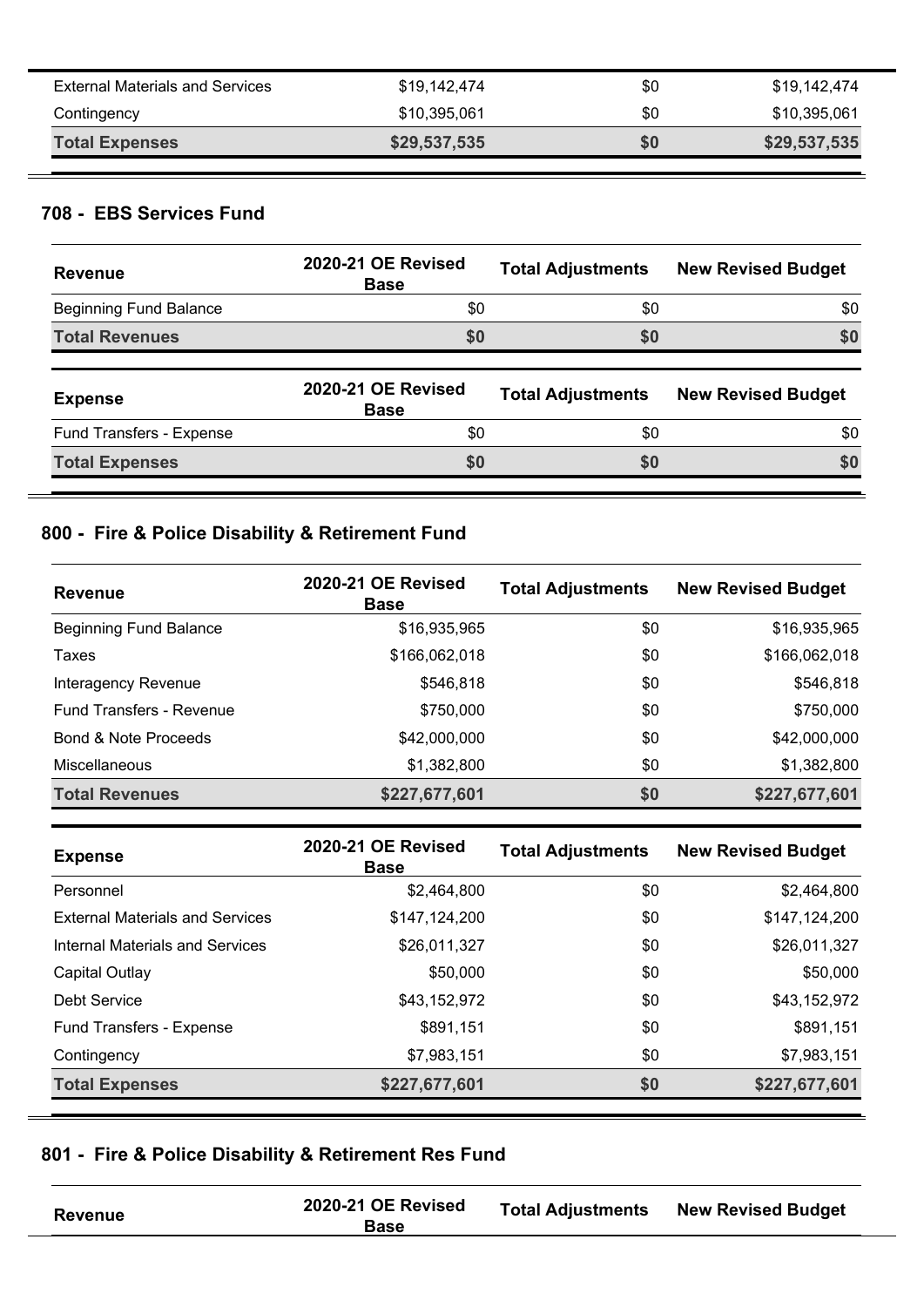| <b>Beginning Fund Balance</b>   | \$750,000                         | \$0                      | \$750,000                 |
|---------------------------------|-----------------------------------|--------------------------|---------------------------|
| <b>Fund Transfers - Revenue</b> | \$750,000                         | \$0                      | \$750,000                 |
| <b>Total Revenues</b>           | \$1,500,000                       | \$0                      | \$1,500,000               |
|                                 |                                   |                          |                           |
|                                 |                                   |                          |                           |
| <b>Expense</b>                  | 2020-21 OE Revised<br><b>Base</b> | <b>Total Adjustments</b> | <b>New Revised Budget</b> |
| Fund Transfers - Expense        | \$750,000                         | \$0                      | \$750,000                 |
| <b>Ending Fund Balance</b>      | \$750,000                         | \$0                      | \$750,000                 |

### **802 - Fire & Police Supplemental Retirement Res Fun**

| <b>Revenue</b>                  | 2020-21 OE Revised<br><b>Base</b> | <b>Total Adjustments</b> | <b>New Revised Budget</b> |
|---------------------------------|-----------------------------------|--------------------------|---------------------------|
| <b>Beginning Fund Balance</b>   | \$23,330                          | \$0                      | \$23,330                  |
| <b>Fund Transfers - Revenue</b> | \$0                               | \$0                      | \$0                       |
| <b>Miscellaneous</b>            | \$500                             | \$0                      | \$500                     |
| <b>Total Revenues</b>           | \$23,830                          | \$0                      | \$23,830                  |

| <b>Expense</b>                         | <b>2020-21 OE Revised</b><br><b>Base</b> | <b>Total Adjustments</b> | <b>New Revised Budget</b> |
|----------------------------------------|------------------------------------------|--------------------------|---------------------------|
| <b>External Materials and Services</b> | \$11,000                                 | \$0                      | \$11,000                  |
| Contingency                            | \$1,000                                  | \$0                      | \$1,000                   |
| <b>Ending Fund Balance</b>             | \$11.830                                 | \$0                      | \$11,830                  |
| <b>Total Expenses</b>                  | \$23,830                                 | <b>SO</b>                | \$23,830                  |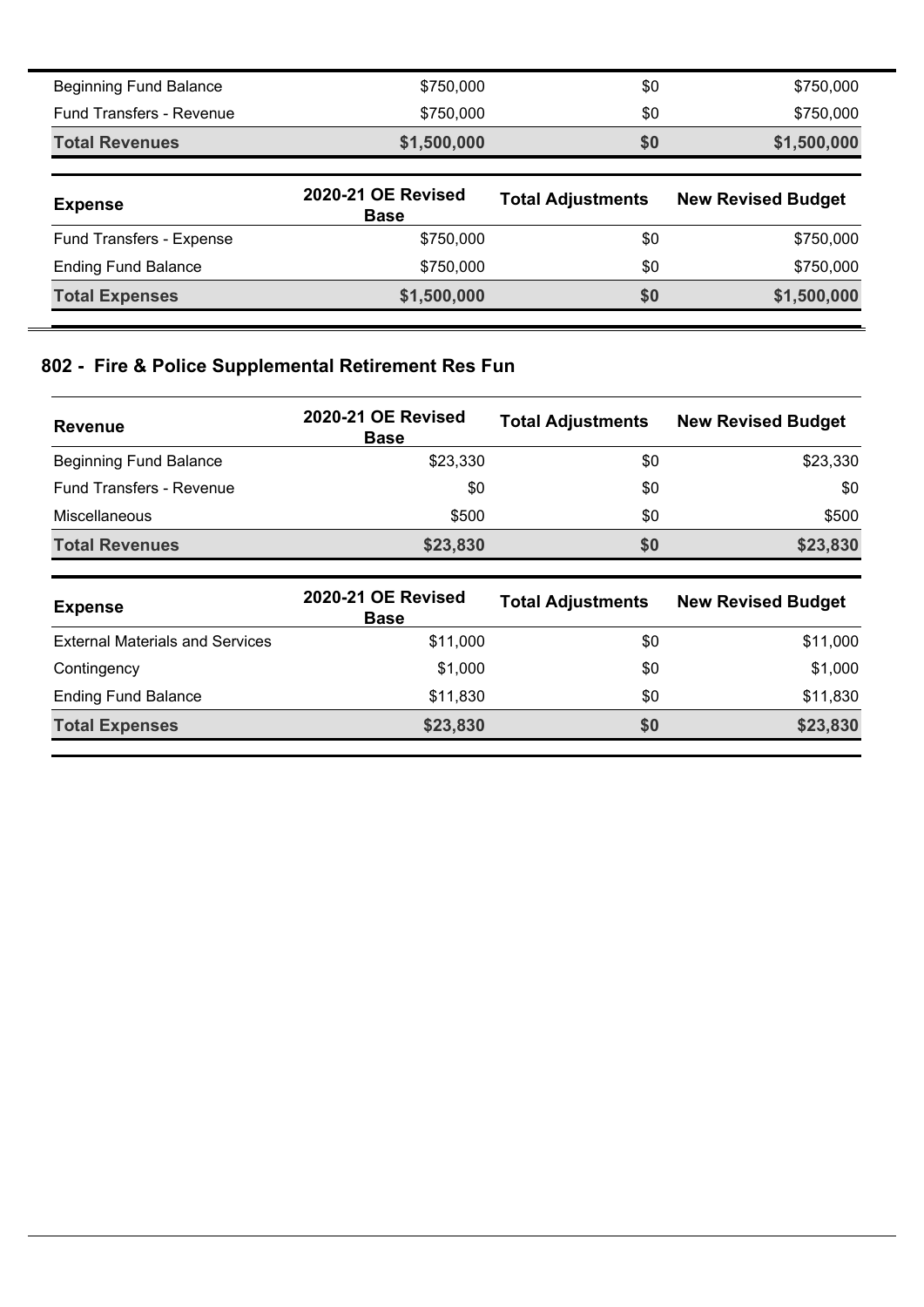# **Exhibit #4 - General Fund Discretionary Tracker**

# **New GF Request**

| <b>Bureau Name</b>             | <b>Name</b>                                       |      | 2020-21 OE<br><b>Requested</b><br>Adj | 2020-21 OE<br><b>Proposed</b><br><b>Total</b> |  |
|--------------------------------|---------------------------------------------------|------|---------------------------------------|-----------------------------------------------|--|
| <b>Special Appropriations</b>  | Portland 5' Additional Budget Decision<br>Package |      | \$3,351                               | \$3,351                                       |  |
|                                |                                                   | Sum: | \$3,351                               | \$3,351                                       |  |
| <b>GF Program Carryover</b>    |                                                   |      |                                       |                                               |  |
| <b>Bureau Name</b>             | <b>Name</b>                                       |      | 2020-21 OE<br><b>Requested</b><br>Adj | 2020-21 OE<br><b>Proposed</b><br><b>Total</b> |  |
| <b>Prosper Portland</b>        | Venture Portland Carry Over                       |      | (\$100,000)                           | \$0                                           |  |
|                                |                                                   | Sum: | (\$100,000)                           | \$0                                           |  |
| <b>Contingency</b>             |                                                   |      |                                       |                                               |  |
| <b>Bureau Name</b>             | <b>Name</b>                                       |      | 2020-21 OE<br><b>Requested</b><br>Adj | 2020-21 OE<br><b>Proposed</b><br><b>Total</b> |  |
| Fund & Debt<br>Management      | <b>OEO Contingency Balancing</b>                  |      | \$0                                   | (\$3,351)                                     |  |
|                                |                                                   | Sum: | \$0                                   | (\$3,351)                                     |  |
| <b>Internal Transfer</b>       |                                                   |      |                                       |                                               |  |
| <b>Bureau Name</b>             | <b>Name</b>                                       |      | 2020-21 OE<br><b>Requested</b><br>Adj | 2020-21 OE<br><b>Proposed</b><br><b>Total</b> |  |
| Portland Parks &<br>Recreation | Repairing Maintenance Service Road -<br>Pier Park |      | \$20,000                              | \$20,000                                      |  |
| Portland Parks &<br>Recreation | Tennis Center Revenue for Court<br>Resurfacing    |      | \$45,000                              | \$45,000                                      |  |
|                                |                                                   | Sum: | \$65,000                              | \$65,000                                      |  |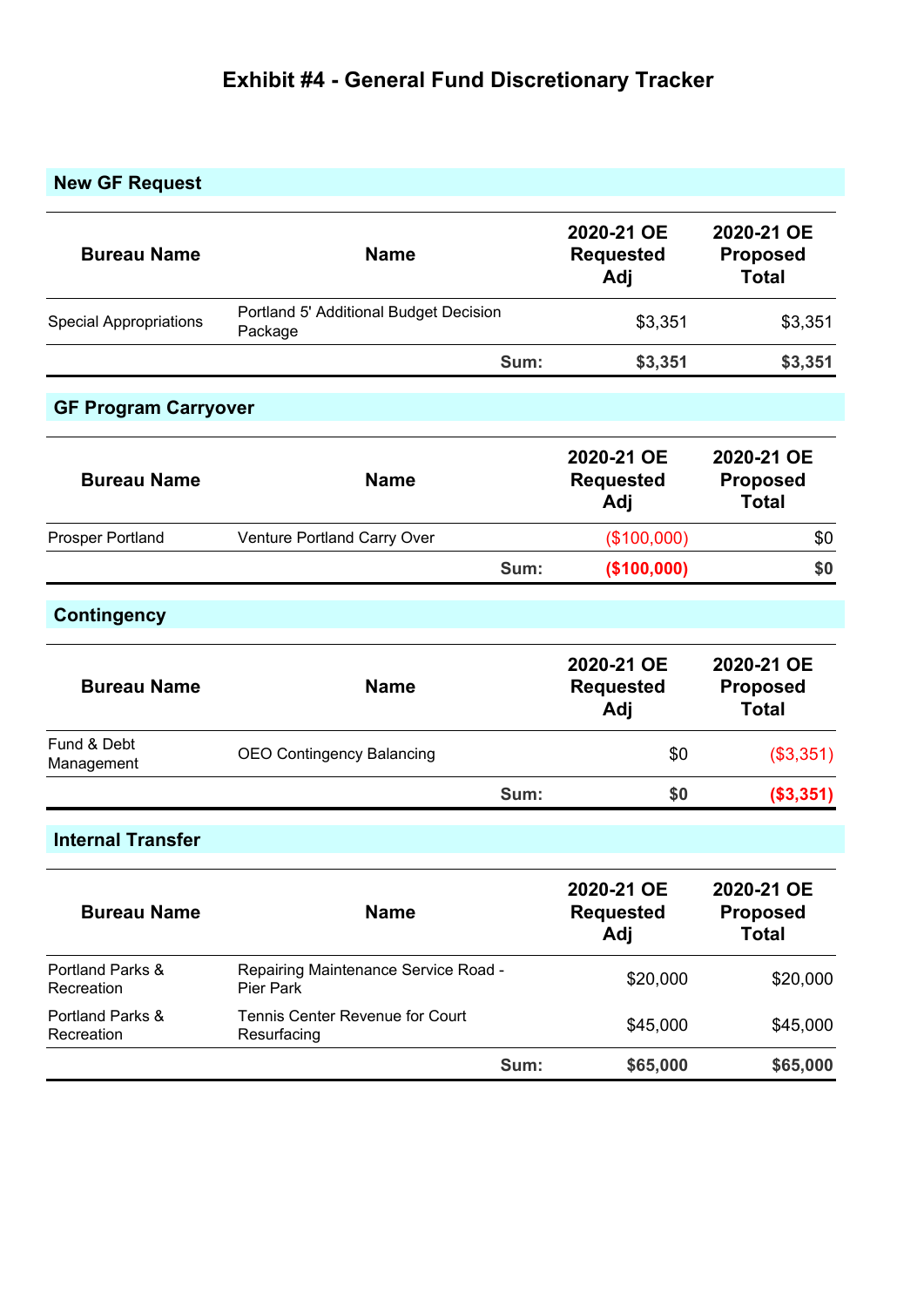# **Other Adjustments**

| <b>Bureau Name</b>                | <b>Name</b>                                  | 2020-21 OE<br><b>Requested</b><br>Adj | 2020-21 OE<br><b>Proposed</b><br>Total |
|-----------------------------------|----------------------------------------------|---------------------------------------|----------------------------------------|
| Portland Housing<br><b>Bureau</b> | Housing Bureau OEO                           | \$329,000                             | \$329,000                              |
| Portland Parks &<br>Recreation    | A&D and SDC                                  | \$0                                   | \$0                                    |
| Portland Parks &<br>Recreation    | Parks Fleet Sub-Fund Budget Transfers        | \$152,463                             | \$152,463                              |
| Portland Parks &<br>Recreation    | Zeroing out budget in old Parks Levy<br>Fund | (\$280)                               | (\$280)                                |
| <b>Prosper Portland</b>           | <b>Venture Portland</b>                      | \$100,000                             | \$0                                    |
|                                   | Sum:                                         | \$581,183                             | \$481,183                              |